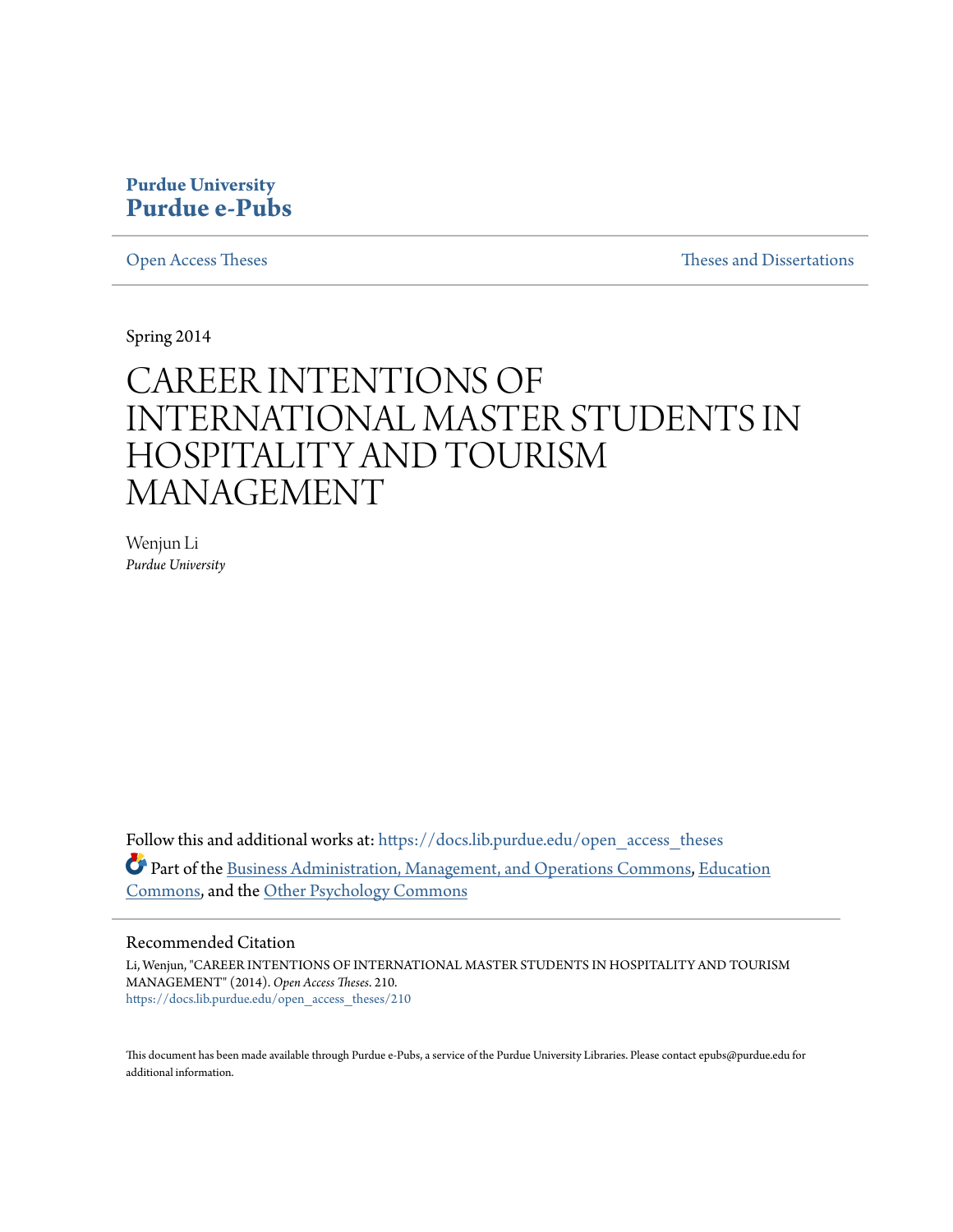Graduate School ETD Form 9  $(Revised 01/14)$ 

## **PURDUE UNIVERSITY GRADUATE SCHOOL Thesis/Dissertation Acceptance**

This is to certify that the thesis/dissertation prepared

| By | <b>WENJUN LI</b> |  |
|----|------------------|--|
|    |                  |  |

Entitled

<sup>N</sup> <sup>O</sup> <sup>P</sup> <sup>H</sup> <sup>H</sup> <sup>P</sup> <sup>M</sup> <sup>I</sup> <sup>Q</sup> <sup>H</sup> <sup>I</sup> <sup>Q</sup> <sup>M</sup> <sup>R</sup> <sup>I</sup> <sup>S</sup> <sup>R</sup> <sup>T</sup> <sup>M</sup> <sup>I</sup> <sup>Q</sup> <sup>H</sup> <sup>P</sup> <sup>I</sup> <sup>O</sup> <sup>Q</sup> <sup>M</sup> <sup>R</sup> <sup>I</sup> <sup>O</sup> <sup>L</sup> <sup>U</sup> <sup>O</sup> <sup>S</sup> <sup>Q</sup> <sup>H</sup> <sup>P</sup> <sup>S</sup> <sup>Q</sup> <sup>K</sup> <sup>V</sup> <sup>H</sup> <sup>I</sup> <sup>Q</sup> <sup>S</sup> <sup>M</sup> <sup>I</sup> <sup>W</sup> <sup>R</sup> <sup>S</sup> <sup>X</sup> <sup>M</sup> <sup>Q</sup> <sup>O</sup> <sup>L</sup> <sup>M</sup> <sup>Q</sup> <sup>Y</sup> <sup>O</sup> <sup>I</sup> <sup>V</sup> <sup>Q</sup> <sup>R</sup> <sup>K</sup> <sup>P</sup> <sup>M</sup> <sup>S</sup> <sup>U</sup> <sup>U</sup> <sup>O</sup> <sup>I</sup> <sup>O</sup> <sup>Z</sup> <sup>H</sup> <sup>U</sup> <sup>H</sup> <sup>I</sup> <sup>Q</sup>

For the degree of Master of Science

Is approved by the final examining committee:

Howard Adle

Product in the first product of the first product of the first product of the first product of the first product of the first product of the first product of the first product of the first product of the first product of t

Hugo Tang

To the best of my knowledge and as understood by the student in the Thesis/Dissertation Agreement Publication Delay, and Certification/Disclaimer (Graduate School Form 32), this thesis/dissertation adheres to the provisions of Purdue University's "Policy on Integrity in Research" and the use of copyrighted material.

|                                 | Howard Adler |            |
|---------------------------------|--------------|------------|
| Approved by Major Professor(s): |              |            |
|                                 |              |            |
| Approved by: Barbara Almanza    |              | 04/23/2014 |

Head of the Department Graduate Program Date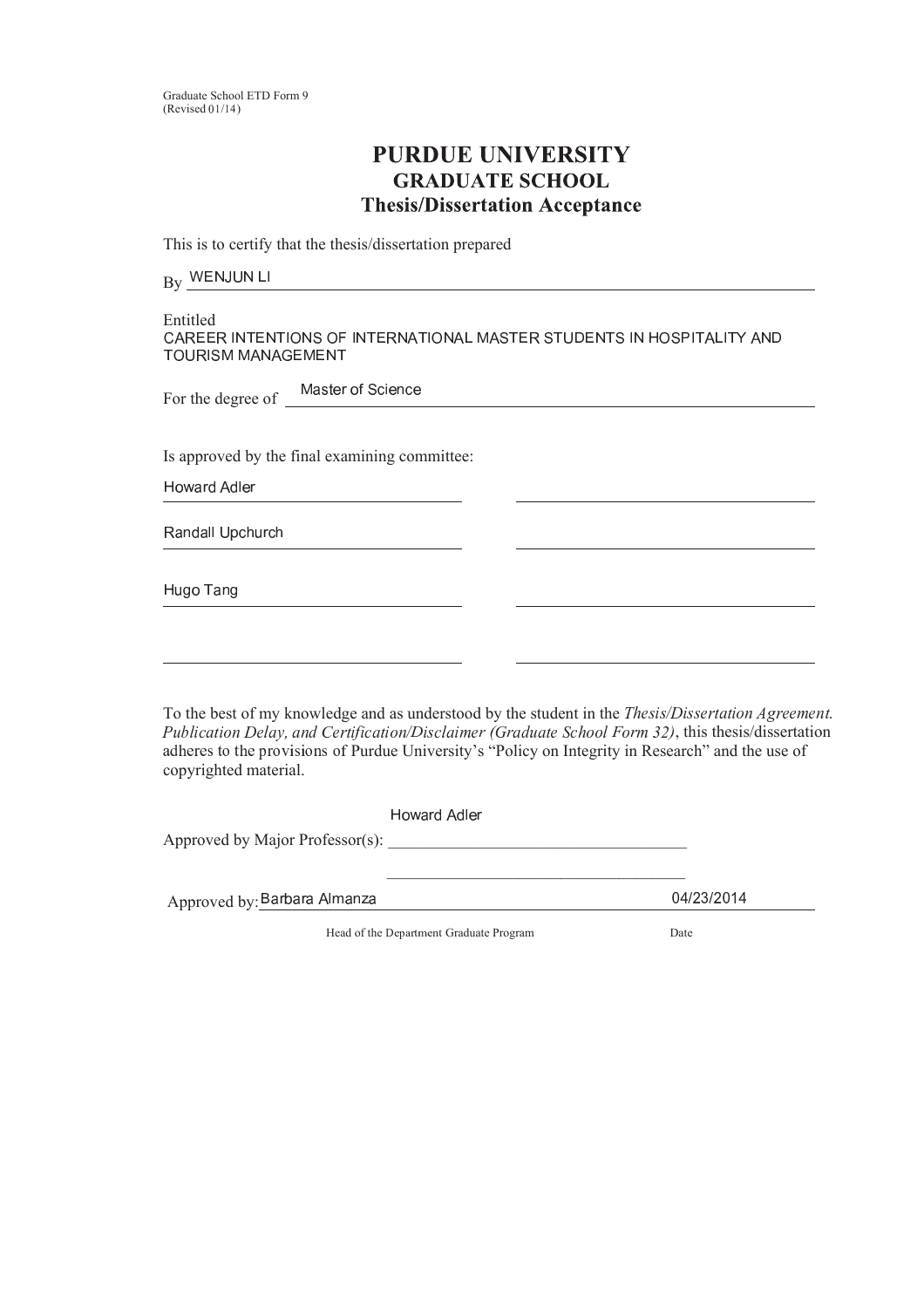## CAREER INTENTIONS OF INTERNATIONAL MASTER STUDENTS IN HOSPITALITY AND TOURISM MANAGEMENT

A Thesis

Submitted to the Faculty

of

Purdue University

by

Wenjun Li

In Partial Fulfillment of the

Requirement for the Degree

of

Master of Science

May 2014

Purdue University

West Lafayette, Indiana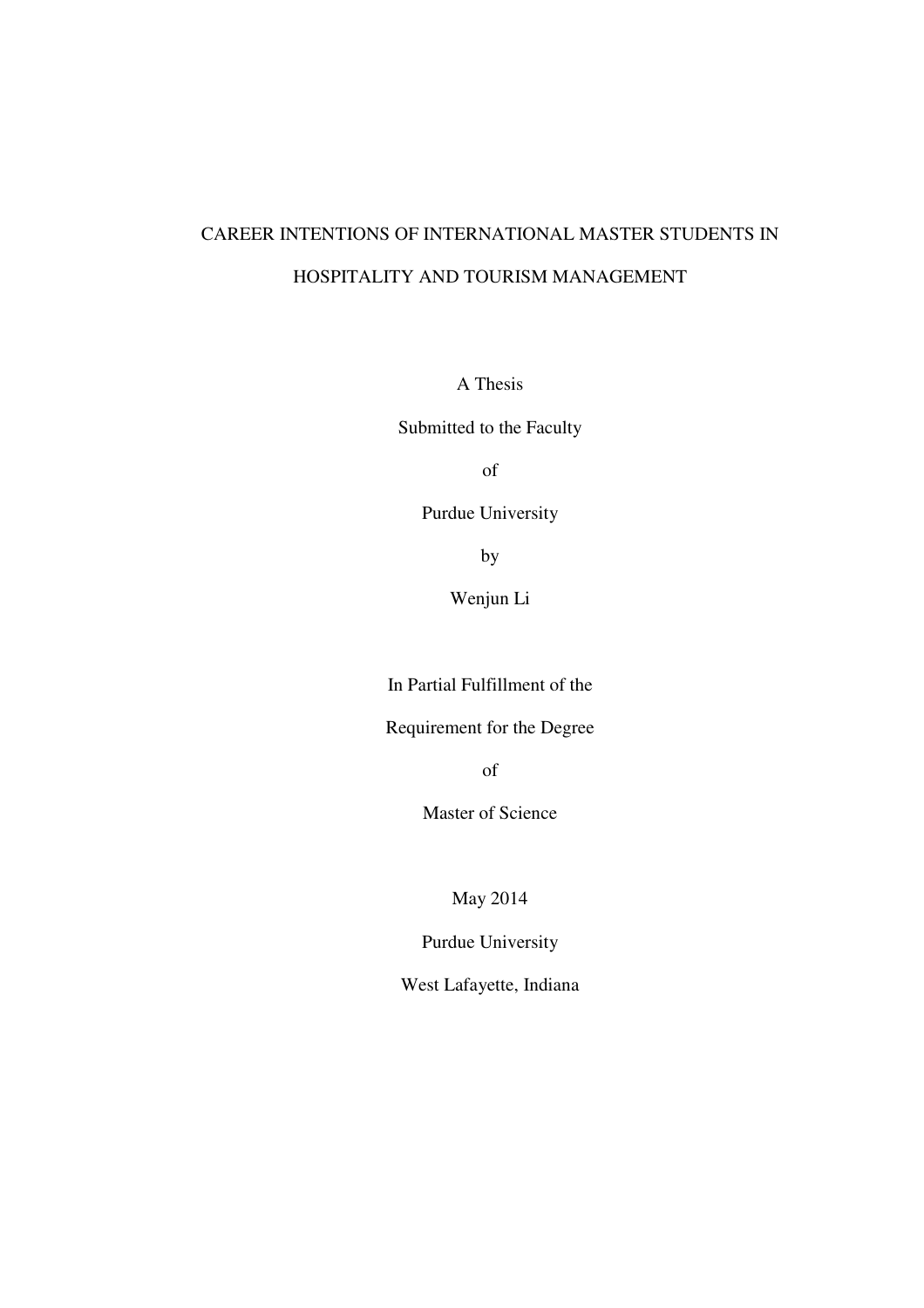感谢为我的梦想提供无偿投资的爸妈

献给普渡 2011 届 HTM 最可爱的乡亲们

纪念我们投身学术的花样年华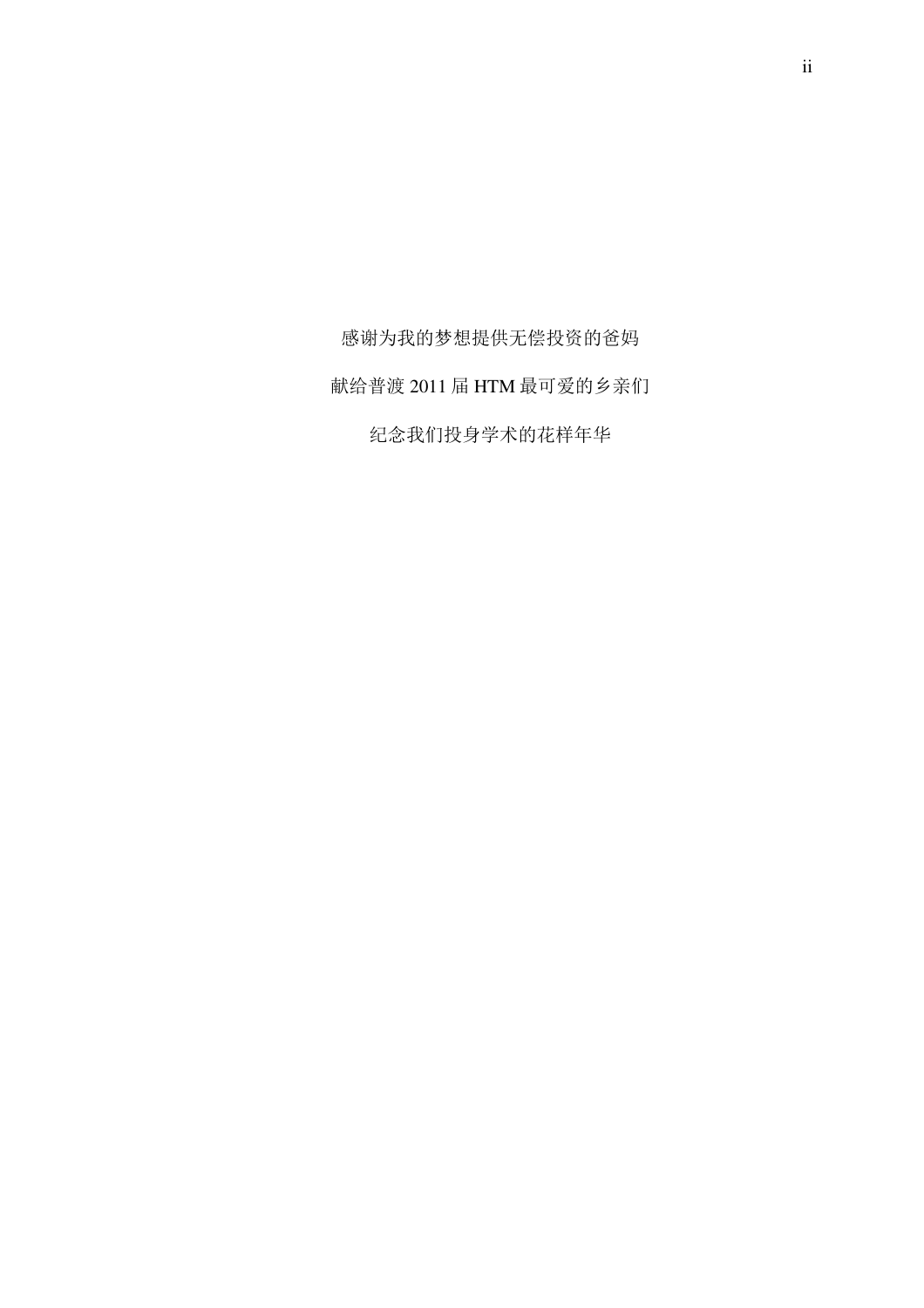#### ACKNOWLEDGEMENTS

I would like to express my deepest gratitude to my major professor Dr. Adler for being a supportive advisor and a sagacious mentor. With first-hand experience in multinational culture, he has provided profound insights for this paper and has made it of strong practical significance to our international HTM master's students. Working with him has been one of the best opportunities I have had at Purdue. I am, additionally, deeply indebted to Dr. Upchurch from Florida International University for his remarkable suggestions and valuable input in the completion of this study. He has provided constructive guidance in forming a clear conception of my thesis and has inspired me. My sincere thanks also go to Dr. Tang for serving on my committee and for contributing his precious time and advice.

It has been my privilege to get great helps from Claudia Castillo and nineteen interview participants. Their support confirmed my determination to make this research meaningful. My special appreciation goes to Max Wang for accompanying me when I laughed and cried. I would also like to express my gratitude to the Happen Ten family; they have made my study at Purdue the most unforgettable and irreplaceable journey of my entire life.

The most important: my family. I love them more than I can say. Thank you!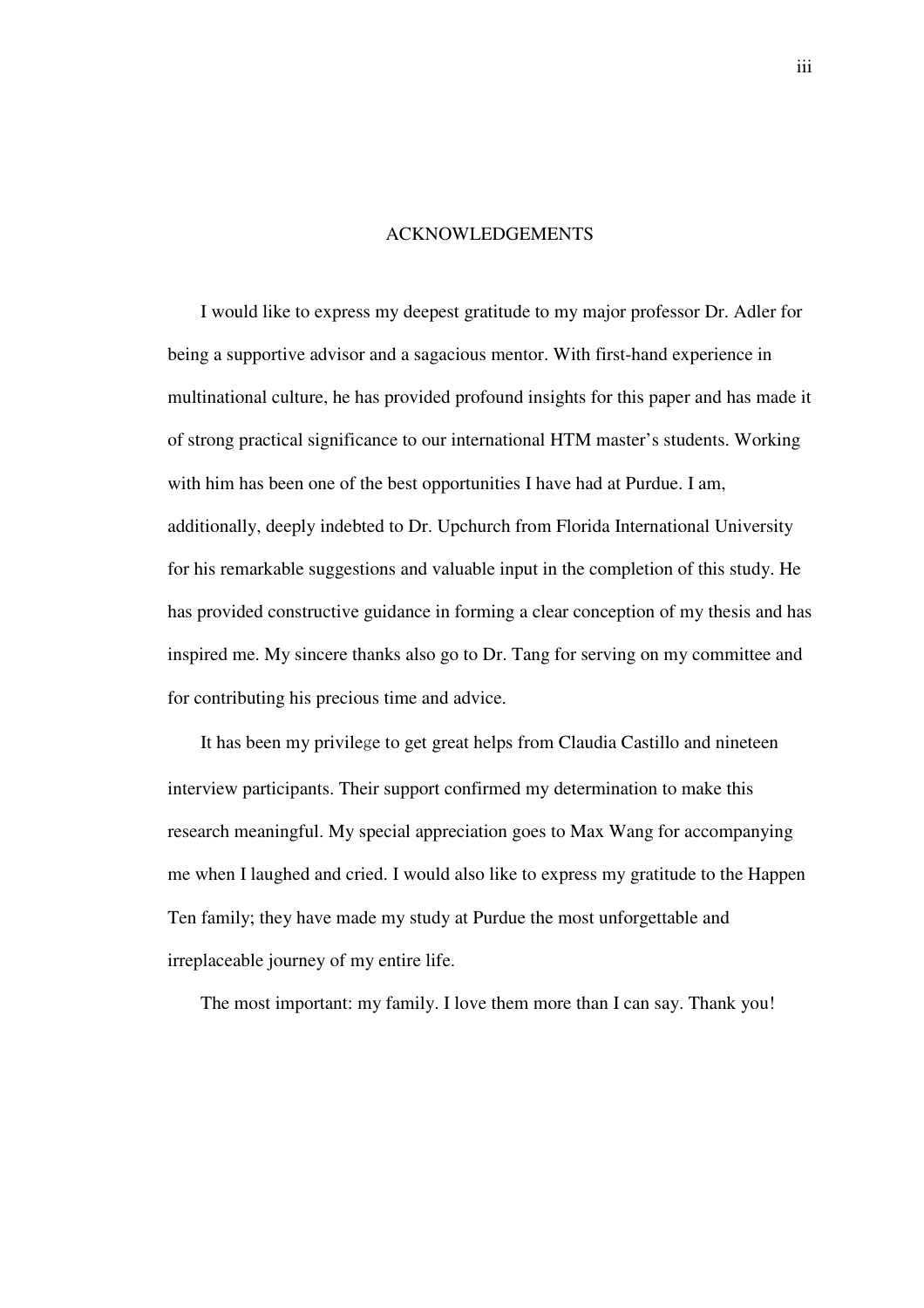## TABLE OF CONTENTS

|                   |                                                                          | Page |
|-------------------|--------------------------------------------------------------------------|------|
|                   |                                                                          |      |
| <b>ABSTRACT</b>   |                                                                          |      |
| <b>CHAPTER 1.</b> |                                                                          |      |
| <b>CHAPTER 2.</b> |                                                                          |      |
| 2.1               |                                                                          |      |
| 2.1.1             |                                                                          |      |
| 2.2               |                                                                          |      |
| 2.2.1             |                                                                          |      |
| 2.3               |                                                                          |      |
| 2.3.1             |                                                                          |      |
| 2.3.2             |                                                                          |      |
| 2.3.3             |                                                                          |      |
| 2.3.4             |                                                                          |      |
| 2.3.5             |                                                                          |      |
| 2.4               | Specific Factors Influencing Career Intentions of International HTM      |      |
| <b>Students</b>   |                                                                          |      |
| 2.4.1             |                                                                          |      |
| 2.4.2             |                                                                          |      |
|                   | 2.4.3 Growth in the Hospitality and Tourism Industry and Need for Talent |      |
| 19                |                                                                          |      |
| <b>CHAPTER 3.</b> |                                                                          |      |
| 3.1               |                                                                          |      |
| 3.1.1             |                                                                          |      |
| 3.2               |                                                                          |      |
| 3.2.1             |                                                                          |      |
| 3.2.2             |                                                                          |      |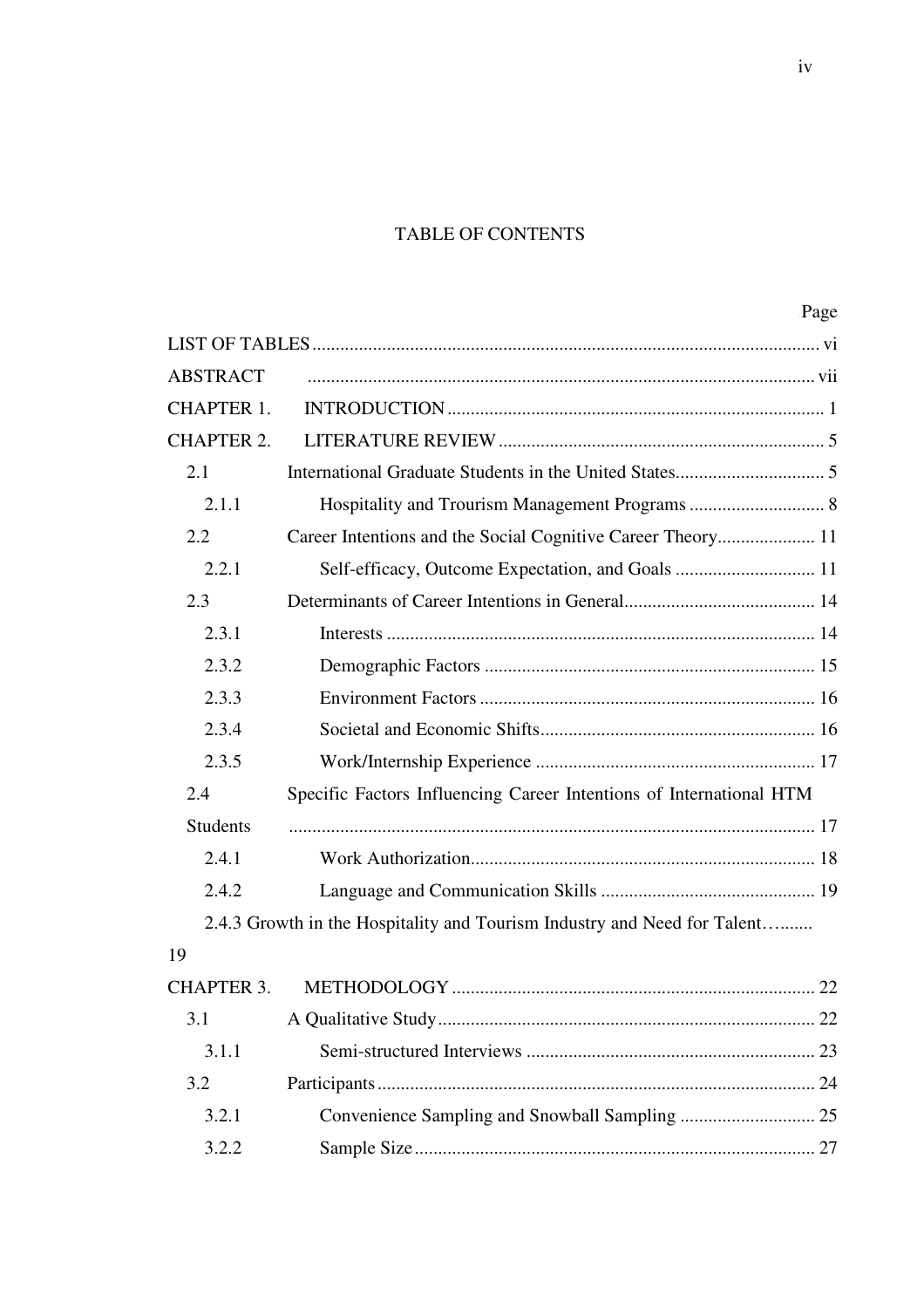|                   |                                                                     | Page |
|-------------------|---------------------------------------------------------------------|------|
| 3.3               |                                                                     |      |
| 3.4               |                                                                     |      |
| 3.5               |                                                                     |      |
| <b>CHAPTER 4.</b> |                                                                     |      |
| 4.1               |                                                                     |      |
| 4.2               |                                                                     |      |
| 4.3               |                                                                     |      |
| 4.4               |                                                                     |      |
| 4.4.1             |                                                                     |      |
| 4.4.2             |                                                                     |      |
| 4.4.3             |                                                                     |      |
|                   | Influence of Environment Factors and Societal and Economic Shi      |      |
| fts               |                                                                     |      |
| <b>CHAPTER 5.</b> |                                                                     |      |
| 5.1               |                                                                     |      |
| 5.1.1             |                                                                     |      |
| 5.1.2             |                                                                     |      |
| 5.1.3             |                                                                     |      |
| 5.2               |                                                                     |      |
| 5.3               |                                                                     |      |
|                   |                                                                     |      |
| 5.3.1             | Implications for Prospective and Current International Students  59 |      |
| 5.3.2             |                                                                     |      |
| 5.3.3             |                                                                     |      |
| 5.4               |                                                                     |      |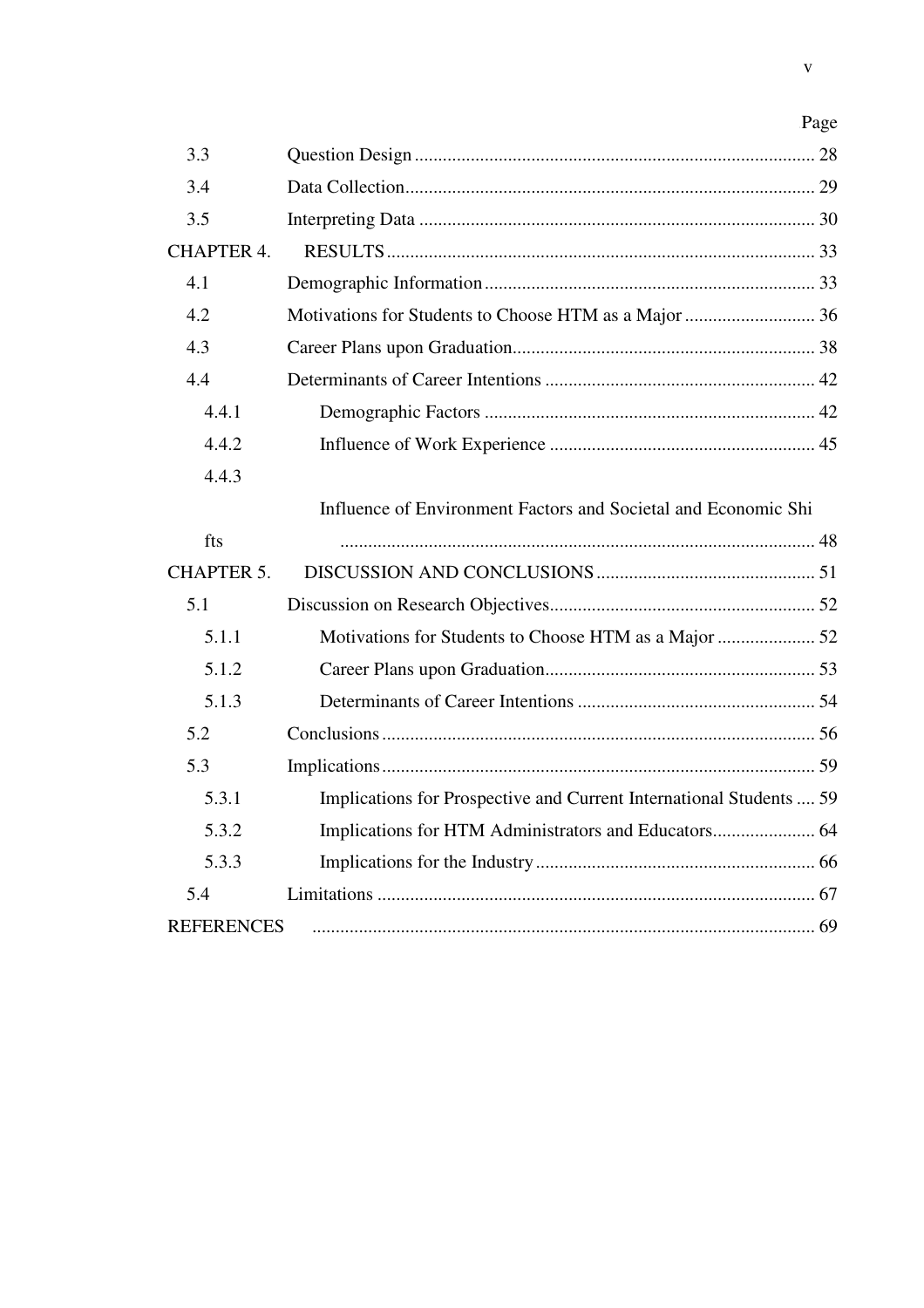## LIST OF TABLES

| Table                                                                                    | Page |
|------------------------------------------------------------------------------------------|------|
| Table 1.1 Net Contribution to the American Economy by Foreign Students (2011-12) 2       |      |
| Table 2.1 Preferred Study Destination of Prospective International Students              |      |
| Table 2.2 International Master's Students Enrollment Fall 2011 vs. Fall 2010  9          |      |
|                                                                                          |      |
| Table 2.4 Year-to-Year Percent Change in Applications to American Graduate<br>Schools    |      |
| Table 2.5 Change in International Graduate Applications, 2007 to 2008 through 2010<br>to |      |
|                                                                                          |      |
| Table 2.6 Estimates and Forecasts Travel & Tourism's Global Economic Contribution 22     |      |
|                                                                                          |      |
|                                                                                          |      |
|                                                                                          |      |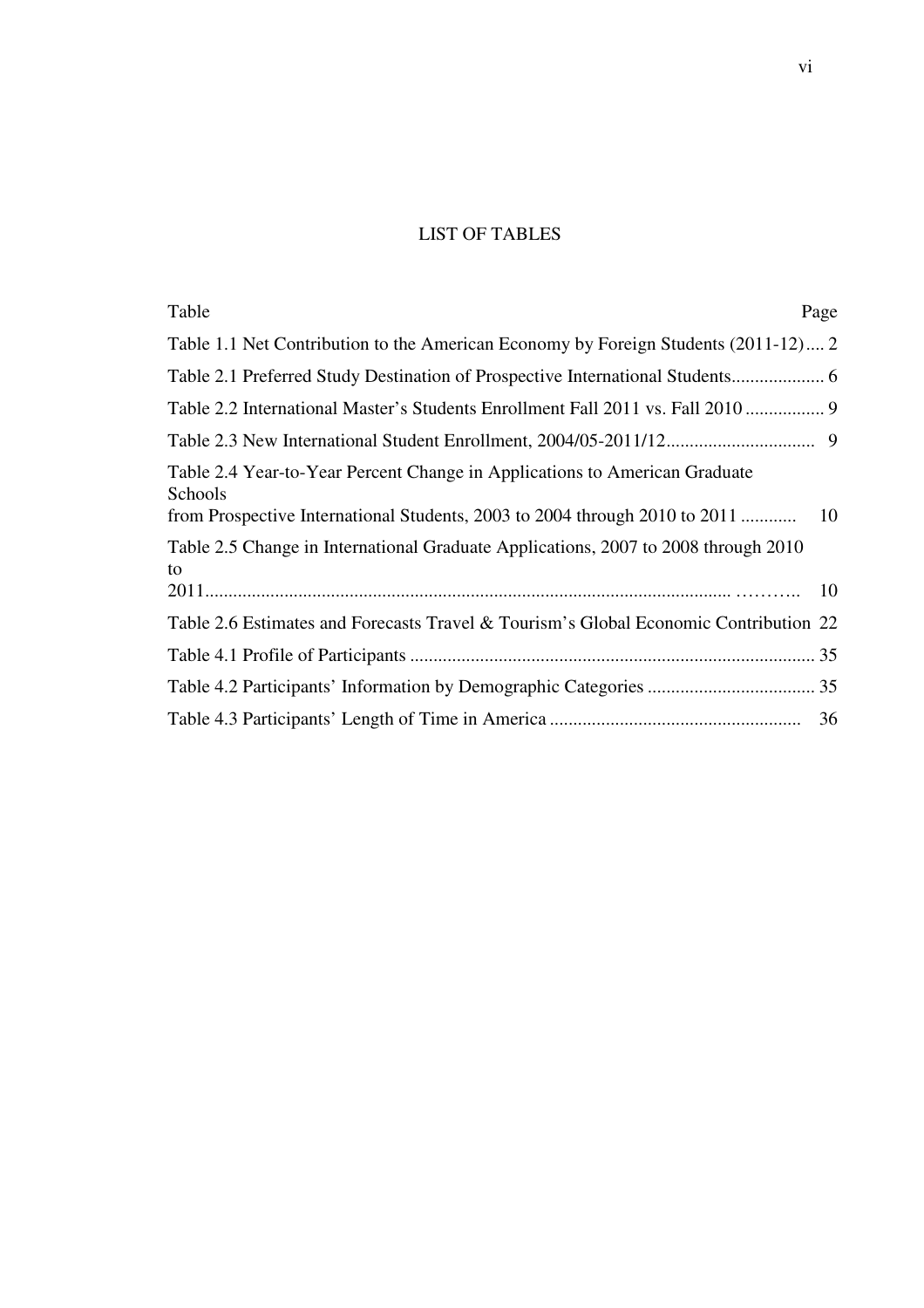#### ABSTRACT

Li, Wenjun. M.S., Purdue University, May 2014. Career Intentions of International Master Students in Hospitality and Tourism Management. Major Professor: Howard Adler.

The purpose of this qualitative study was to investigate career intentions of international master's students in hospitality and tourism management (HTM) in the United States. Semi-structured interviews were conducted with a sample of 19 participants at two different U.S. institutions. Interview questions were designed to better understand students' career intentions upon graduation and the determinants behind the plans. Results indicated that student's career intention should include measures of career decision self-efficacy, academic and career outcome expectations, and career exploration intentions. Unique personal background (e.g., gender and marital status, length of time in the U.S.), industrial working experience (e.g., internships), and multiple external factors (e.g., school counselors, the booming tourism industry in developing countries) increase the diversity of career intentions of the target population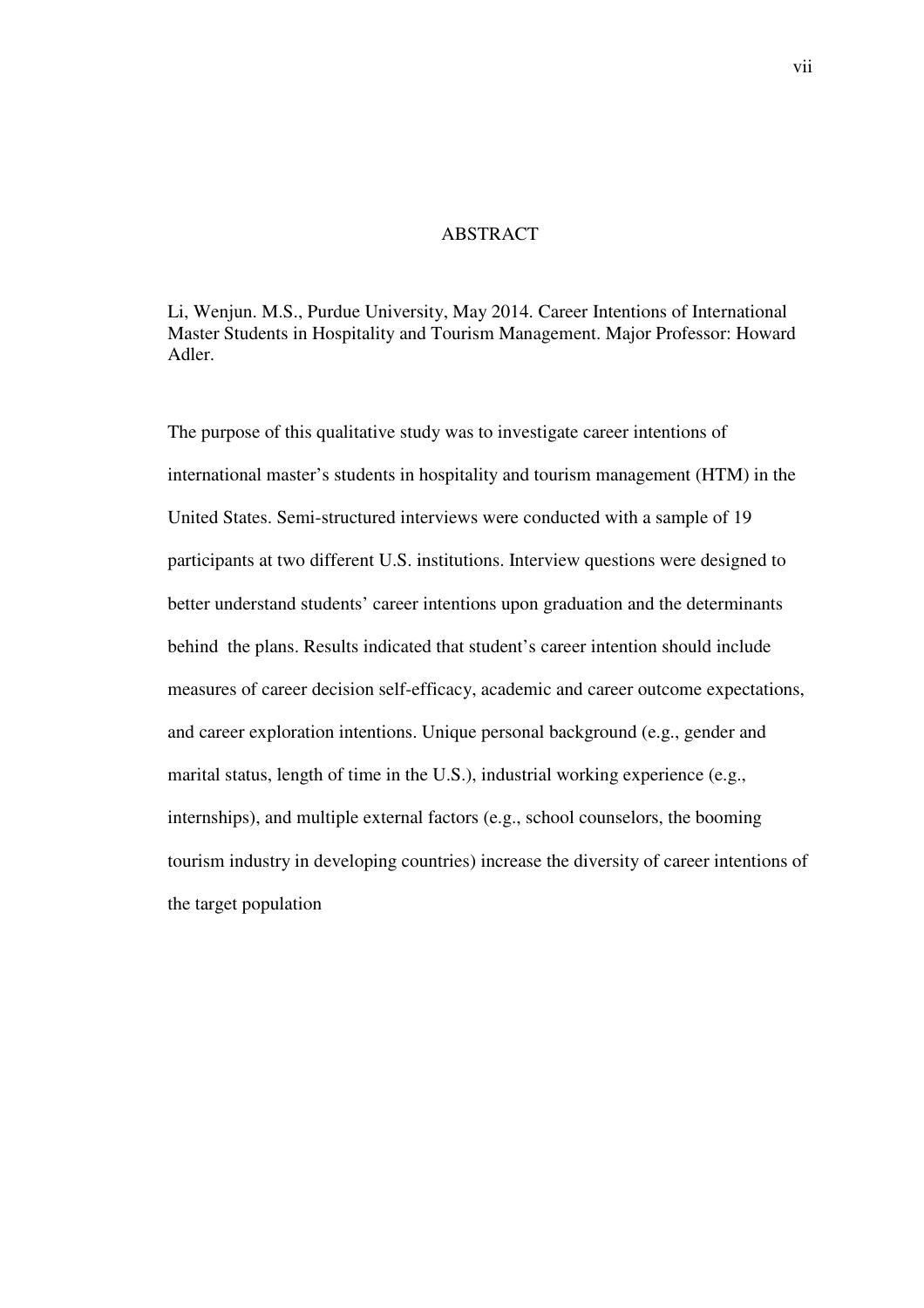#### CHAPTER 1. INTRODUCTION

According to the Open Doors report published by the Institute of International Education (IIE, 2011), the number of international students at colleges and universities in the United States reached 723,277 by 2011, the fifth consecutive year of increase. At the graduate level, international students increased by 9% in 2011 and made up over 18% of the entire graduate-student body (IIE, 2012). In 2012, the number of international students pursuing higher education in the United States hit a new high, in which the United States remained the primary study destination in the world (IIE, 2012). American higher education pursues a declared policy of internationalizing its curricula and experiences, thus, students from overseas, especially those at the graduate level, look forward to seeking higher education in the United States (Anderson, 2005).

For decades, international students have dedicated themselves to strengthening the American culture, economy, science and technology, and education (ACE, 2006; IIE, 2012). The National Science Foundation (2004) indicated that among master's degree recipients working in the United States, more than 50% of the engineers and 45% of the math, computer and life scientists, and physicists are foreign-born. During the 2011-2012 academic year, international students and their dependents contributed approximately 22 billion to the American economy (Table 1.1), which did not even account for a "multiplier effect" (IIE, 2013). It is in America's interests that as many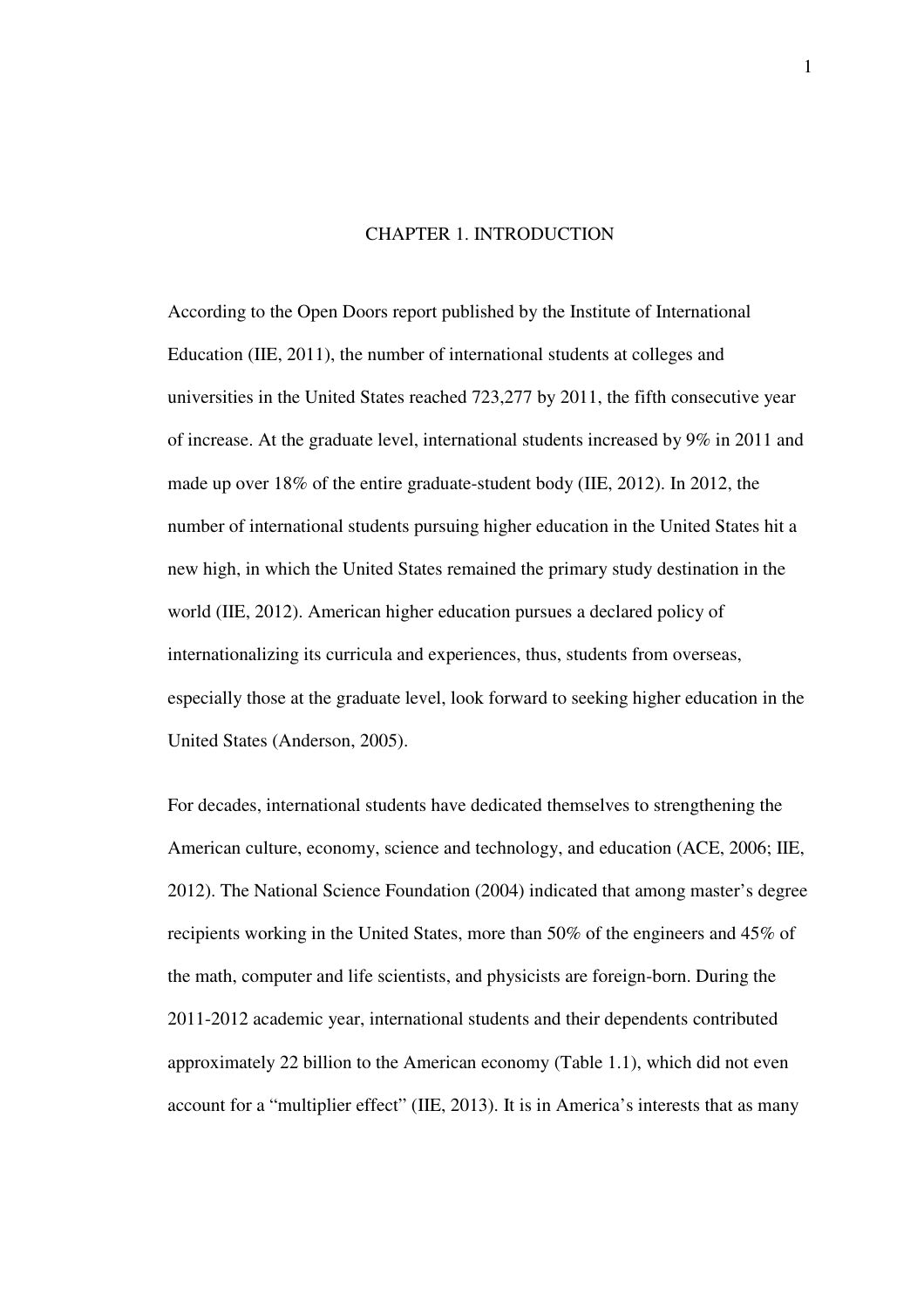international students as feasible study at institutions, travel around the country, and make their contribution to American society (Anderson, 2005).

#### Table 1.1

Net Contribution to the American Economy by Foreign Students (2011-12)

| Contribution from Tuition and Fees:            | \$15,812,000,000 |
|------------------------------------------------|------------------|
| Contribution from Living Expenses:             | \$13,997,000,000 |
| <b>Total Contribution by Foreign Students:</b> | \$29,809,000,000 |
| Less U.S. Support of $28.2\%$                  | \$8,399,000,000  |
| Plus Dependents' Living Expenses:              | \$397,000,000    |
| Net Contribution to American Economy by        | \$21,807,000,000 |
| Foreign Students and their Families:           |                  |

America is always looked upon as a magic land where dreams can come true, so students believe that opportunities and possibilities exist anywhere around this ideal country (ACE, 2006). A majority of international students, especially Asian students, believe that a better education leads to a better job (Lu & Adler, 2011). According to previous studies (Anderson, 2005; Chuang & Jenkins, 2010), the majority of international students have their career intentions in mind when they are pursuing higher education in the United States. Career intention is defined as the degree to which a person has formulated conscious career plans to perform some future behavior that matches with his/her career beliefs and interests (Chuang & Jenkins, 2010). Regrettably, international students' career intentions and aspirations are not met in many major universities (Shen & Herr, 2004; Chuang & Jenkins, 2010; Singaravelu et al., 2011).

A great deal of research has focused on issues about international students in the United States: the motivation of international students in American higher education institutions (IIE, 2011; IIE, 2012), international students and American policy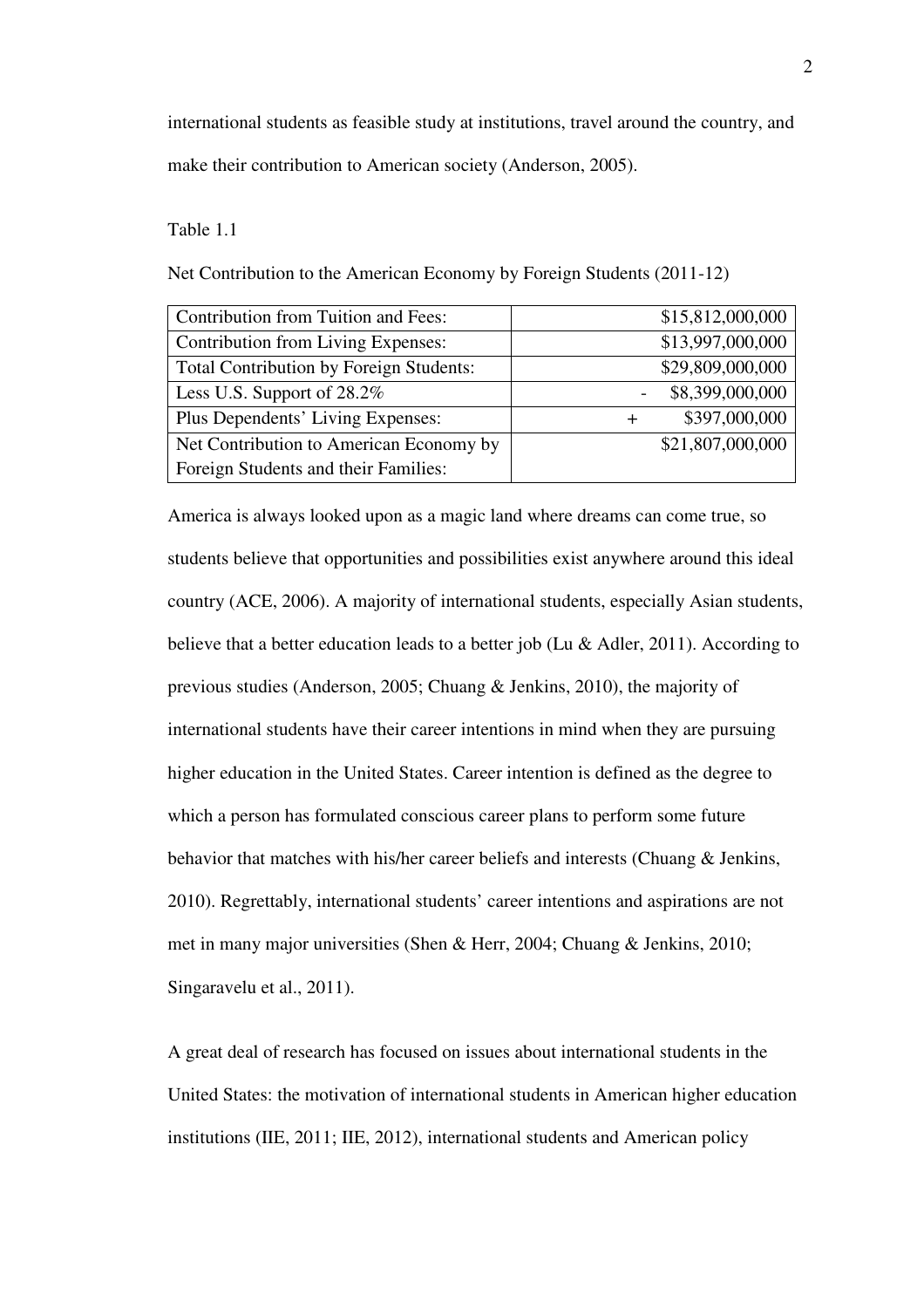(Anderson, 2005; Congressional Research Service, 2008; CRS, 2005), and the future of international students (ACE, 2006; Work Education and Reviews, 2007; IIE, 2011). In contrast, relatively few researchers have focused on career intentions and behavior of international students (Shen & Herr, 2004; Yang, Wong, & Hwang, 2002) and even less on international students majoring in Hospitality and Tourism Management (HTM) programs (Zhou, Frey, & Bang, 2011; Shin & Lee, 2011). Regarding the factors that influence international students' career intentions, some of the limited references have discussed how gender (Gati & Samuel, 1995), work authorization (Anderson, 2005), family, and environment (Kim, Chun, & Petrick, 2009) have impacted international students. Despite these previous studies, research on factors influencing career intentions of international HTM students is lacking (Lu & Adler, 2011), not to mention that of international HTM master's students. Hence, studies of career intentions of international HTM students at the master's level need more exploration.

The purpose of this qualitative study is to investigate career intentions of international HTM master's students (the target group) while studying in the United States. This study conducted semi-structured interviews with a sample of 19 international HTM master's students from two major universities. The three main study objectives are: 1) to explore motivations for students to choose HTM as a major, 2) to investigate students' career-related plans upon graduation, and 3) to determine factors that affect students' career-related decisions. The intent of the study is to help administrators and educators of HTM programs attract international candidates by becoming aware of the candidates career goals and demands discussed in the study. Furthermore, hospitality firms, especially those with global development programs, will be able to identify the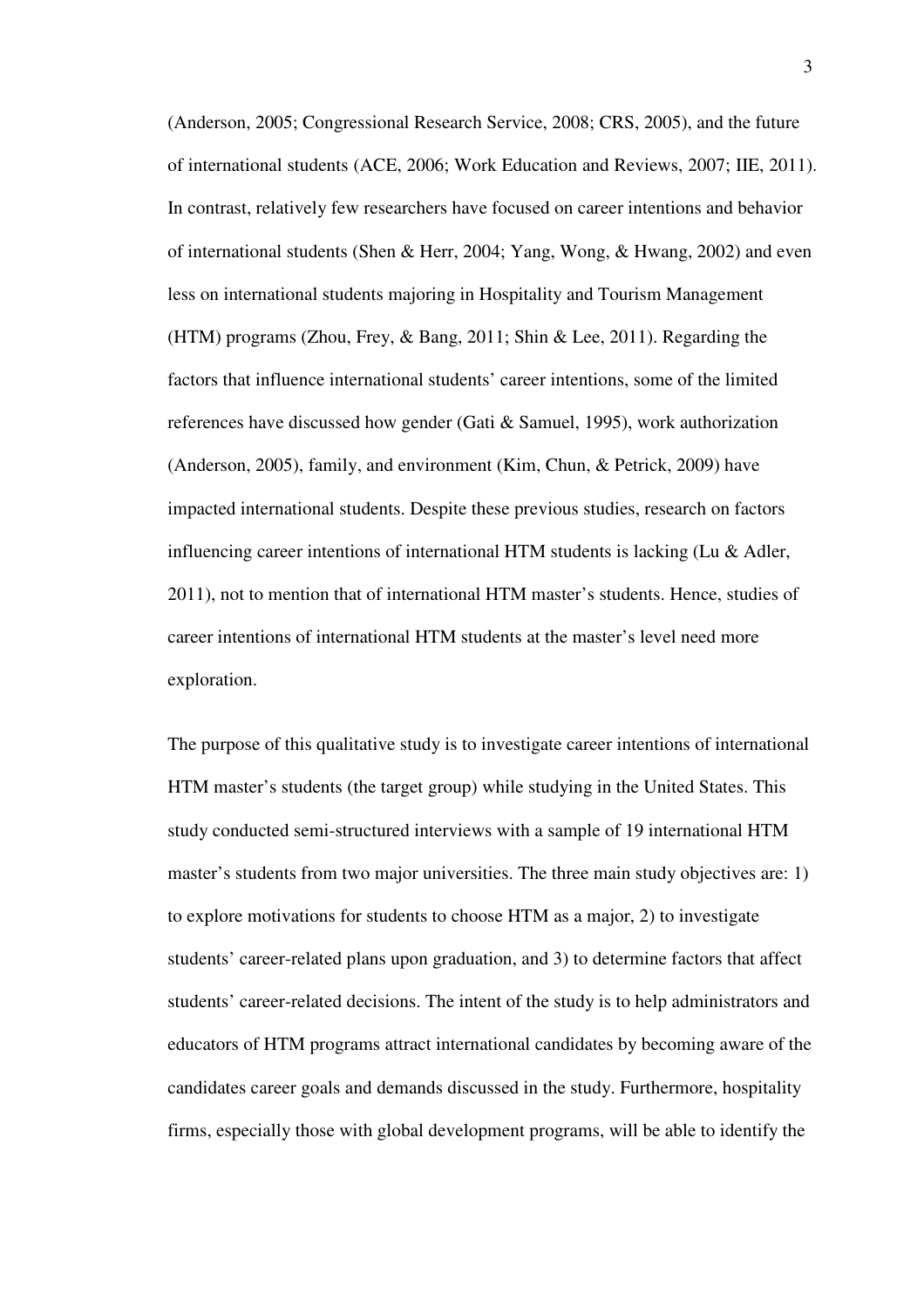unique advantages of the target group to apply to the success of localization (Chuang & Jenkins, 2010). Finally, results of this study provide a reference for international applicants who would like to pursue a master's degree in HTM in the United States in terms of possible career choices, pragmatic considerations, and objective advice.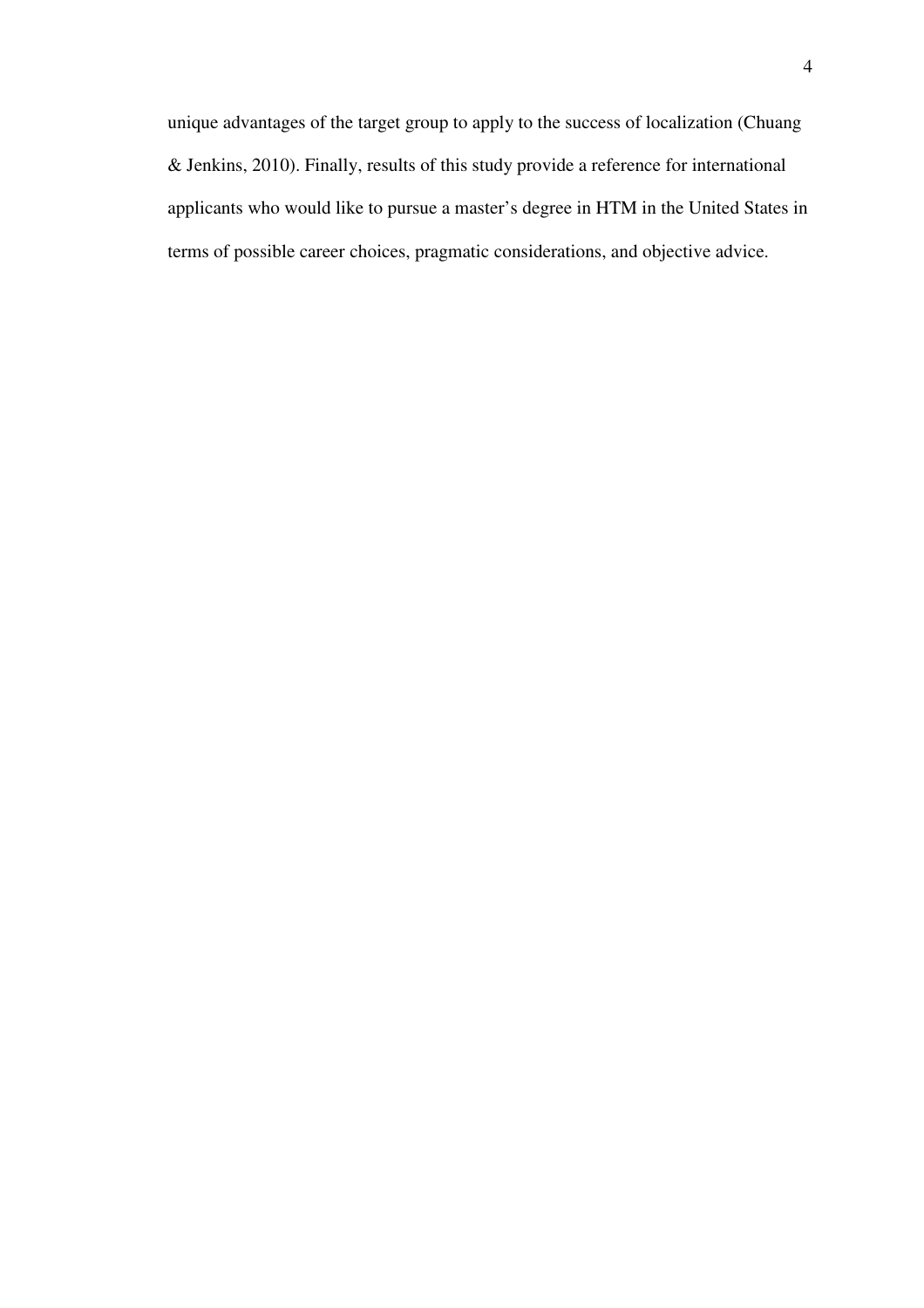#### CHAPTER 2. LITERATURE REVIEW

International students in the United States have very different backgrounds and characteristics from their peers attending colleges and universities in their home countries. Based on previous research about issues related to international students and their careers, the literature review for the present study has been summarized into four sections: 1) international graduate students in the United States, 2) career intentions and Social Cognitive Career Theory (SCCT), 3) determinants of career intentions in general, and 4) specific factors influencing career intentions of international students.

#### 2.1 International Graduate Students in the United States

Studies about international students' motivation to study overseas have indicated that some top reasons international students seek higher education in a foreign country are to seek new and exciting experiences, improve job prospects, and seek a better education (Yang, Hwang, & Heppner, 2002; Singaravelu et al., 2011). When considering study overseas, international students prefer to choose a country with a great value for the price. Regarding a specific institution, the overall reputation of certain programs and the financial return of investment seem to be essential (Lu & Adler, 2011). As a result of their quality, diversity, affordability, and flexibility, American higher institutions have been ideal for international students (IIE, 2011). Although students around the world are starting to study in a more diverse range of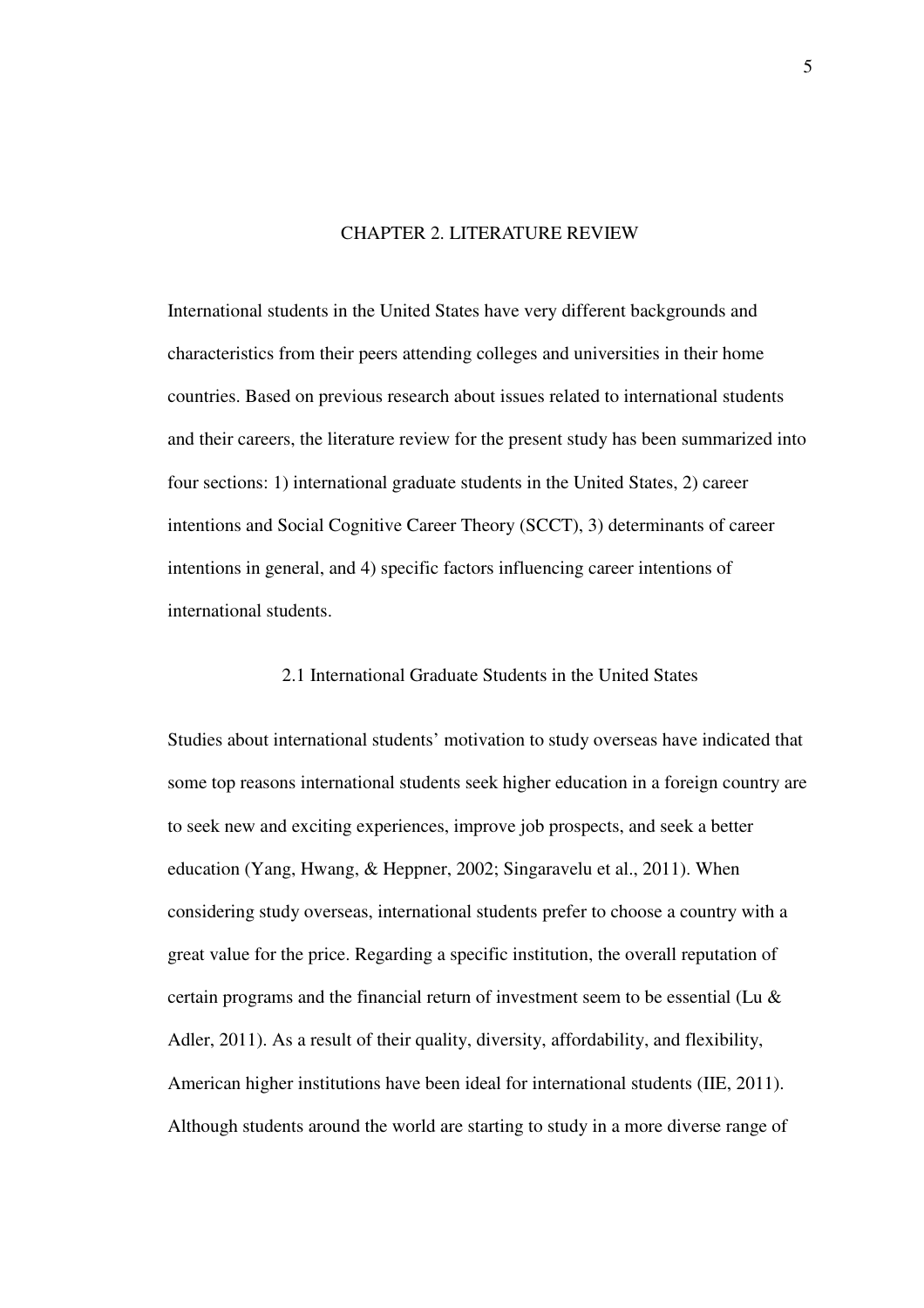destinations, the United States continues to host far more international students than any other top study destination. The United States hosts approximately 20% of the entire international student body worldwide. The Institute of International Education (IIE) revealed that about 75% of the respondents worldwide considered the United States as their first choice, followed by the United Kingdom, Canada, and Australia (Chow, 2011; Table 2.1).

#### Table 2.1

| <b>Study Destination</b>           | Total $(\%)$ |
|------------------------------------|--------------|
|                                    |              |
| <b>United States</b>               | 74.9%        |
| United Kingdom                     | 8.4%         |
| Canada                             | 5.0%         |
| Australia                          | 3.0%         |
| France                             | 1.4%         |
| Germany                            | $1.0\%$      |
| Spain                              | $1.0\%$      |
| Japan                              | 1.0%         |
| New Zealand                        | 0.7%         |
| Sweden                             | $0.4\%$      |
| Italy                              | 0.3%         |
| Singapore                          | $0.3\%$      |
| China                              | $0.3\%$      |
| <b>Other European Destinations</b> | $1.2\%$      |
| <b>Other Asian Destinations</b>    | $0.5\%$      |
| Latin America                      | $0.4\%$      |
| Sub-Saharan Africa                 | $0.1\%$      |
| Middle East and North Africa       | 0.1%         |
| <b>TOTAL</b> (N=9,330)             | 100%         |

Preferred Study Destination of Prospective International Students

Note: The majority of respondents worldwide (55 %) were female, while 45 % were male. Resource: "What International Students Think About U.S. Higher Education: Attitude and Perceptions of Prospective Students in Africa, Asia, Europe and Latin America" by Chow, 2011.

The number of international students enrolled in colleges and universities in the

United States increased by 5% during the 2010/11 academic-year, the fifth year that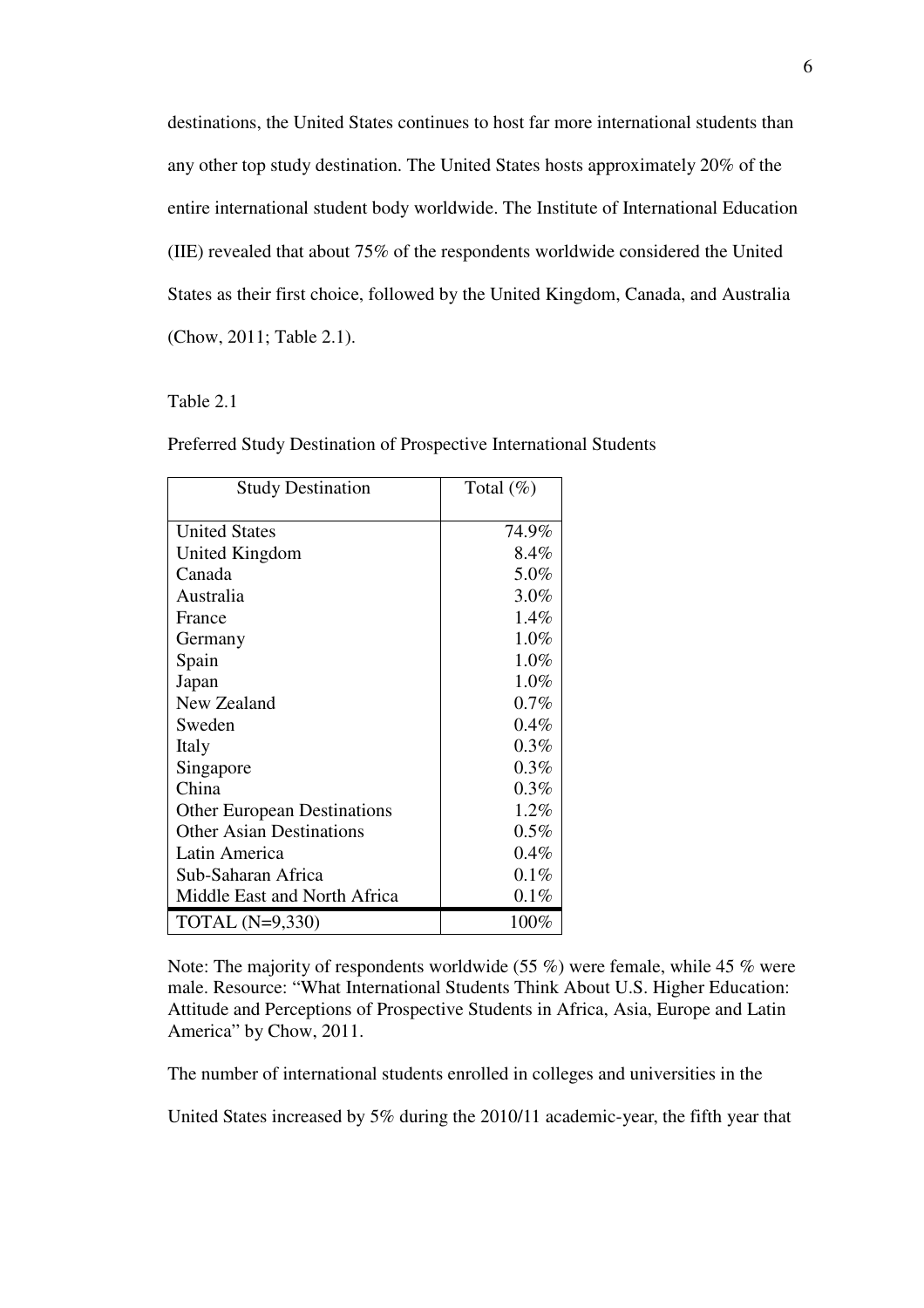maintained a strong increase (IIE, 2011). In particular, 48.1% of the institutions offering master's degree programs showed an increase compared with the previous year's 47.4% (Table 2.2). Since 2004, the enrollment of international graduate students has been higher than that of undergraduate international students (IIE, 2012; Table 2.3). Between 2010 and 2011, international graduate applications increased 11% and constituted nearly half of all international students (CGS, 2011, Table 2.4). The leading countries from which international students come are China, India, and South Korea, which together make up 44% of the total international graduate enrollment in American higher education (CGS, 2011; Table, 2.5). From 2007 to 2011, 62% of all international graduate students in the United States were enrolled in engineering, physical and earth sciences, or business (CGS, 2011, Table 2.5).

Historically, international students have made great contributions to American society in many aspects. During the 2011-2012 academic year, international students and their dependents contributed approximately 22 billion to the American economy (Table 1.1), which did not even account for a "multiplier effect" (IIE, 2013). The National Science Foundation (2004) indicated that among master's degree recipients working in the United States, more than 50% of the engineers and 45% of math, computer and life scientists, and physicists are foreign-born. International graduate students not only impact the academic and economic in institutions of the United States, but they also foster global and cultural knowledge and affect American leadership, competitiveness, and security (Anderson, 2005).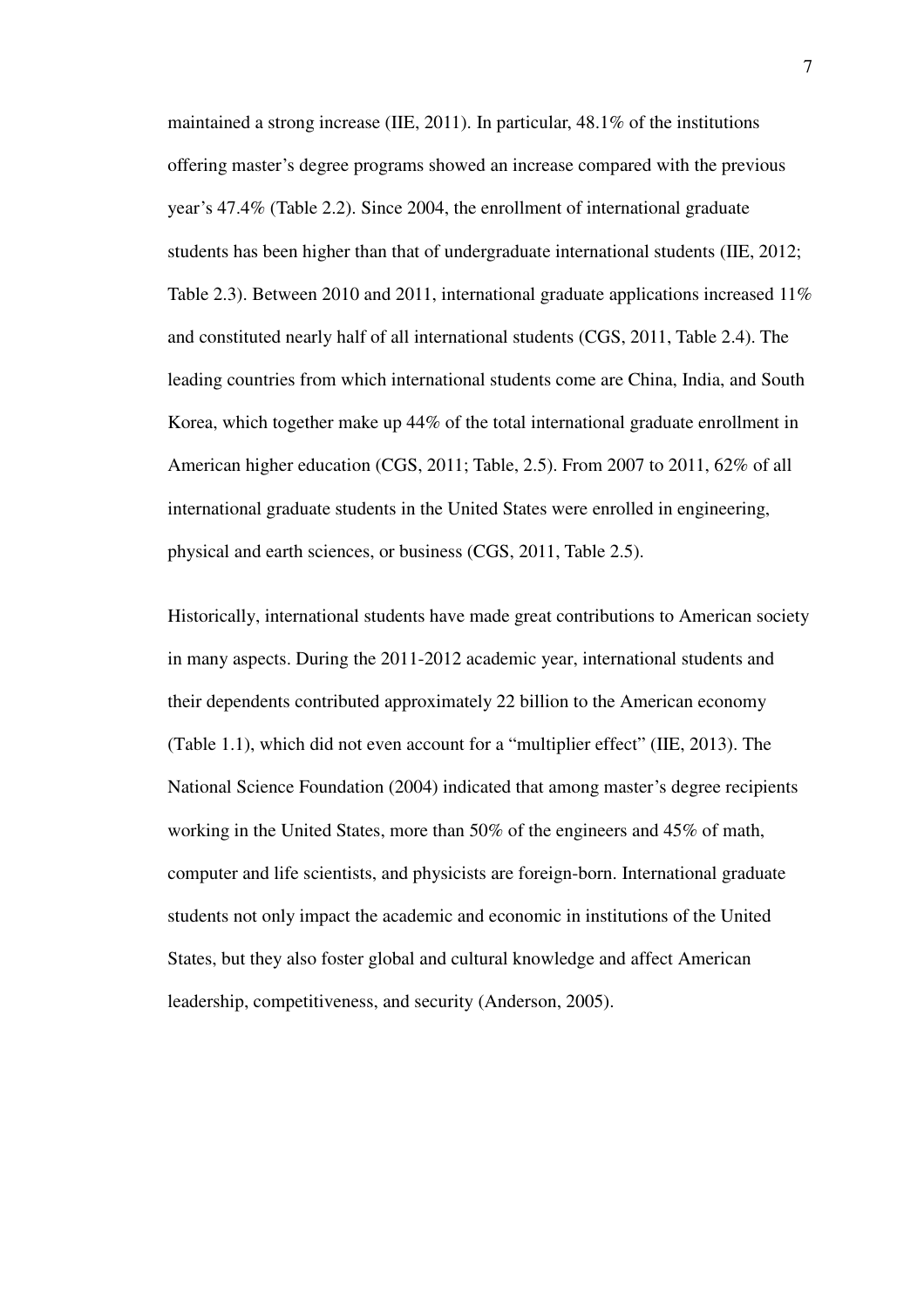#### 2.1.1 Hospitality and Tourism Management Programs

The history of Hospitality and Tourism Management education dates back almost one hundred years. The hundreds of HTM programs worldwide prepare students with unique skills for the industry (Blomme, Rheede, & Tromp, 2009). The courses offered in hospitality management are similar to those in schools of business (e.g., accounting, finance, marketing, human resources), while specific courses in operation and service (e.g., hotels, restaurants, cruise ships, destination marketing) also add to the curricula (Clayton & Rober, 1999; RSS, 2011). Although HTM programs share the same management concept, programs may vary from each other. For instance, some programs concentrate on graduating people to work in the hotel industry; their courses emphasize the various operating aspects of hotels. Other schools come from a tradition of food service education; they offer students the opportunity to learn how food is prepared and served (Kerry, 2007).

While hospitality and tourism education is regularly questioned about its merit and place in higher education, Tews and Hoof (2011) argued that it offers higher-level managerial components involved in operating hospitality enterprises and managing and motivating entry-level workers. Hands-on experience is certainly a valuable component of management education, but "hospitality-management education provides future managers with a solid additional layer of knowledge that makes them better managers" (Tews & Hoof, 2011, p. 123).

The two universities in the present study have high quality HTM programs. Although major American magazines conduct no rankings for HTM programs, as they do for other disciplines, the two universities have maintained a consistent ranking as top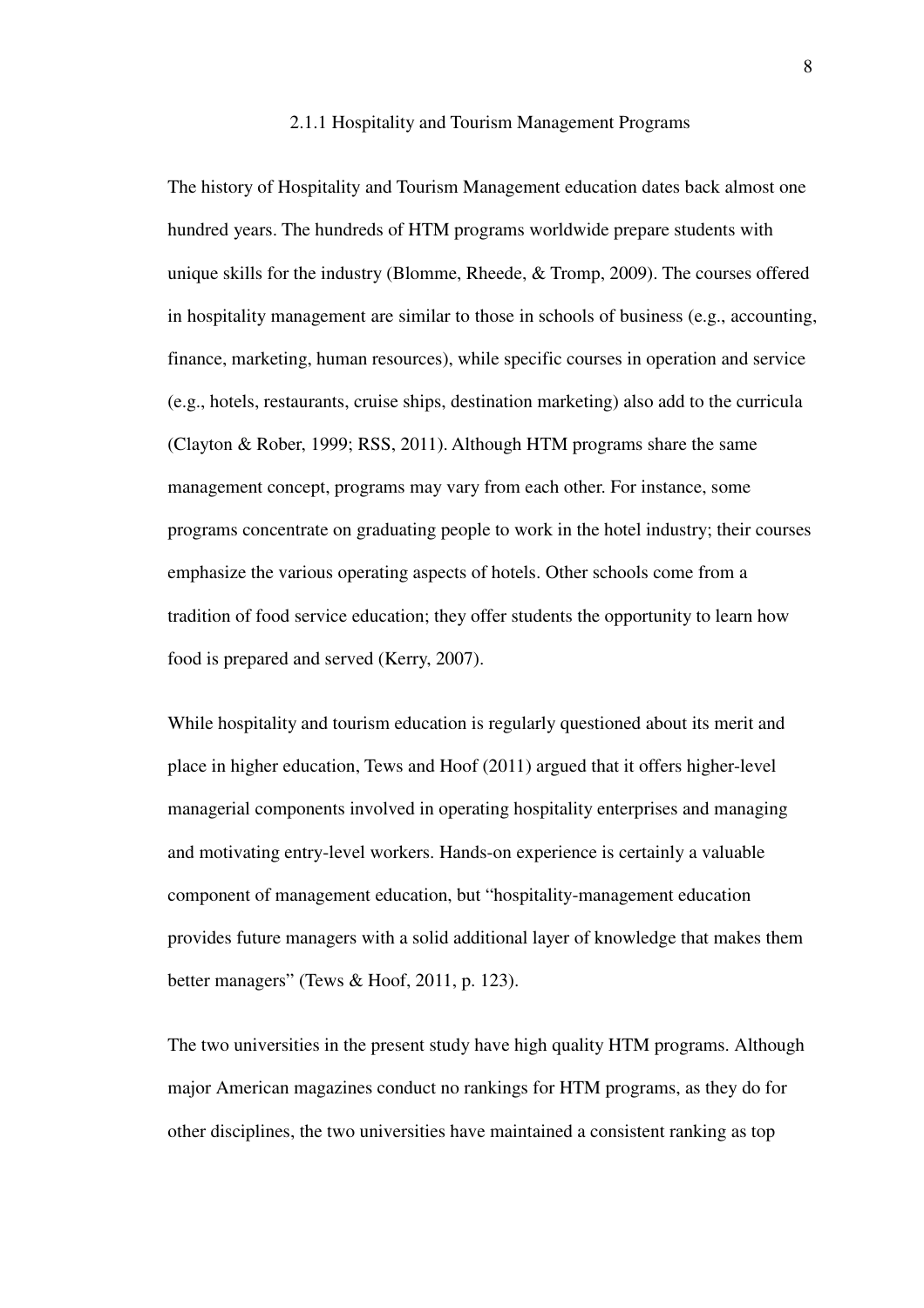hospitality management schools in industry journals and have won international recognition.

### Table 2.2

International Master's Students Enrollment Fall 2011 vs. Fall 2010



Newly Enrolled Int'l Students Fall 2011 vs Fall 2010 **Master's Institutions** 

Source: "Fall 2011 International Student Enrollment Survey," by IIE, 2011.

Table 2.3

New International Student Enrollment, 2004/05-2011/12

|               | 2004/06 | 2006/08 | 2008/10 | 2010/12 | Change $(\%)$ |
|---------------|---------|---------|---------|---------|---------------|
| Undergraduate | 61.342  | 63,749  | 82,136  | 84,543  | ن ا           |
| Graduate      | 61,350  | 72,726  | 84,828  | 89,505  | 3.0           |
| Total         | 131,946 | 173,121 | 202,970 | 228,467 | 6.5           |

Source: "New International Student Enrollment", by IIE, 2012.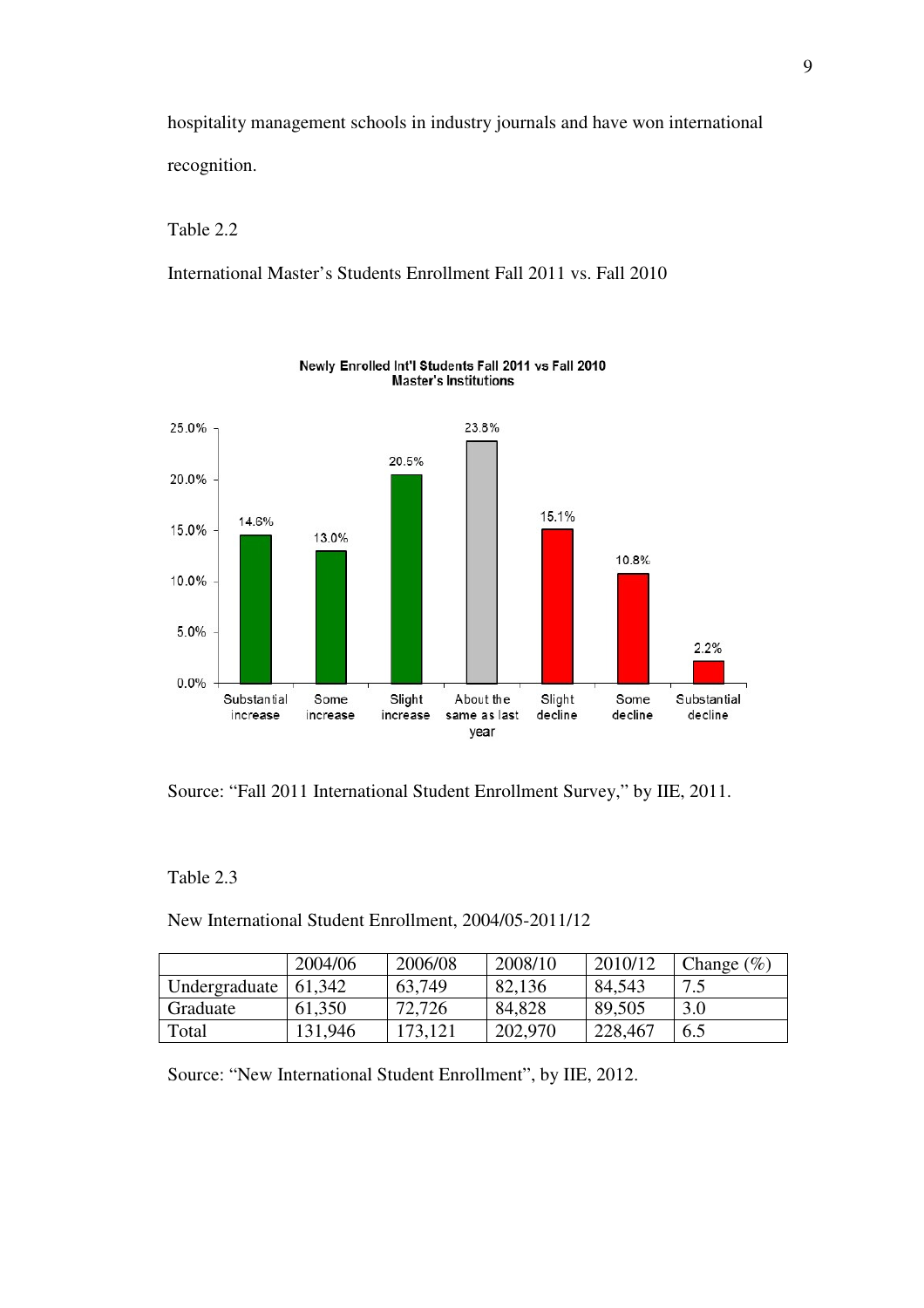Table 2.4

Year-to-Year Percent Change in Applications to American Graduate Schools from



Prospective International Students, 2003 to 2004 through 2010 to 2011

Source: "International Graduate Admissions Survey," by CGS, 2011.

#### Table 2.5

Change in International Graduate Applications, 2007 to 2008 through 2010 to 2011

|                                 | Final<br>Number of<br>Applications,<br>2007 to 2008 | Final<br>Number of<br>Applications,<br>2008 to 2009 | Final<br>Number of<br>Applications,<br>2009 to 2010 | <b>Final</b><br>Number of<br>Applications,<br>2010 to 2011 |  |
|---------------------------------|-----------------------------------------------------|-----------------------------------------------------|-----------------------------------------------------|------------------------------------------------------------|--|
| <b>International Total</b>      | 6%                                                  | 4%                                                  | 9%                                                  | 11%                                                        |  |
| <b>Country/Region of Origin</b> |                                                     |                                                     |                                                     |                                                            |  |
| China                           | 11%                                                 | 14%                                                 | 20%                                                 | 21%                                                        |  |
| India                           | 2%                                                  | $-12%$                                              | $1\%$                                               | 8%                                                         |  |
| South Korea                     | 2%                                                  | -9%                                                 | 0%                                                  | 2%                                                         |  |
| Middle East & Turkey*           | 14%                                                 | 22%                                                 | 20%                                                 | 16%                                                        |  |
| <b>Field of Study</b>           |                                                     |                                                     |                                                     |                                                            |  |
| Arts & Humanities               | 7%                                                  | 5%                                                  | 9%                                                  | 8%                                                         |  |
| <b>Business</b>                 | 10%                                                 | 7%                                                  | 11%                                                 | 11%                                                        |  |
| Education                       | -1%                                                 | 8%                                                  | 8%                                                  | 13%                                                        |  |
| Engineering                     | 4%                                                  | 3%                                                  | 8%                                                  | 14%                                                        |  |
| <b>Life Sciences</b>            | 3%                                                  | 0%                                                  | 2%                                                  | 8%                                                         |  |
| Physical & Earth Sciences       | 7%                                                  | 2%                                                  | 10%                                                 | 15%                                                        |  |
| Social Sciences & Psychology    | 9%                                                  | 6%                                                  | 11%                                                 | 5%                                                         |  |
| Other Fields **                 | ш.                                                  | 11%                                                 | 13%                                                 | 10%                                                        |  |

Source: "International Graduate Admissions Survey," by CGS, 2011.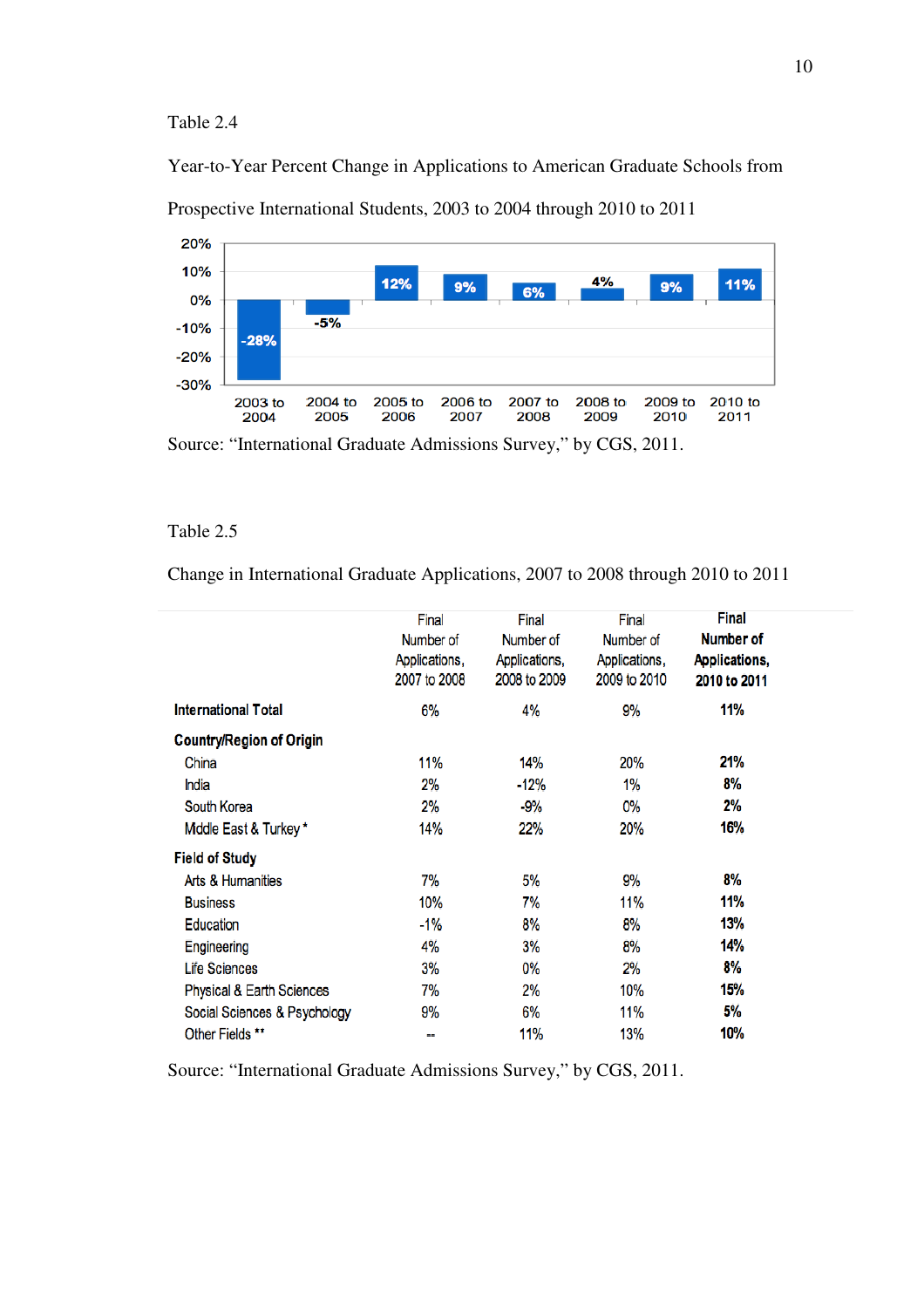#### 2.2 Career Intentions and the Social Cognitive Career Theory

Career intention is defined as the degree to which a person has formulated conscious career plans to perform some specified future behavior (Chuang & Jenkins, 2010). Many previous studies in career-related behavior and intention used Social Cognitive Career Theory (SCCT) to indicate a complex interplay among career intentions, academic major and career choice, career interest and belief, personal goal, and career persistence and certainty (Shen & Herr, 2004; Lu & Adler 2011; Singaravelu et al., 2011). Major variables such as gender, culture, family and friends, school counselors, and social and economic conditions were explored to find students' career intentions (Brown, 2002; Chuang & Jenkins 2010; Singaravelu et al., 2011).

SCCT provides a conceptual frame for this study. It incorporates three central variables: 1) self-efficacy, 2) outcome expectations, and 3) goals (Brown, 2002). In the present study, the three central variables of SCCT were applied to help identify determinants behind students' career intentions as well as to construct the relationship among those determinants.

#### 2.2.1 Self-efficacy, Outcome Expectation, and Goals

People's self-efficacy in vocation was defined as the concept of self-perceived attributes and what an individual considers relevant to the work role (Brown, 2002). It is believed that people who have vague self-efficacy have difficulty picturing themselves in any occupational role (Betz & Taylor, 1994). Similarly, people with weak self-efficacy may avoid making career choices and remain uncertain (Betz & Taylor, 1994). Research confirmed that self-efficacy is predictive of career-related exploratory behavior (Ochs & Roessler, 2004; Chuang & Dellmann-Jenkins, 2010).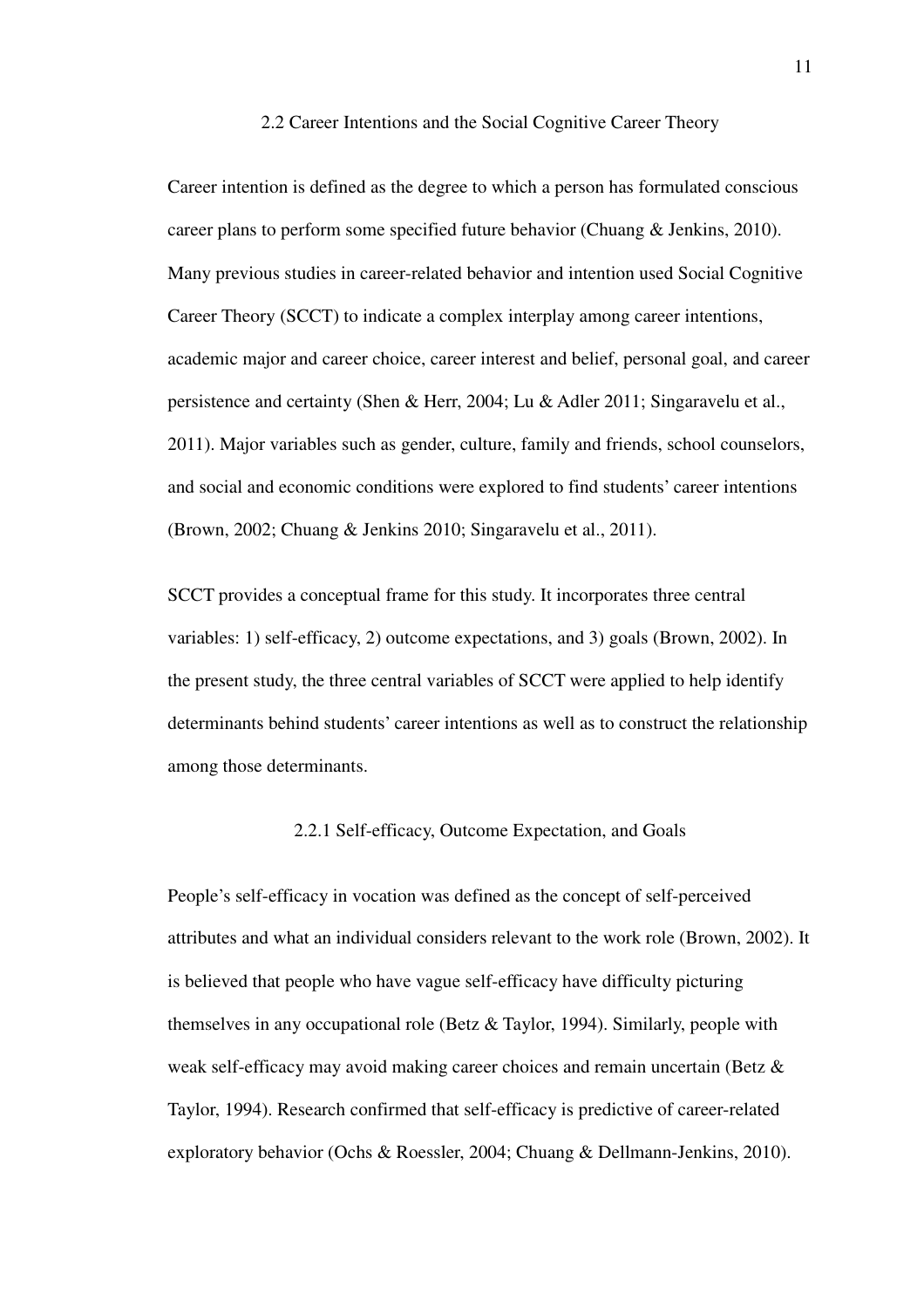As with career intentions, SCCT pointed out that self-efficacy has direct influence on an individual's intention to engage in career exploratory behaviors to achieve career maturity (Lent et al., 1994; Bandura, 1997).

Given previous findings such as these, Brown (2002) stressed the role of family, neighborhood, and school in providing students self-ideas to form career intentions and to make career decisions. Nevertheless, gender was also considered as a factor in academic and career self-efficacy that could cause difference in occupational consideration (Lent, Brown, & Hackett, 1994; Betz & Taylor, 1994).

Outcome expectations are acquired through learning experiences (Brown, 2002). In a career development context, they "refer to beliefs regarding the long-term consequences of success in specific educational or career decision-making behaviors" (Betz & Taylor, 1994, p. 181). For instance, outcome expectations regarding a career in the hospitality and tourism industry may derive from students' rewards received from their previous work experience. Ochs and Roessler (2004) believed that academic outcome expectations involved a linkage between academic performance and future career life achievement. For instance, students may hope that a master's degree in HTM will lead them to more career options and a better future life.

Outcome expectations were recognized as a major determinant in motivating behavior (Singaravelu, et al., 2011). Previous studies have reported a significant correlation between career outcome expectations and career intentions in both male and female students (Betz & Taylor, 1994; Ochs & Roessler, 2004). Nevertheless, SCCT pointed out that self-efficacy may influence intentions through outcome expectations (Lent et al., 1994). That means outcome expectations performed as a mediator between self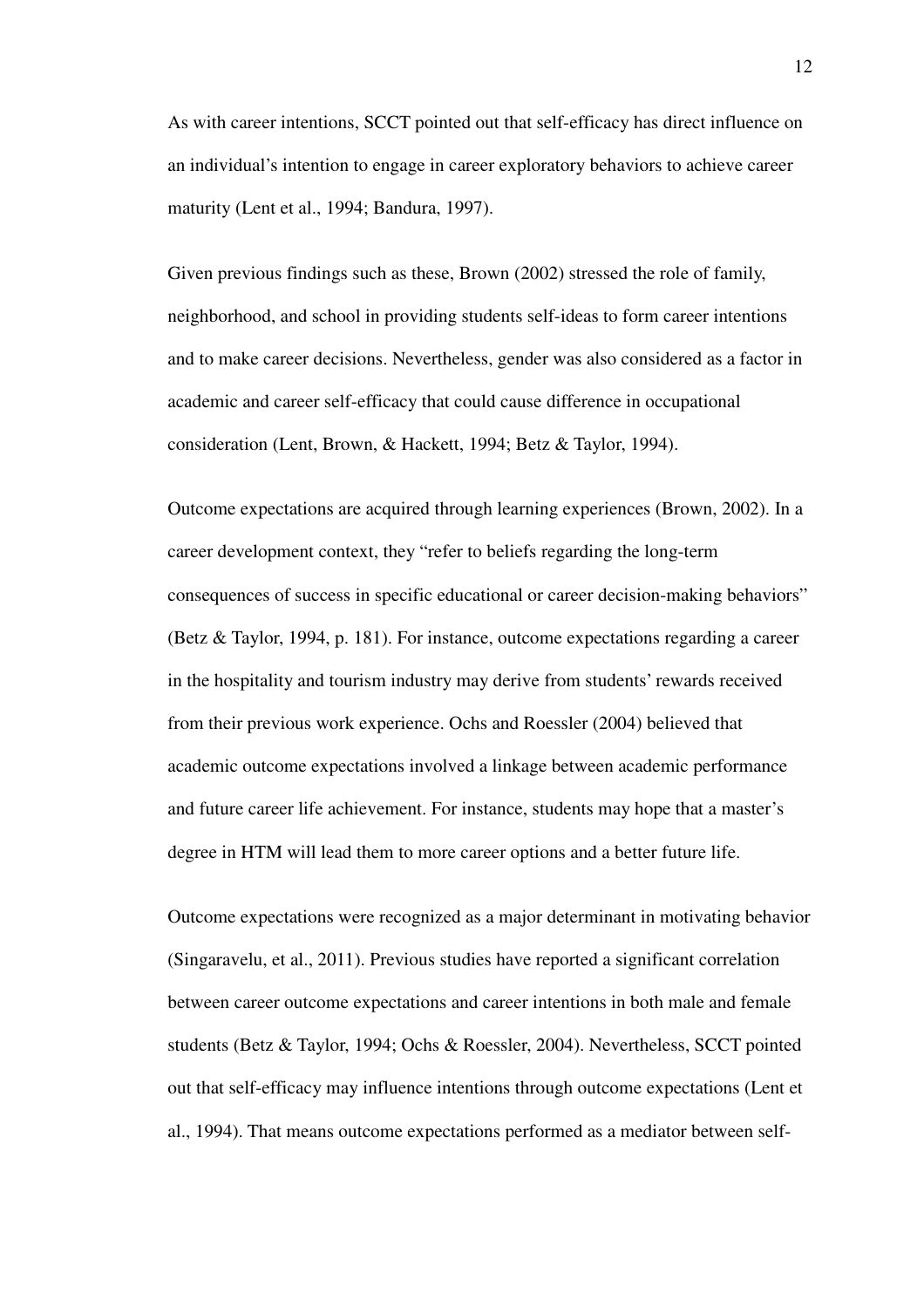efficacy and intentions. For instance, students would like to experience the hospitality world first before they design their career paths in the field.

Career goals also can be interpreted as "career intentions or plans to pursue a particular career path" (Brown, 2002, p. 273). A main function of personal goals in a particular career activity is to organize, guide, and sustain individual's behavior (Lent et al., 1994). Anderson's (2005) research about international students and American policy demonstrated that one reason that international students have sought to study in the United States is for the potential work opportunities after graduation. International students who pay high physical and emotional costs to pursue their ambitions and dreams through overseas study have their own career aspirations as an ultimate goal (Shen & Herr, 2004).

In SCCT, intentions were mainly influenced by two factors: self-efficacy and outcome expectations (Lent et al., 1994). As demonstrated earlier, SCCT indicated an interrelationship among self-efficacy, outcome expectations, and goals (Brown, 2002). In particular, self-efficacy and outcome expectations affect the goals, while personal goals, in turn, influence the development of self-efficacy and outcome expectations (Lent et al., 2004). For instance, students will form an enduring interest in the hospitality and tourism industry when they view themselves as competent at it and when they anticipate their work will produce promotions or other valued outcomes. Conversely, students may lose interest in developing careers in the industry when they develop negative expectations.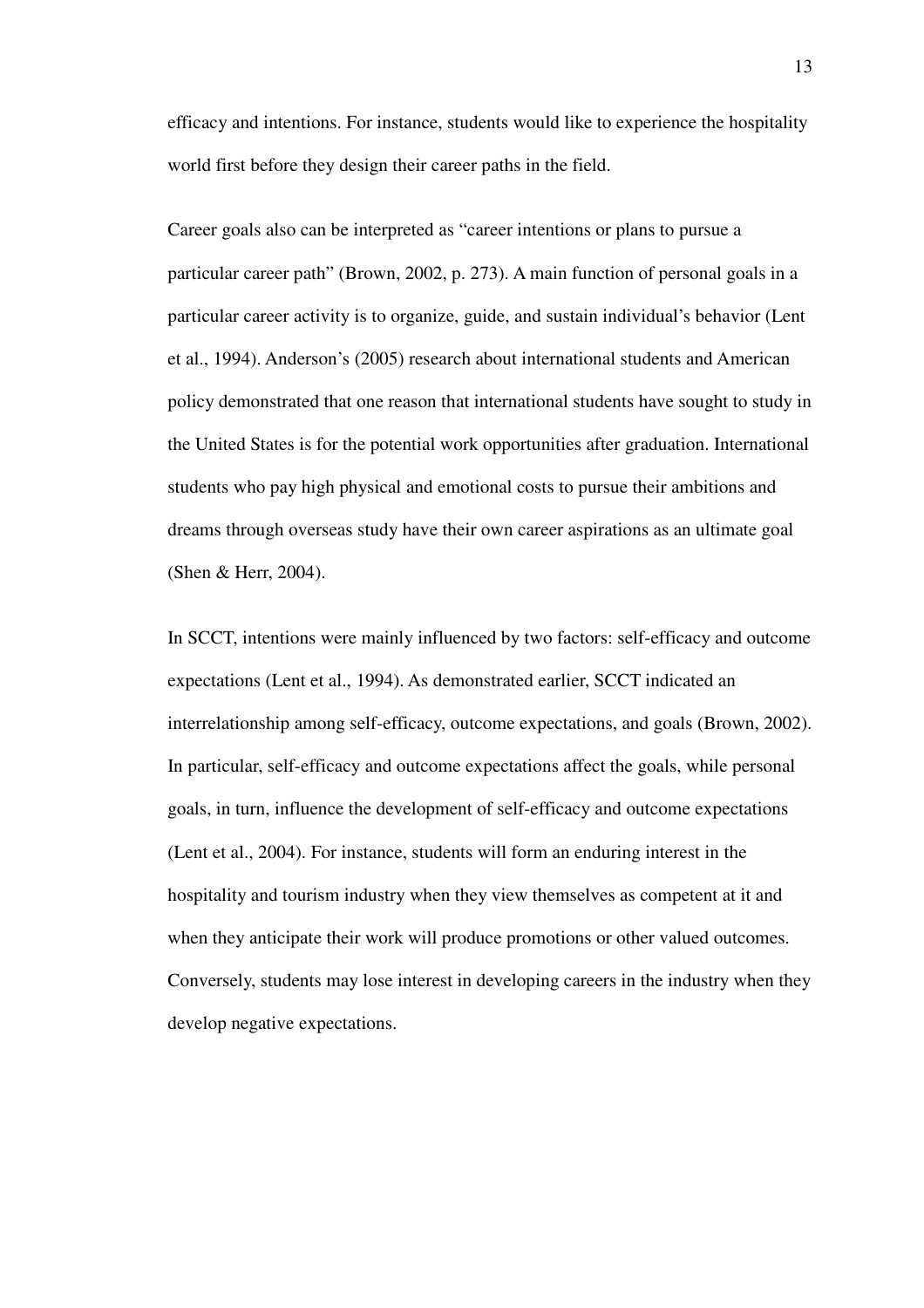#### 2.3 Determinants of Career Intentions in General

SCCT indicated that self-efficacy, outcome expectations, and goals were main variables that were assumed to affect an individual's career development process (Brown, 2002). In the present study, the researcher examined how the three components interrelated with the following selected variables (e.g., gender and race, environment factors, work/internship experience, and societal and economic shifts) affected students' career intention.

An individual's career intention is not formed quickly; it involves a long-term process of factor analysis, which turns out to reflect an individual's decision to achieve a desired outcome (Bandura, 1997). Eventually, differences in importance results in differences in career choices (Gati, et al., 1995; Gati, Shenhav, & Givon, 1993). Thus, exploring and evaluating factors that produce career intentions may help students set proper career goals.

#### 2.3.1 Interests

SCCT postulates that interests (formed by self-efficacy and outcome expectations) typically are related to an individual's career intentions and actions one would take to implement a specific career goal (Brown, 2002). Previous research suggested that students' intentions to choose an occupation associated with their majors can be predicted if their career beliefs and interests match (Lau, et al., 2004). Additionally, studies in HTM indicated that students had strong interest in potential hospitality careers and had a positive attitude and expectations toward the industry (Blomme, Rheede, & Tromp, 2009; Walsh & Taylor, 2007). Studies in other majors also found that interests attracted students to select a certain major or career choice (Chuang &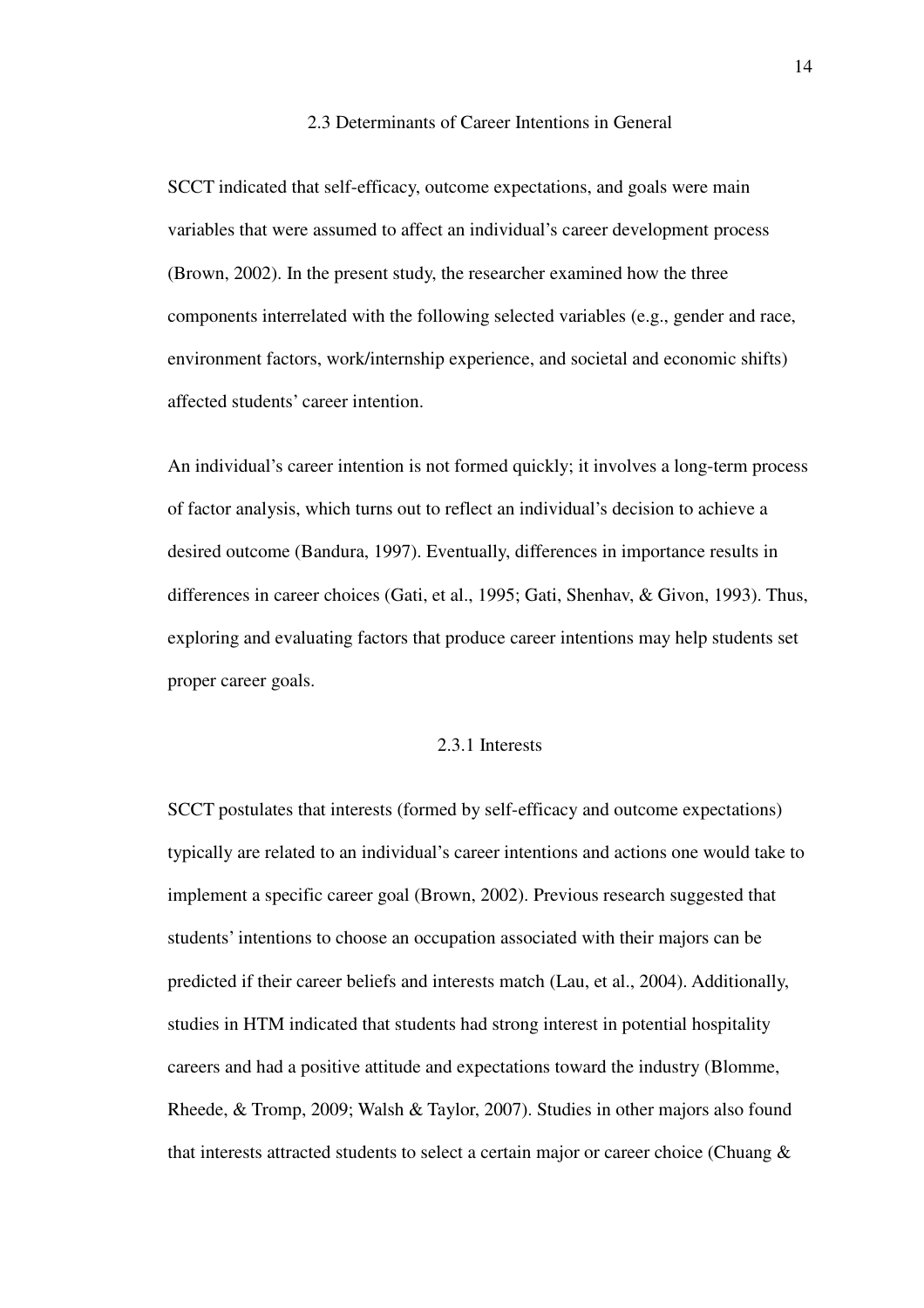Jenkins; Lu & Adler, 2011; Singaravelu et al., 2011). However, in real-world circumstances, people need to compromise their interests in selecting a vocational path. Thus, more factors should be taken into account (Lent et al., 1994). For example, economic need, educational limitations, lack of family support, or various other considerations may inhibit the pursuit of one's primary interests or preferred career goals (Brown, 2002).

#### 2.3.2 Demographic Factors

SCCT considers demographic factors (e.g., age, gender, and race) from a social constructive position to focus on the social, cultural, and economic conditions to which individuals are exposed (Brown, 2002). The existing research also indicated that certain demographic factors (e.g., gender and age) influence career exploratory intentions (Brown, 2002; Ochs & Roessler, 2004; Chuang & Jenkins, 2012). Demographics always have been a main concern in career-related studies. For instance, studies of academic success and retention among college students reported lower success rates for ethnic minority students (Fuertes & Sedlacek, 195; Sedlacek, 1998). In many cases, high ability does not lead to high achievement among ethnic minorities. This phenomenon has been referred to as the "ability-attainment gap." Its cause has been linked to barriers and differential opportunities for these groups (McWhirter, 1997). Findings regarding demographics' role in career behavior have been inconsistent (Jones, 1995; Shen & Herr, 2004; Donahue, 2006; Lu & Adler, 2011; Shin & Lee, 2011).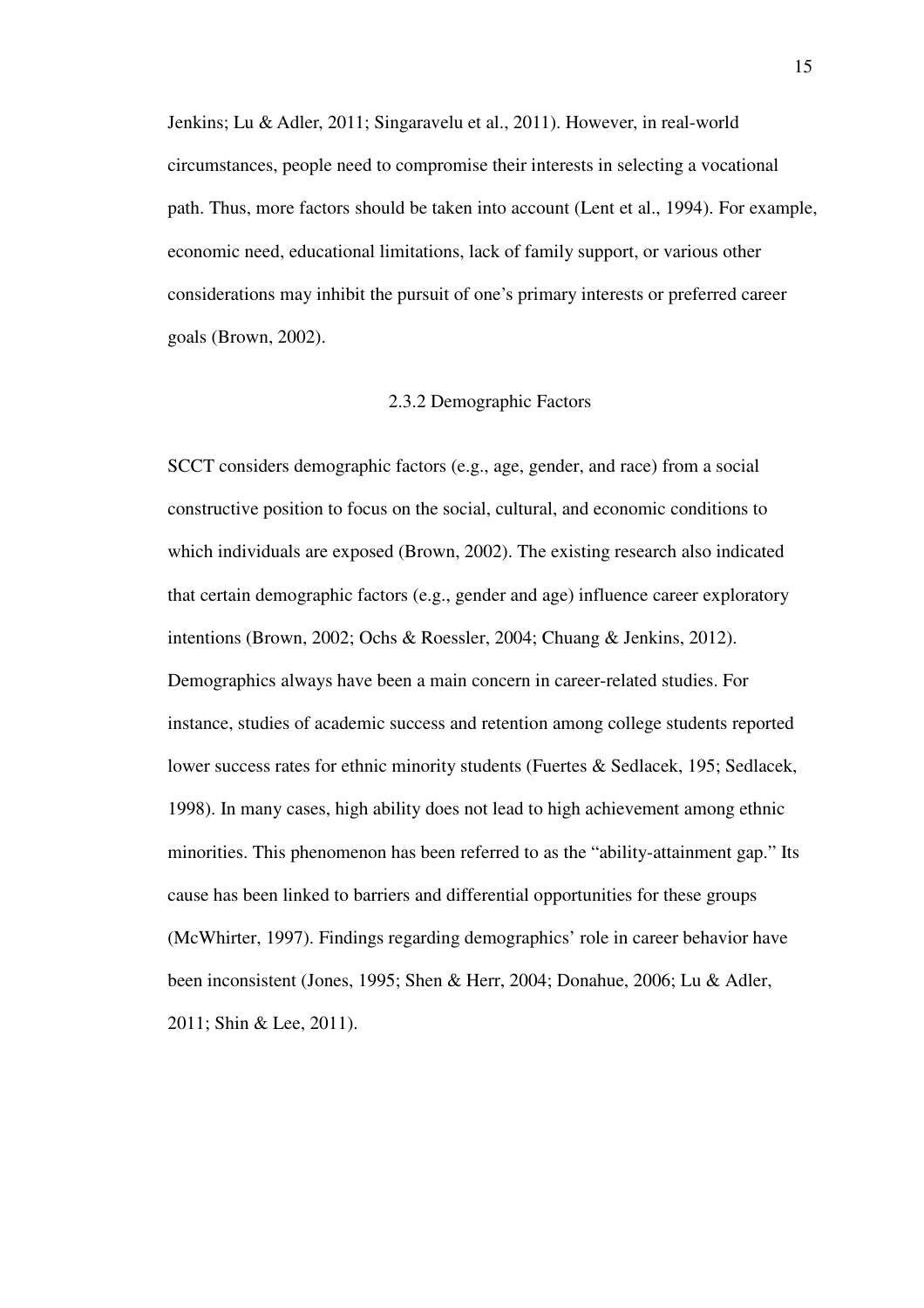#### 2.3.3 Environment Factors

Based on culturally shaped expectations, parents and teachers tend to treat females and males differently, which influences an individual's self-efficacy and outcome expectations (Lent et al., 1994). Additionally, environment factors, such as family, teachers, and peers have been found to influence students' career development behavior (Singaravelu et al., 2011; Yang, Hwang, & Heppner, 2002). Moreover, studies about factors influencing students' career choice and intention among ethnic minorities determined that family and friends had the most influence on non-American international students (Lu & Adler, 2011; Chuang & Jenkins, 2012).

In addition, the role of school counselors in influencing students' career decisionmaking processes has been widely recognized (Yang et al., 2002; Shen & Herr, 2004; Martin, 2007). The changing composition of college campuses and the workforce requires career counselors and recruiters to increase their understanding of racial, ethnic, and cultural factors that influence career development (Allen, 1992; Leong & Brown, 1995). Furthermore, the increased number of international students in the United States generates the needs to develop career services designed for this group of students (Yang et al., 2002). International students come from countries with different cultural backgrounds; therefore, career services in many universities are designed to meet their specific career needs (Yang et al., 2002; Singaravelu et al., 2011).

#### 2.3.4 Societal and Economic Shifts

SCCT differs from the majority of existing career theories in its dynamic nature. The inherent influence of the social and economic contexts is addressed (Lent et al., 1994). When a society shifts from an early stage of economic development to an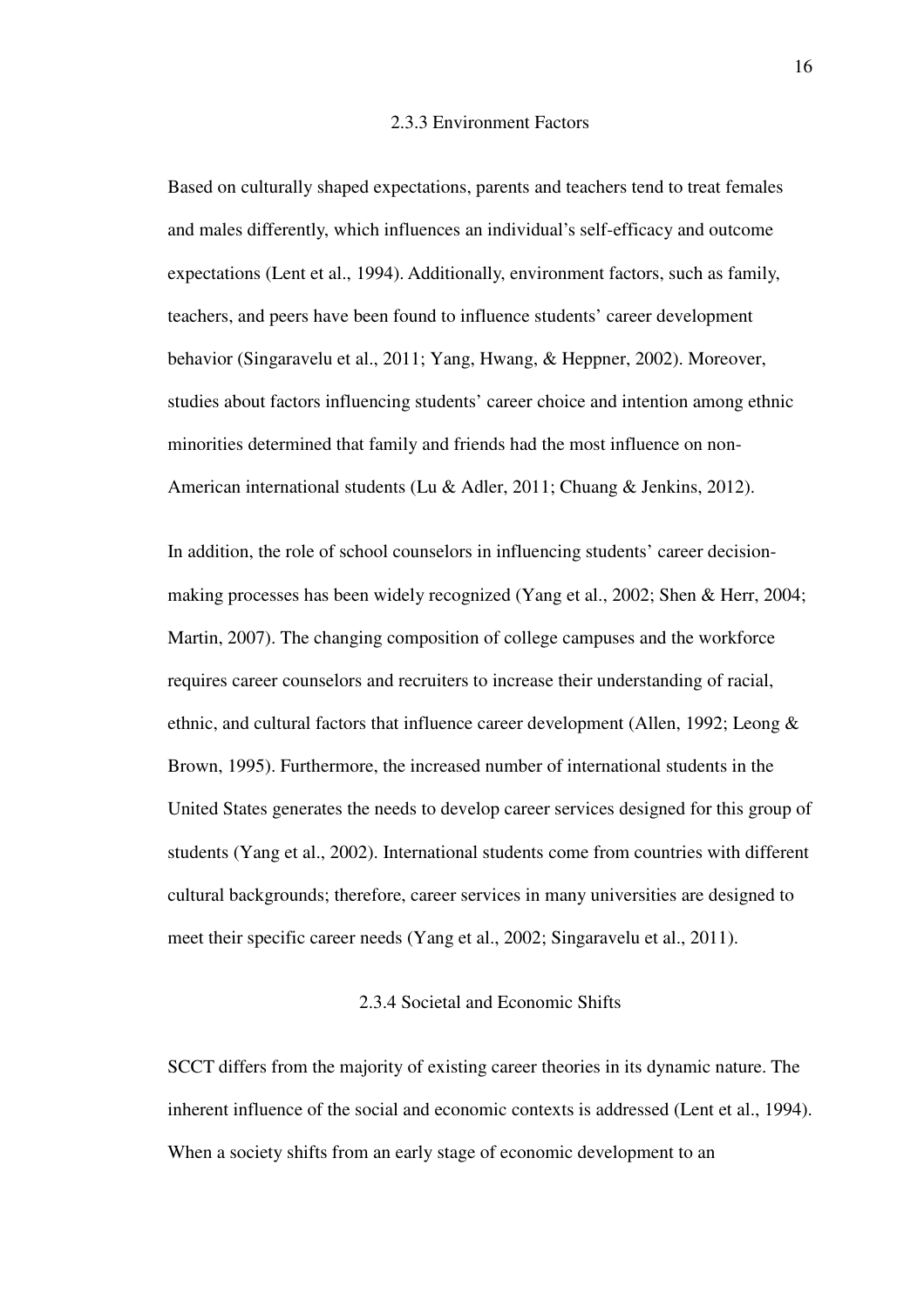industrialized-based economy, the range of occupational opportunities will increase (Cahill, 1995). The resulting increase in career options has the potential to increase career confusion and uncertainty in career choices. SCCT can facilitate career development in changing economic times; consequently, SCCT provides a useful template for career development across generations and despite economic shifts (Brown, 2002).

#### 2.3.5 Work and Internship Experience

While expectations focus on intentions prior to organizational entry, experience pays much more attention to expectations after a period of work. Empirical studies have shown that related work experiences have a continuing influence on one's career path (Walsh & Taylor, 2007). Students who had industrial experience, part-time/full-time jobs, or internships in the hospitality industry agreed to some extent that previous job satisfaction would have a strong influence on their career intentions (Blomme, et al., 2009). International students' work experience during or after their study was an advantage when they looked for jobs and developed careers in their own countries (Shin & Lee, 2011).

2.4 Specific Factors Influencing Career Intentions of International HTM Students

Career choices are not made under "optimal conditions." Economic need, educational limitations, lack of family support, or various other considerations may inhibit the pursuit of one's primary interests or preferred career goals (Brown, 2002). In the present study, work authorization, language and communication skills, and growth in the hospitality and tourism industry were considered factors that affect students' career intention and behavior.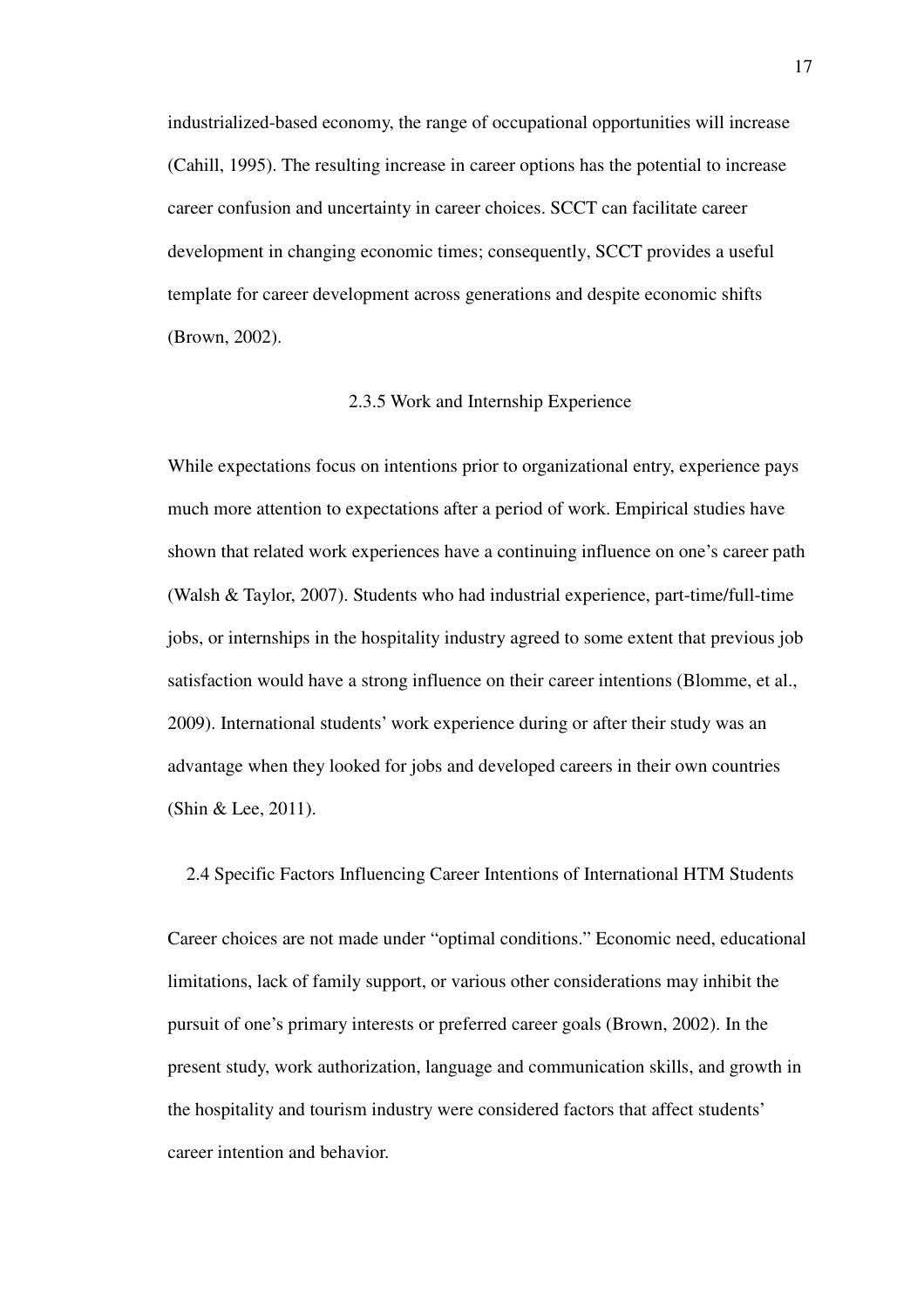#### 2.4.1 Work Authorization

Many international students have the intent to work in the United States after graduation (Lu & Adler, 2011). Ironically, however, one primary requirement for international students to apply for an America visa is that they should prove they intend to return to their home country after graduation (Anderson, 2005). American consular officers are required to deny visas to individuals who they believe may stay in the United States after completing their education even though it may be beneficial for the country if such an individual, in fact, would remain to work. Thus, to some extent, American policy blocks the entry of international students who plan to work after finishing their education in the United States (Anderson, 2005).

International students who are not permanent workers have limited visa options for working and internships: practical training (F-1 students), academic training (J-1 students), and H1-B (Association of International Educators, 2000). Many employers think that the process of hiring an international student is challenging, risky, and expensive (Bain, Dao, & Madeleine, 2006). The School of Hotel Administration of Cornell University (2012) listed work authorization as a disadvantage for international students. The school informs international students that in order to sponsor international students for permanent residency, companies must prove that they are unable to find suitable American citizens to fill the positions and few firms are willing to go through the paperwork unless there is a good chance of success at hiring the international applicant (Cornell University, 2012).

In another ironic twist, there is a perception gap between international students and employers. While many American companies are not willing to or cannot hire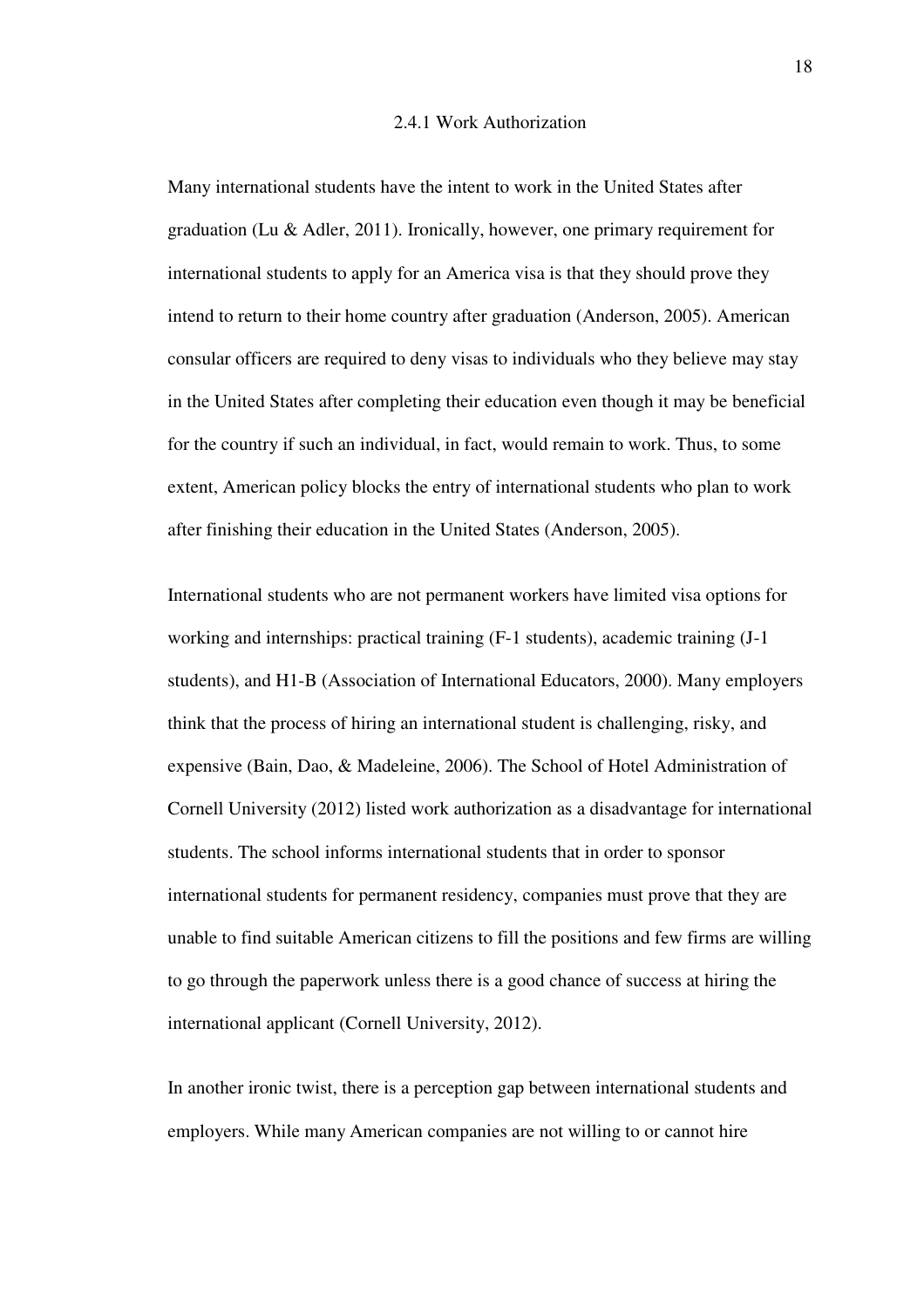international students, international students seem to believe that employers would appreciate the qualifications of foreign students (Trice, 2003).

#### 2.4.2 Language and Communication Skills

Although international students at the graduate level contribute to the United States academically and economically, the students still perceive that significant differences exist between international students and domestic students when seeking jobs. Furthermore, they doubt that the master's or higher degrees bring them unique benefits or challenges in the job market (Anderson, 2005; Trice, 2003).

In research discussing the benefits and challenges for graduate international students, Trice (2003) discovered obstacles that international students faced compared with American students, for instance, language difficulties and segregation, culture adjustment, and financial concerns. Yet, considering the positive aspects, international students provided an important international perspective for the real world of work where they would interact with people from many cultures (Trice, 2003).

2.4.3 Growth in the Hospitality and Tourism Industry and Need for Talent

Over the last decade, the hospitality and tourism industry has become one of the world's leading industries that contributes to the global economy, creates jobs, generates exports, boosts taxes, and stimulates capital investment (World Travel & Tourism Council, 2013). In 2013, Travel & Tourism total contribution to GDP was expected to grow at 2.9% according to WTTC'S estimates (Table of 2.6). Long term growth forecasts of 4.2% per annum growth over the ten years to 2023 are retained as demand from and within emerging markets will continue to rise in significance.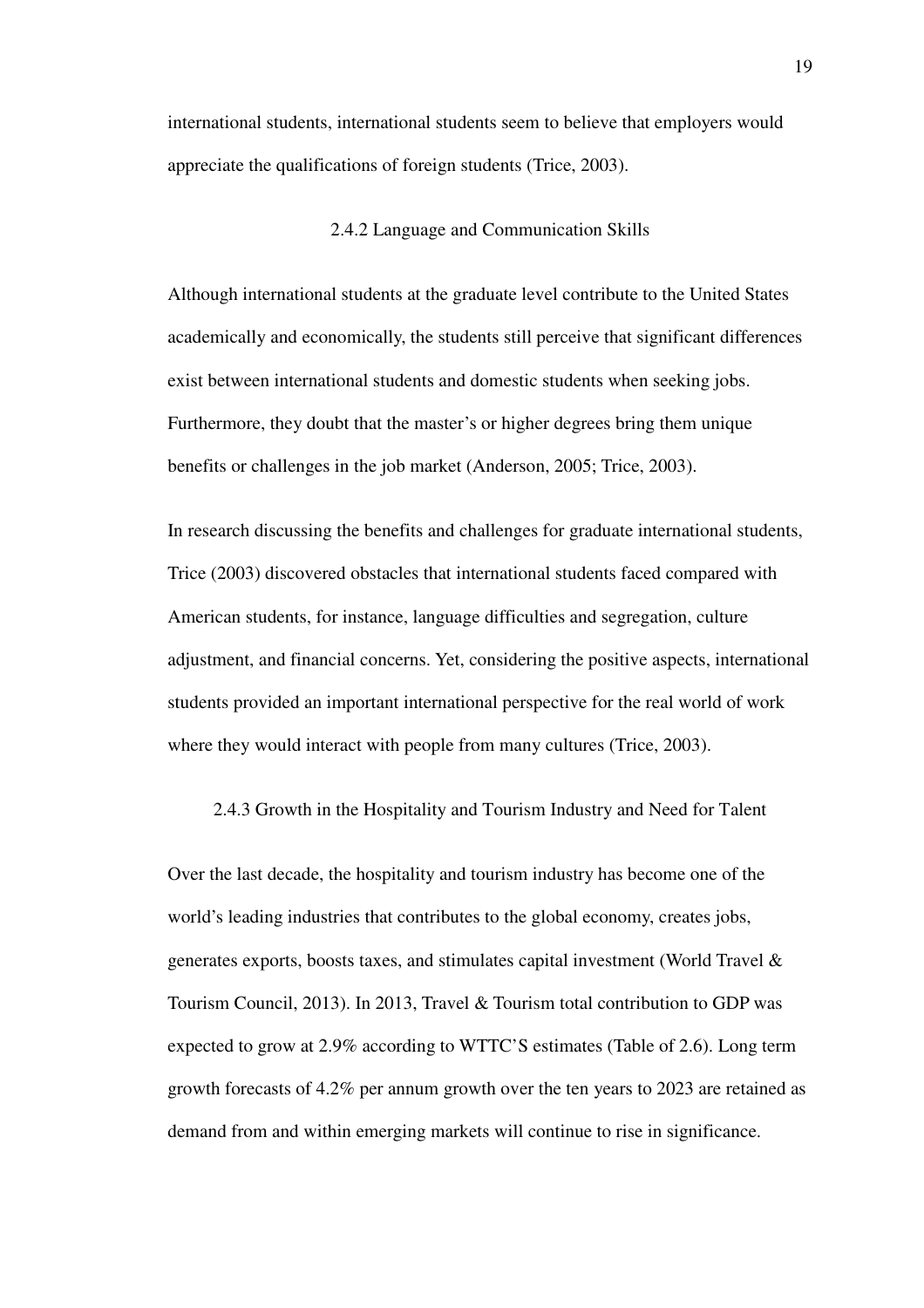Travel & Tourism will continue to grow, outpace growth of the wider economy, and remain a leading generator of jobs. More significantly, the tourism industry will become more important to the global economy over the next ten years (WTTC, 2013). As the industry continues to grow, it must improve its quality. Thus, HTM graduates who are highly skilled and well trained are desirable in today's hospitality and tourism job market (Lu & Adler, 2009).

The hospitality and tourism industry is highly dependent on people who deliver intangible service, experience, and value to distinguished guests (Tews & Hoof, 2011). Some of the most flexible employment and work practices are provided by this industry. The industry also plays an important role in facilitating international work opportunities, offering a wide range of jobs for young people and first-time job seekers (WTTC, 2013). Historically, the industry has had difficulty in hiring and retaining qualified employees because careers in this field are often stereotyped as low-wage and entry-level with little opportunity for advancement. A shortage of labor exists because finding people with the right skills, nice personality, and positive attitude is a persistent problem, which not only adds to business costs but also affects service levels and the industry's productivity (Service Skills Australia, 2009).

TripAdvisor, the world's largest travel site, provided the 2012 global survey of the industry's top trends. Incorporating responses from more than 9,000 accommodation owners and managers worldwide, the industry index found that 58% of global respondents predicted their business would be more profitable in 2012; by contrast, 12% stated less profitable. To maintain the projected growth of the hospitality industry, finding and keeping highly skilled and educated employees is a priority (Lv  $\&$  Xu, 2012; Blomme, Rheede, & Tromp, 2009).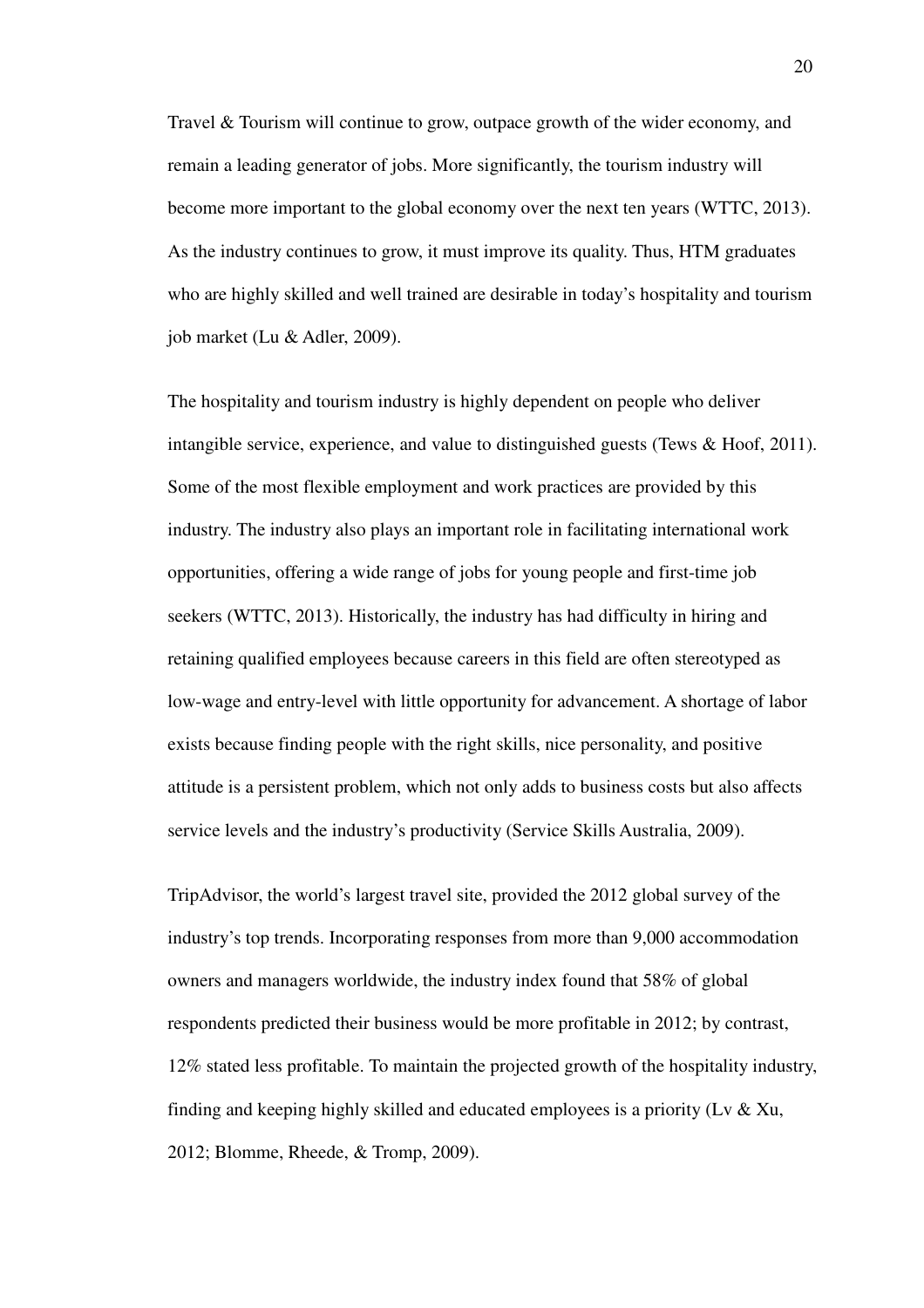Companies have been aware of the demand for talent. Many forward-looking hotel groups (e.g., Marriott, Hilton, Starwood, Hyatt, Fairmont) have established talenttraining programs to attract and develop talent. Applicants with Hospitality and Tourism Management degrees are preferred because they have been educated in managing the guest experience (Zemke, Raines, & Filipczak, 2000). Generally, the diverse range of activities of this industry provides excellent job opportunities for graduates.

#### Table 2.6

| Word                       | $2013$ USDbn <sup>1</sup> | 2013 % of total | 2014                |
|----------------------------|---------------------------|-----------------|---------------------|
|                            |                           |                 | Growth <sup>2</sup> |
| Travel & Tourism's direct  | 2,155.4                   | 2.9             | 4.3                 |
| contribution to GDP        |                           |                 |                     |
| Travel & Tourism's total   | 6,990.3                   | 9.5             | 4.3                 |
| contribution to GDP        |                           |                 |                     |
| Travel & Tourism's direct  | 100,894                   | 3.4             | 2.2                 |
| contribution to employment |                           |                 |                     |
| Travel & Tourism's total   | 265,855                   | 8.9             | 2.5                 |
| contribution to employment |                           |                 |                     |
| Capital investment         | 754.6                     | 4.4             | 5.8                 |
| Visitor exports            | 1,295.9                   | 5.4             | 4.8                 |

Estimates and Forecasts of Travel & Tourism's Global Economic Contribution

Source: WTTC/ Oxford Economic, 2013.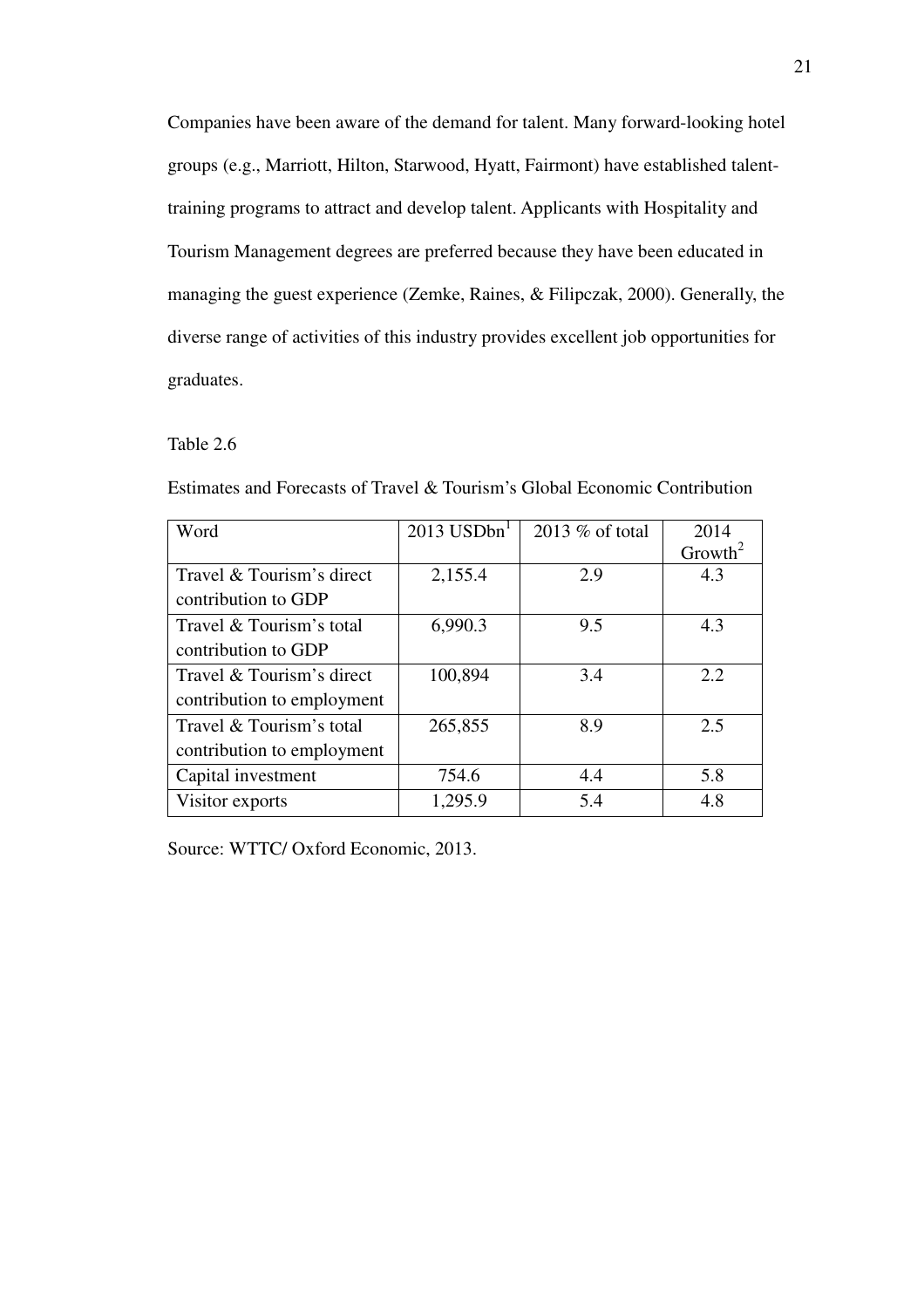#### CHAPTER 3. METHODOLOGY

Social Cognitive Career Theory (SCCT) was applied in the literature review to help identify determinants (e.g., interest, abilities, values, and environmental factors) behind students' career intentions and to construct the relationship among those main factors. It explains how career and academic interests mature, how career choices are developed, and how these choices are turned into action. This is achieved through a focus of three primary tenets: self-efficacy, outcome expectations, and goals. Barriers such as those related to gender, ethnicity, age, socioeconomic status, or family constraints were discussed to create negative outcome expectations on one's career intentions (Blomme, et al., 2009; Lent et al., 2004). For the purpose of uncovering factors that affect students' career intentions and gain new insights into it, a qualitative approach has been used. Semi-structured interviews were conducted on a one-to-one basis with 19 students from two campuses. This chapter is organized into 5 sections: 1) a qualitative study, 2) participants, 3) question design, 4) data collection, and 5) interpreting data.

#### 3.1 A Qualitative Study

Unlike quantitative research, qualitative research allows the authentic voice of the study's researchers and participants to be represented (Lee, Mitchell, & Sablynski, 1997). It is a holistic approach that involves discovery. Questions that begin with "how" and "what" allow the researcher to obtain new perspectives and to gain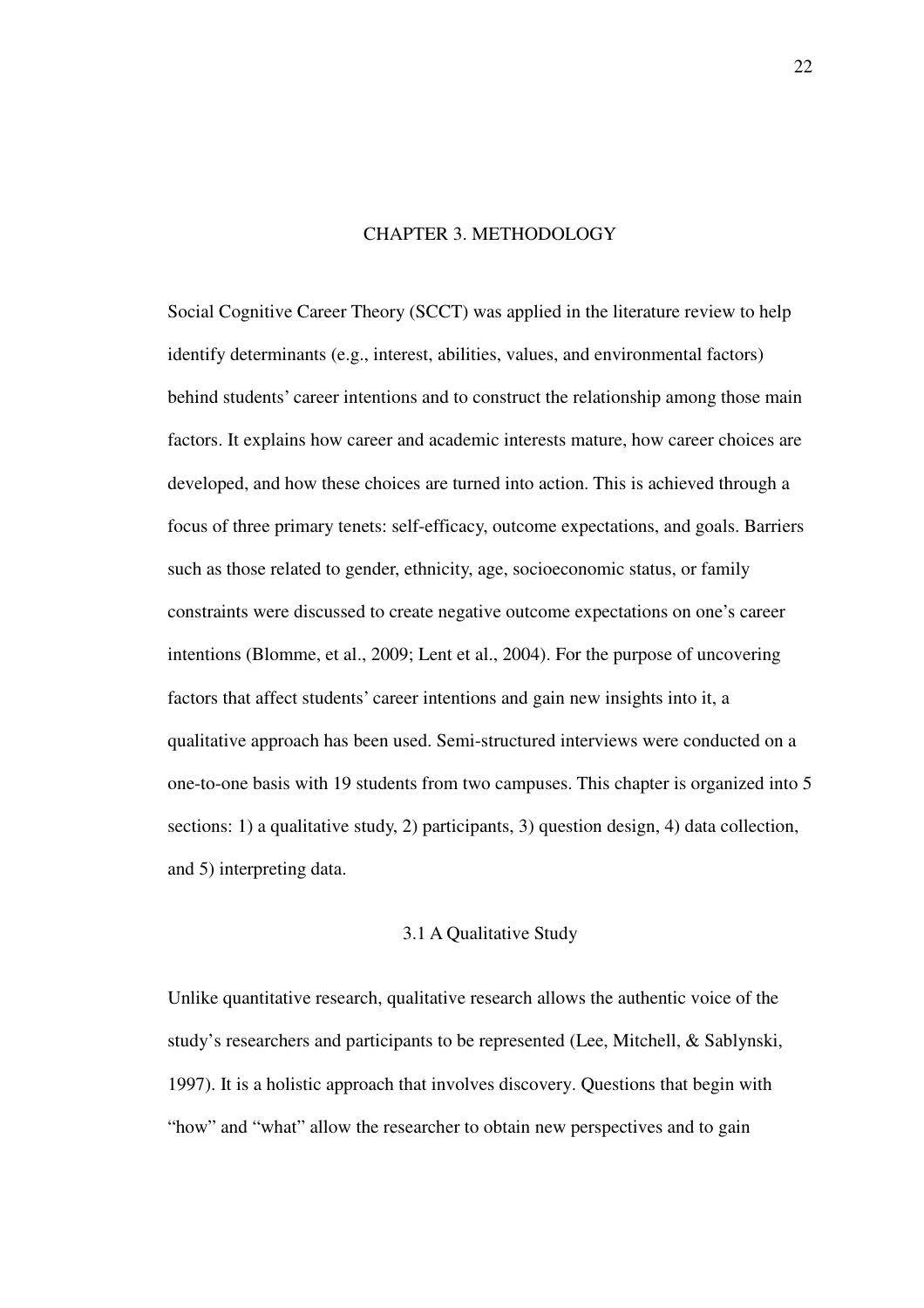additional information from the data, which is difficult to convey by the quantitative method (Hoepfl, 1997). Since studies on career intentions of international HTM students at the masters' level are still lacking, using a qualitative method helped to explore new findings to fill up this research gap. Additionally, a qualitative study tries to understand a process or how people make sense or meaning of their experience (Daniel, 2010). Therefore, it is appropriate to apply a qualitative method to better understand the career decision-making process of students and how their career intentions are formed. The results of the study allow students' voices and thoughts to be known.

#### 3.1.1 Semi-structured Interviews

Although a variety of methods can be applied in collecting data in qualitative research, interviews and focus groups have been used most frequently (Gill, Steward, Treasure, & Chadwick, 2008). In the present study, interviews were chosen to collect data. There are three fundamental types of research interviews: structured, semi-structured, and unstructured. Unlike structured interviews with no scope for follow-up questions and unstructured interviews with little or no organization, semi-structured, in-depth interviews consist of several key questions that help define the areas to be explored. They also allow the interviewer or interviewee to diverge in order to pursue an idea or response in more detail (Gill, etc., 2008). Thus, semi-structured interviews were conducted with 19 participants from two major universities. During the interview process, participants were not limited to any pre-constructed alternative answers prepared in advance by the researcher. Rather, participants responded from their own perceptions and experiences. The participants' original insights helped to explore the deep-rooted as well as neglected perspectives of the topic. This qualitative method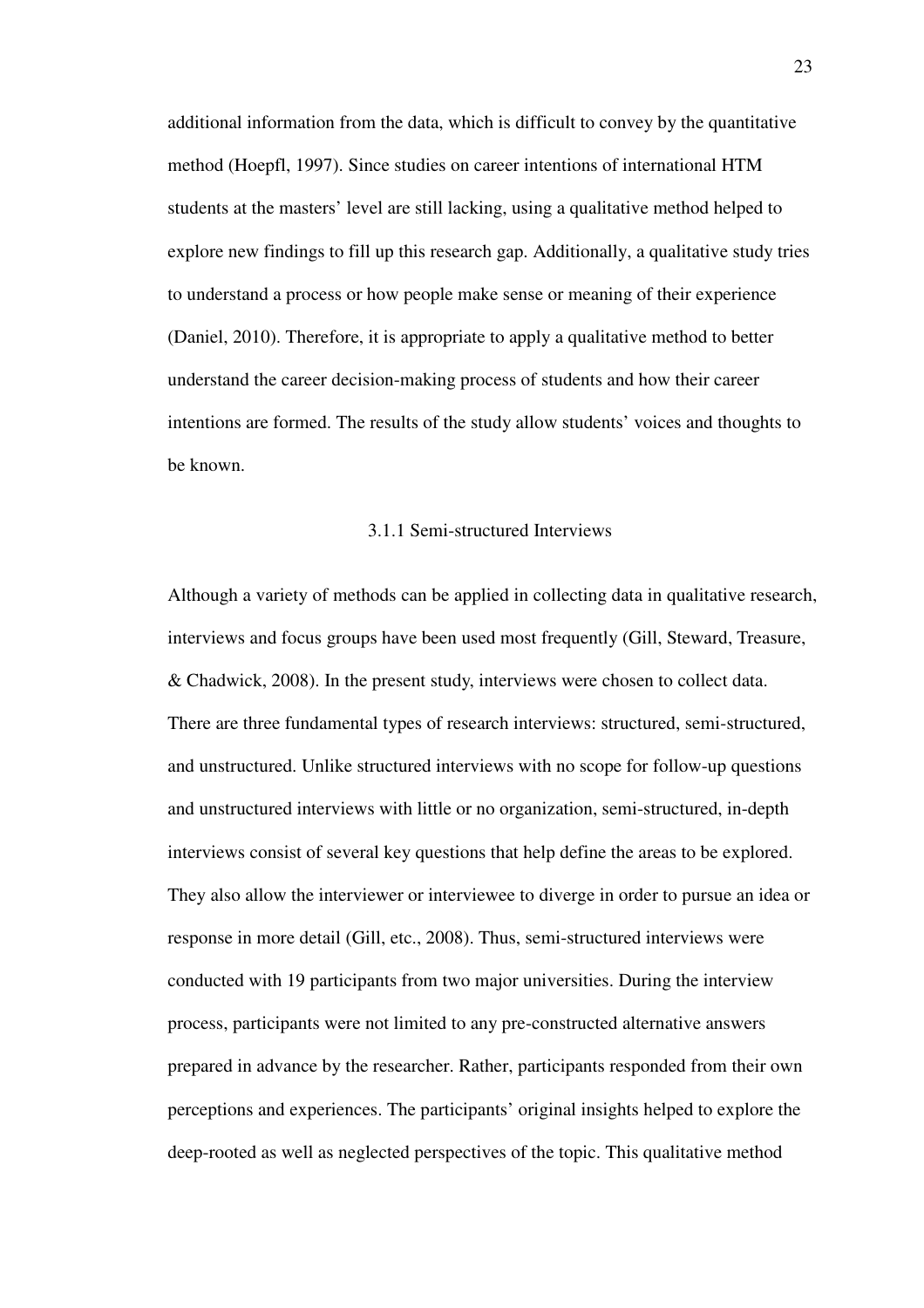helped to analyze participants' thoughts so that the topic could be viewed comprehensively.

#### 3.2 Participants

The target participants of the study were defined as "international HTM master's students from countries other than the United States with temporary student visas (i.e., F-1 visas in the present study)," so one of the selection criteria was to select participants from different countries of origin besides the United States. Wanting participants with diverse cultural characteristics, the researcher attempted to select participants from various regions of the world who majored in HTM at the two major universities. Reasons for choosing the two major universities were: 1) the researcher attended HTM programs at both universities and gained the basic information about HTM, 2) it was convenient to solicit referrals through friends, classmates, and faculty, 3) it helped to obtain participants with diverse culture, and 4) both HTM programs have maintained a consistent ranking as top hospitality management schools in industry journals and have won international recognition.

First, the researcher conducted interviews with 10 participants of one HTM program, the majority of whom were from China. The non-Chinese participants were from Thailand and from Russia. Considering the fact that the HTM master's program consisted mainly of Asian students, especially Chinese students, the researcher then decided to look at another HTM program for suitable candidates from other regions where students were more diverse in race. Nine respondents from the second HTM program went for the interviews. Of the 9, 4 were from China, 2 from South Korea, and the remaining 3 from the Bahamas, Jamaica and India. In all, 19 respondents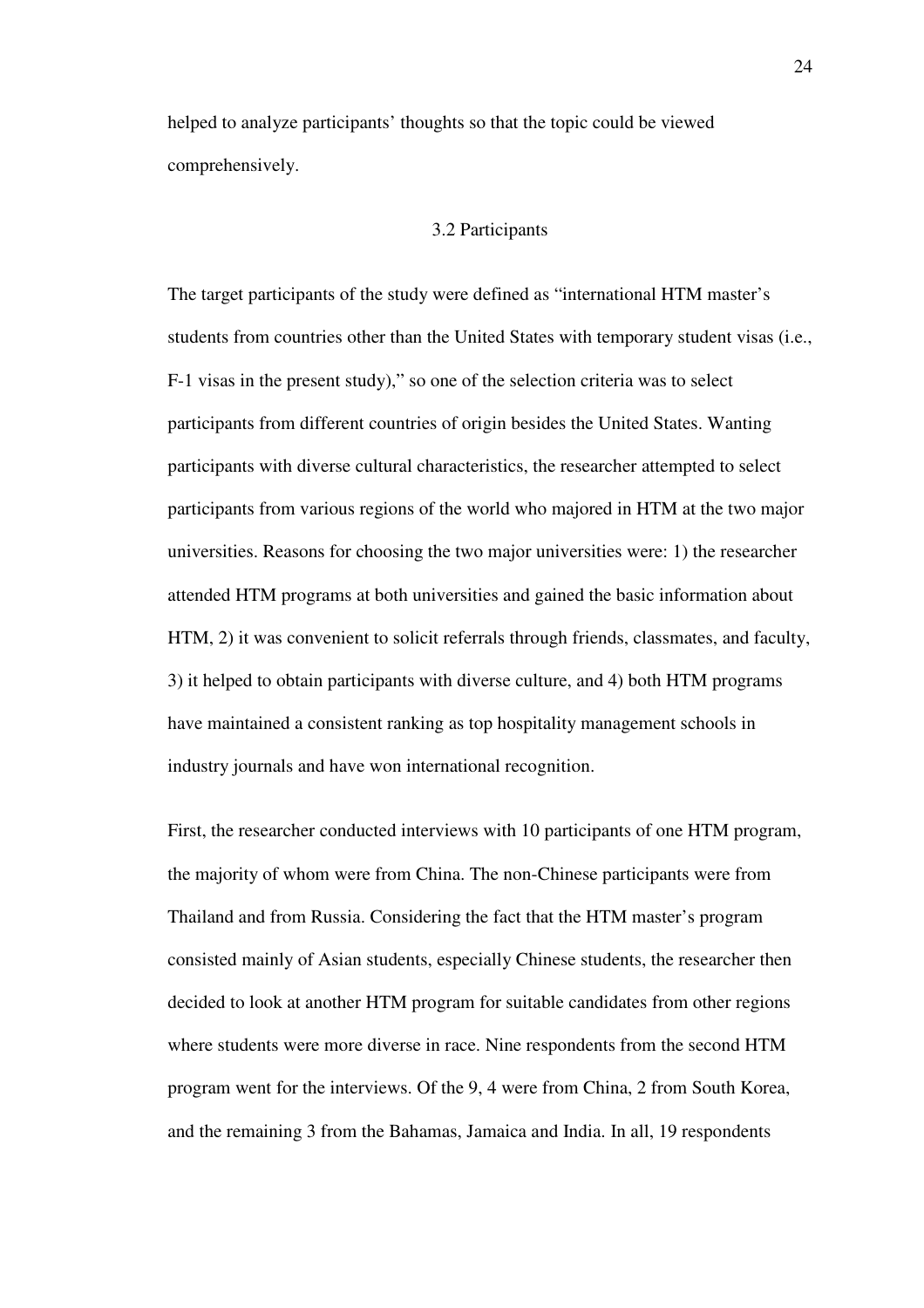participated in the study. The demographic information of the participants attending the two different universities will be further explained later in this chapter and also in Chapter 4. Additionally, the same methodology for recruitment and data collection, analysis, and interpretation was followed with participants from both universities. As one of the most common sampling strategies, purposive sampling seeks to identify participants based on selected criteria (Patton, 2002). Given that the interviewees were selected by nationality and referred by members of the target population (HTM master's students); this research combined two purposive sampling techniques: convenience sampling and snowball sampling. Both sampling techniques were used with participants from both universities. More details about the sampling will be disclosed later in this chapter.

#### 3.2.1 Convenience Sampling and Snowball Sampling

Convenience samples are participants that are selected because of their convenient accessibility and proximity to the researcher (Patton, 2002). Such sampling saves time, energy, and money in selecting data. With few drawbacks, it remains a way to gather data from a subset of the population (Kus, 2003). In the early stages of the formation of the study topic, the researcher generated concerns and worries about career plans of international students upon graduation by exchanging ideas with students with the same status (international master's students in HTM) and professors from the two HTM programs. Subsequently, the researcher studied the importance of the topic. Knowing that students of the target population have great interest in the topic, the researcher determined to conduct the research and invited some students in the same program to be a convenience sample.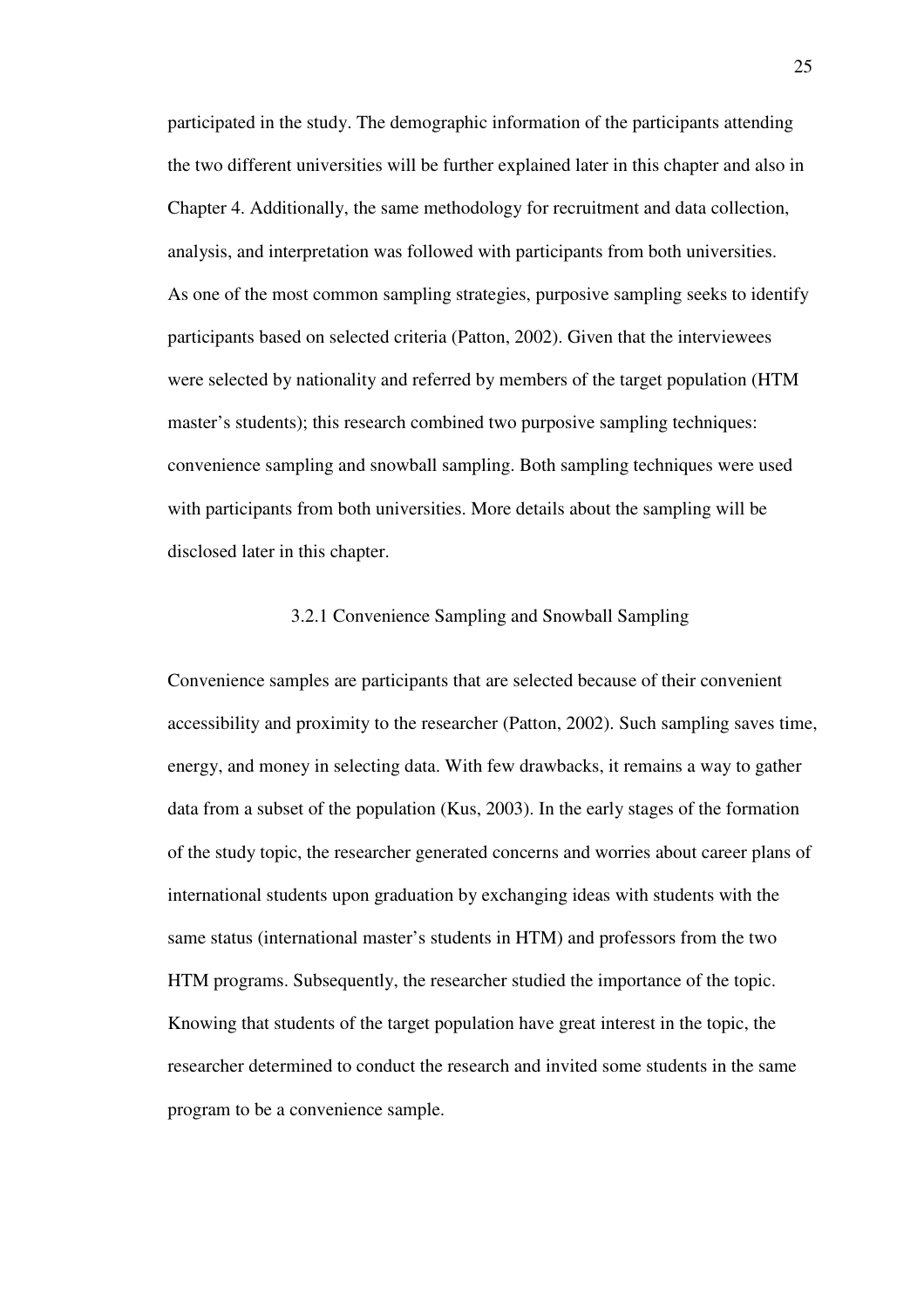To obtain participants for this study, the researcher received referrals from classmates and program professors. Specifically, after interviews with the 8 participants of the convenience sample from the two universities, the researcher asked if they knew any people who met the selection criteria (international master's students holding F-1 visas at the two HTM programs). This strategy leads to snowball sampling in which participants use their social networks to refer the researcher to other people who meet the criteria, especially those who are not easily accessible to the researcher (Mwaura, 2008). A total number of 16 students from both universities were referred as potential candidates.

Among all the participants, 8 out of 19 were considered the convenience sample. Another 8 participants were referred by those convenience sample participants, and program professors recommended the remaining 3. In an effort to gain interview opportunities, the researcher made initial contact with the 8 convenience sample participants via telephone. The researcher also followed up with potential snowball sample participants via telephone. The purpose of the initial telephone contact was to "conduct a screening interview, utilizing an informal conversational approach, to determine if the individual met the inclusion criteria" (Mwaura, 2008). After this initial contact, all participants were willing to participate in the interviews and showed interest in the topic. After the first round of interviews, the researcher asked participants to refer students meeting selection criteria. The convenience sample participants then contacted and asked the students to be referred if they would like to receive an email invitation from the researcher. If the referred students agreed to receive the email, the researcher sent an email inviting students to participate in interviews. Referred students retained the right to accept or reject the interview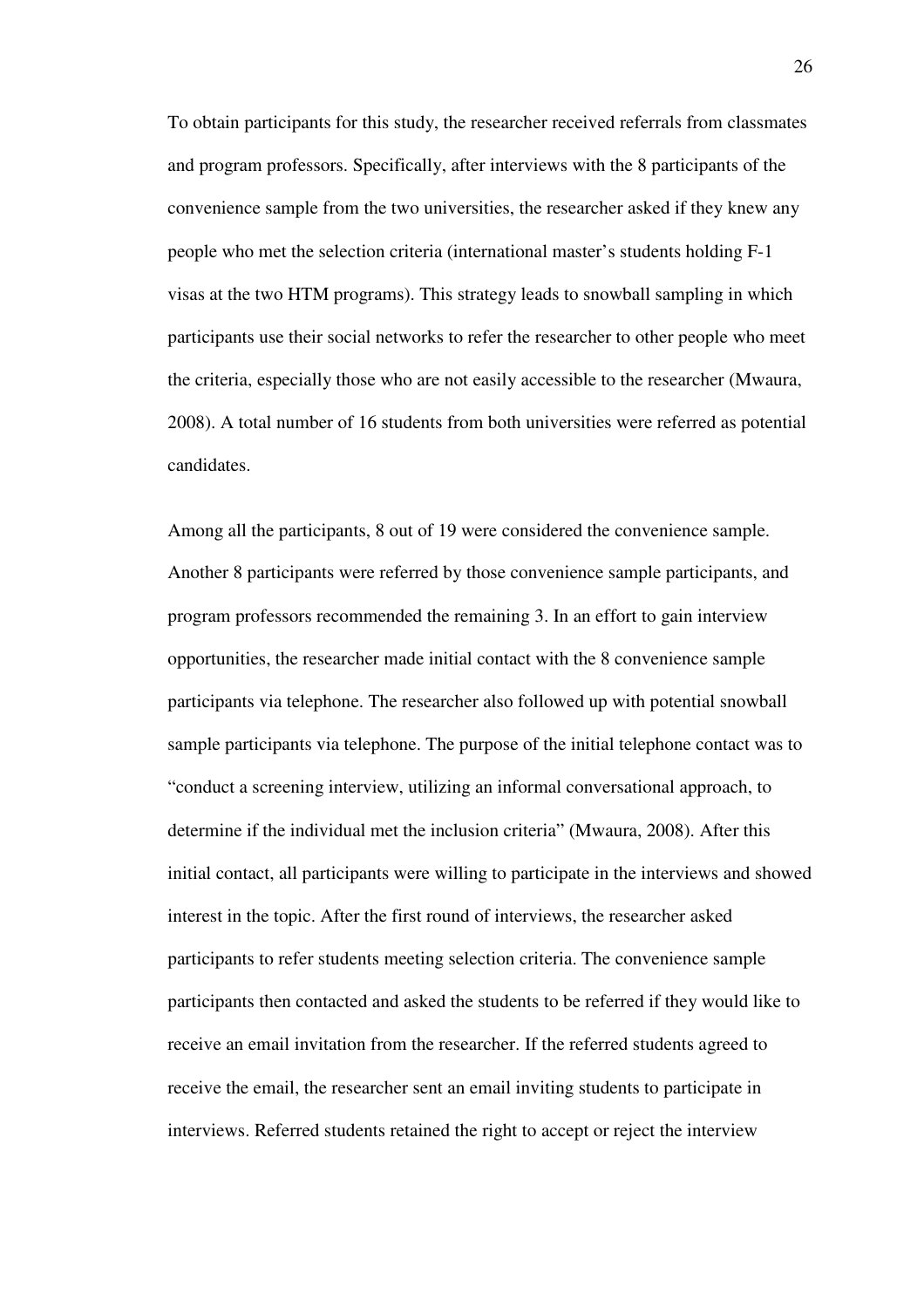requests. Once participants (for both convenience sampling and snowball sampling) agreed to be interviewed, thereafter the researcher sent each participant a written explanation of the study. The next contact with the participants was to establish a mutually agreeable interview time and to mention that the interview would last approximately 90 minutes. Eleven out of 16 referrals were selected as interviewees. The other 5 referrals were unable to participant in the interview due to time conflicts and personal reasons.

#### 3.2.2 Sample Size

The importance of the sample size refers to its representativeness of the entire population (Turner, 2003). In purposive sampling, such as the convenience and snowball techniques in the present study, the sample size might not be fixed. It can be determined on the basis of resources and time available as well as the target population (Kus, 2003). In a similar study, Mwaura (2008) stopped sampling when she thought there was no new information that could be generated from the sample units. Lincoln and Guba (1985) utilized the same strategy and described this as "redundancy," that is, to determine the number of participants by waiting for data saturation.

The researcher of the present study terminated interviewing participants when nothing new could be added to the data. After interviewing 17 participants, the data reached saturation. To ensure the accuracy of the judgment, 2 more participants were interviewed later. The total number of participants was 19.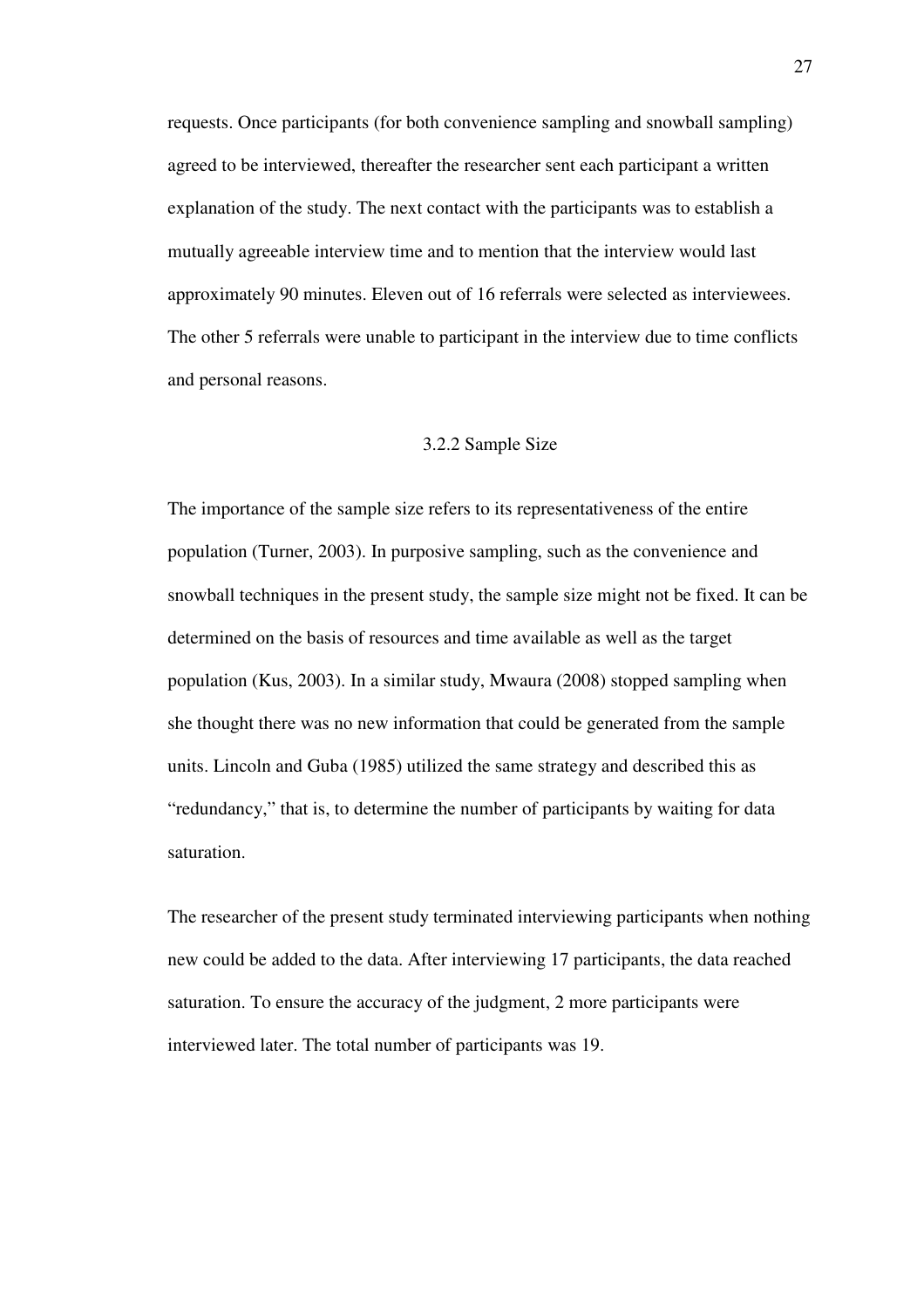#### 3.3 Question Design

Interview questions were developed based on the literature review of SCCT and studies on determinants of career intentions (Lent et al., 1994; Bandura, 1997; Brown, 2002; Lu & Adler, 2009; Chuang & Jenkins, 2012). Designing effective research questions is a crucial component in data collection. Researchers should be careful that each of the questions allows the examiner to dig deep into the experiences and knowledge of the participants to gain maximum data information (Daniel & Turne, 2009).

The guiding principle of all the interview questions was to answer the initial study objectives. All the interview questions focused on five areas based on the previous literature review: 1) demographic information, such as age, gender, marital status, nationality, and native language; 2) personal interests, such as "Why did you select HTM to pursue a master's degree?" and "What's your career plan upon graduation?" 3) environment factors, such as "How do your family and friends influence you?" and "What do you think of the career service on campus?" 4) societal and economic shifts, such as "What do you think about the economy in the U.S. and in your own country?" and 5) work experiences, such as, "How do you like your previous work?" and "What are your expectations for your current job?" Students were also encouraged to talk about the determinants and motivations for their decisions. For instance, "What are your major concerns when you plan your career?"

Basically, the majority of the interview questions were open-ended so that the respondents could freely discuss their concerns about career intentions. At the same time, there was no fixed order for the questions. For instance, environmental factors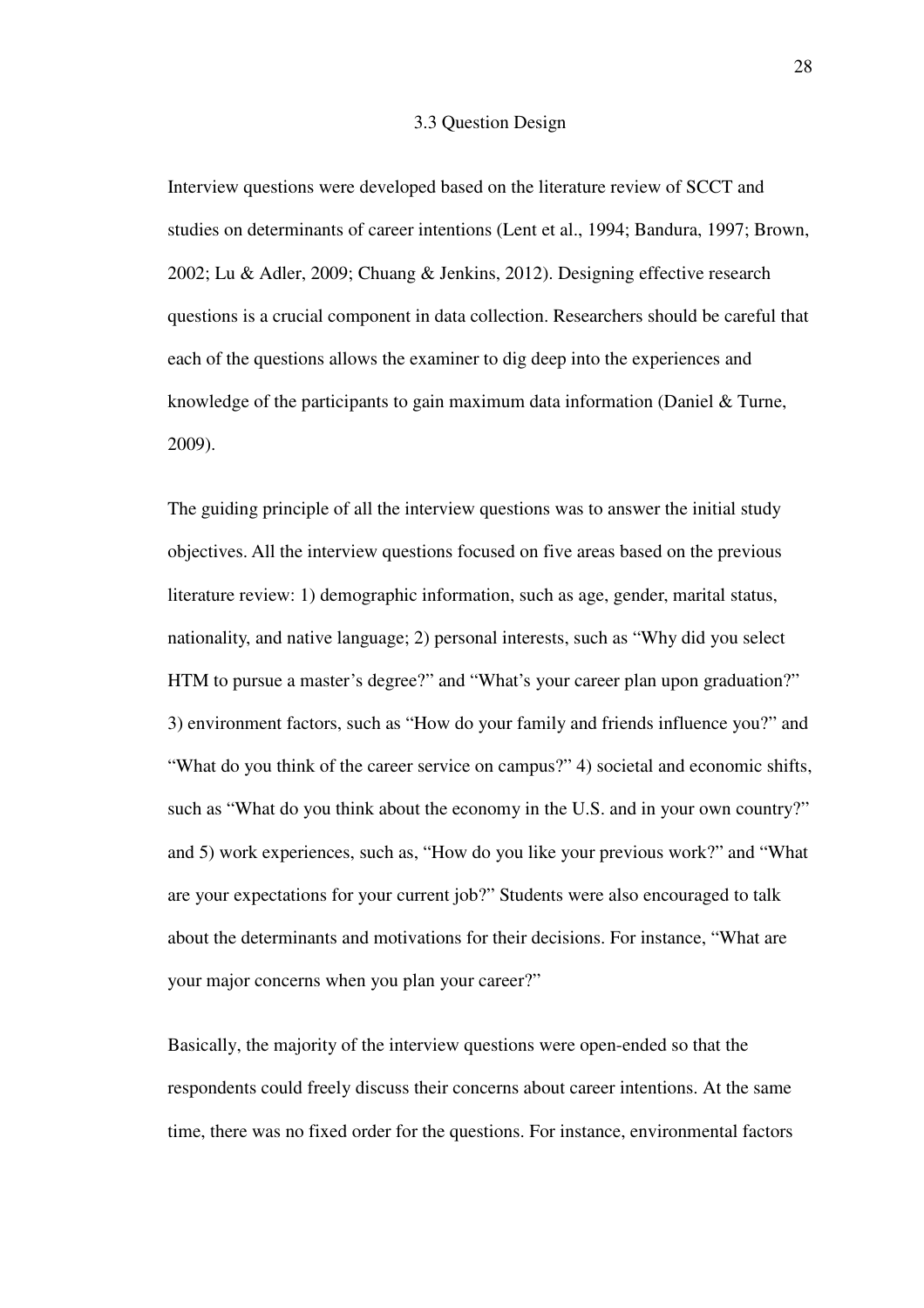(e.g. friends, family) were placed toward the end according to the researcher's interview plan; however, a student might refer to a friend's recommendation when answering why he/she chose the United States as a study destination. In such a case, the researcher would set aside the sequence of questions in her initial plan and ask how friends and family have influenced his/her career intention before addressing other questions.

#### 3.4 Data Collection

Preparation is always essential in an effective interview. It can alleviate problems that could occur during the process as well as maintain an unambiguous focus to benefit the study (Gill et al., 2008). Before the interview started, an overview of the research purpose, topic, and intended uses for the interview were briefly explained to the participants; further concerns and questions were answered by the researcher. All the information, including recoding and transcripts were to be kept secure and confidential. Also, participants were informed that they could contact the researcher later with any concerns or questions related to the research. The approval of the interviews by the Institutional Review Board was mentioned to participants as well. Each participant read the consent form as the researcher read it aloud prior to the participant signing the copy. Included in the consent form was the participant's consent for the interview to be taped using an audio recording device.

The style of the interviews was casual rather than formal, so, in order to create a relaxed atmosphere, coffee shops near the two universities were selected as interview sites. Drinks were offered to each interviewee after a small introductory chat. An audio recorder was used for taping the interviews; meanwhile, the interviewer also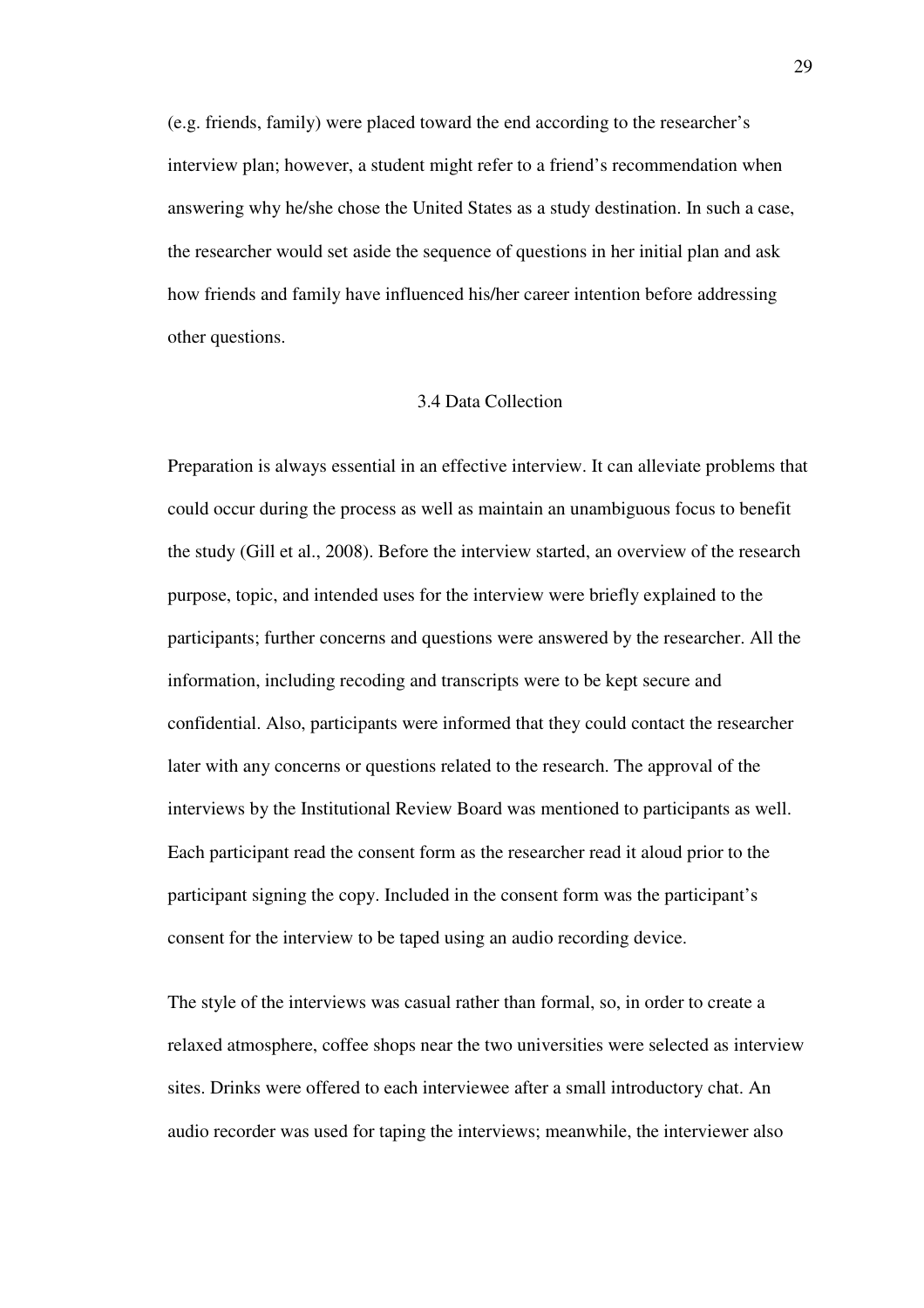took notes during the interview to make sure the conversations remained on the right track. Each interview took up to one hour and the average time was 45 minutes. The researcher had been previously made aware of and cautioned to avoid data bias, such as avoiding personal influence on the participants and adding a one-sided view to the interview procedure. Consequently, the researcher attempted to respond objectively and not evaluatively to participants' comments. Finally, to protect the privacy of participants, they were represented by a number within the content of the study.

## 3.5 Interpreting Data

Data analysis involves a form of searching and arranging interview transcripts (Patton, 2002). Through this process, the researcher should gather together all the pieces of information, analyze statements and interpret them, categorize the answers, break them into meaningful units, search for themes, and make sense of the data (Gill et al., 2008). For this study, transcribing was conducted simultaneously with the interview sessions in order to examine the efficacy of interviewing procedures as well as to evaluate the relevance of interview questions. The data reduction and analysis began after transcription of each interview was completed. The researcher interpreted data by attaching significance to categories observed.

The first step of data analysis was to complete a transcription of each interview. To promote reliability, the researcher listened to each recorded interview twice with attention to details. Specifically, the researcher transcribed the content of answers from the participants and clustered meaningful units into categories. During this process, the researcher was very careful and sensitive to her own personal biases and preconceptions as she refrained from imposing personal views on the data. Using this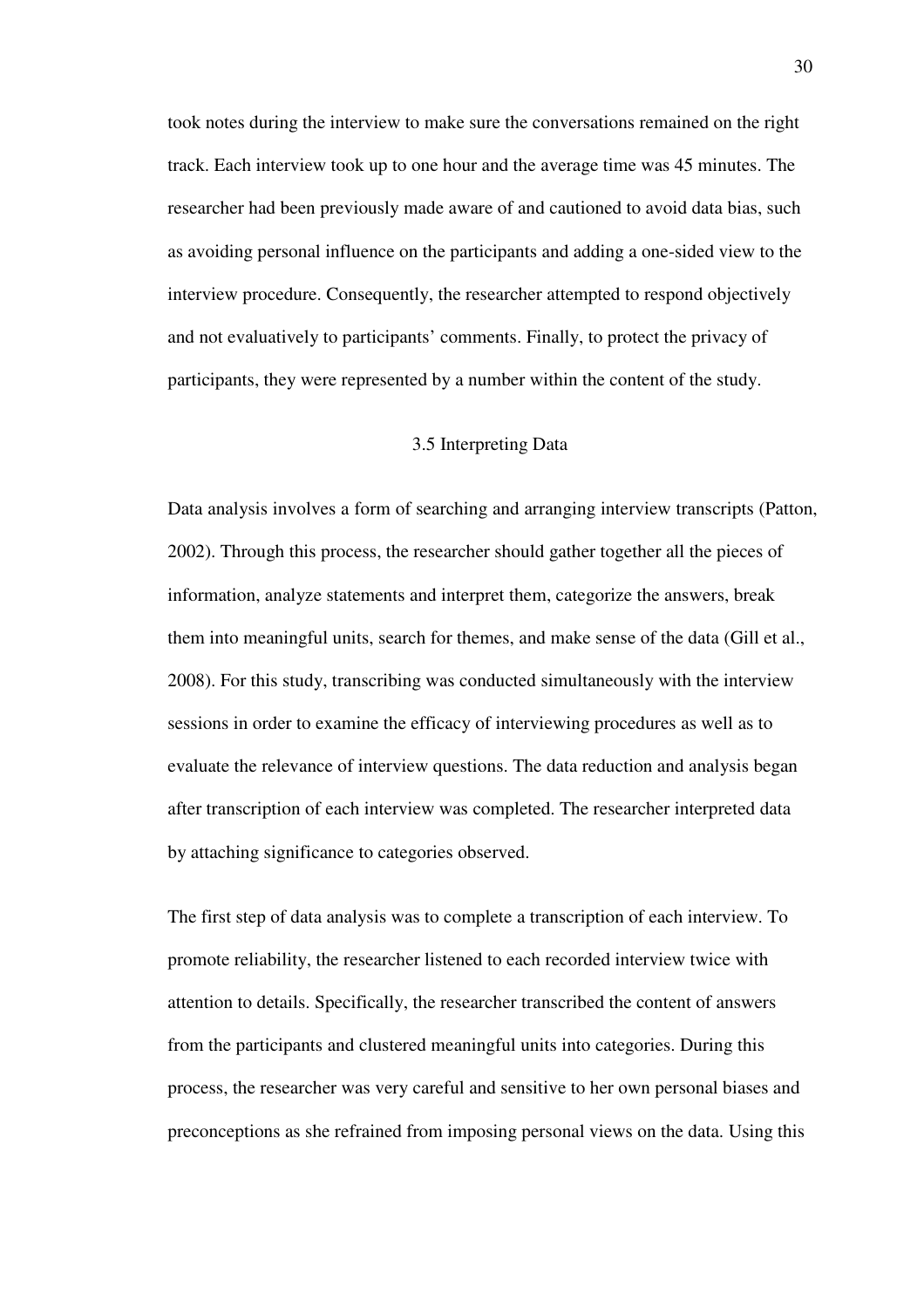method as a template, the researcher repeated the same process of carefully analyzing the verbatim transcript of each of the participants.

The researcher generated a template with categories after coding 4 interview transcripts. In the study, factors that were found to have an influence on career intentions were coded into categories mentioned in the previous sections: personal interests, environment factors, societal and economic shifts, and work experiences. For instance, when students were asked about their motivations to choose HTM as a major, they answered, "I would like to work in the industry," and "My personality is suitable for this major." According to the SCCT, these statements were summarized as "interests." Some statements, however, that could not be summarized into a certain category were marked for later reviewing. The same procedure was applied to each answer from each transcript. Meanwhile, alternative categorizes were also considered by looking for differences in responses recorded in data collection.

Seventeen interviews had been conducted when the data appeared saturated. Therefore, the researcher reviewed the categories again to eliminate repetition and similar codes. Two more interviews were arranged after 17 interviews for the purpose of finding interconnections between categories and research questions. In order to make the interpretation more credible and to enhance in the ensuing finding, each taped interview was independently interpreted twice. After interpreting, the research crosschecked the information to produce accurate results for certainty in data collection. Also, this study engaged multiple method, interviews and recordings, to have more valid and reliable data. Any transcription from that could not match the other was removed. As Campbell (1996) claimed, "the consistency of data will be achieved when the steps of the research are verified through examination of such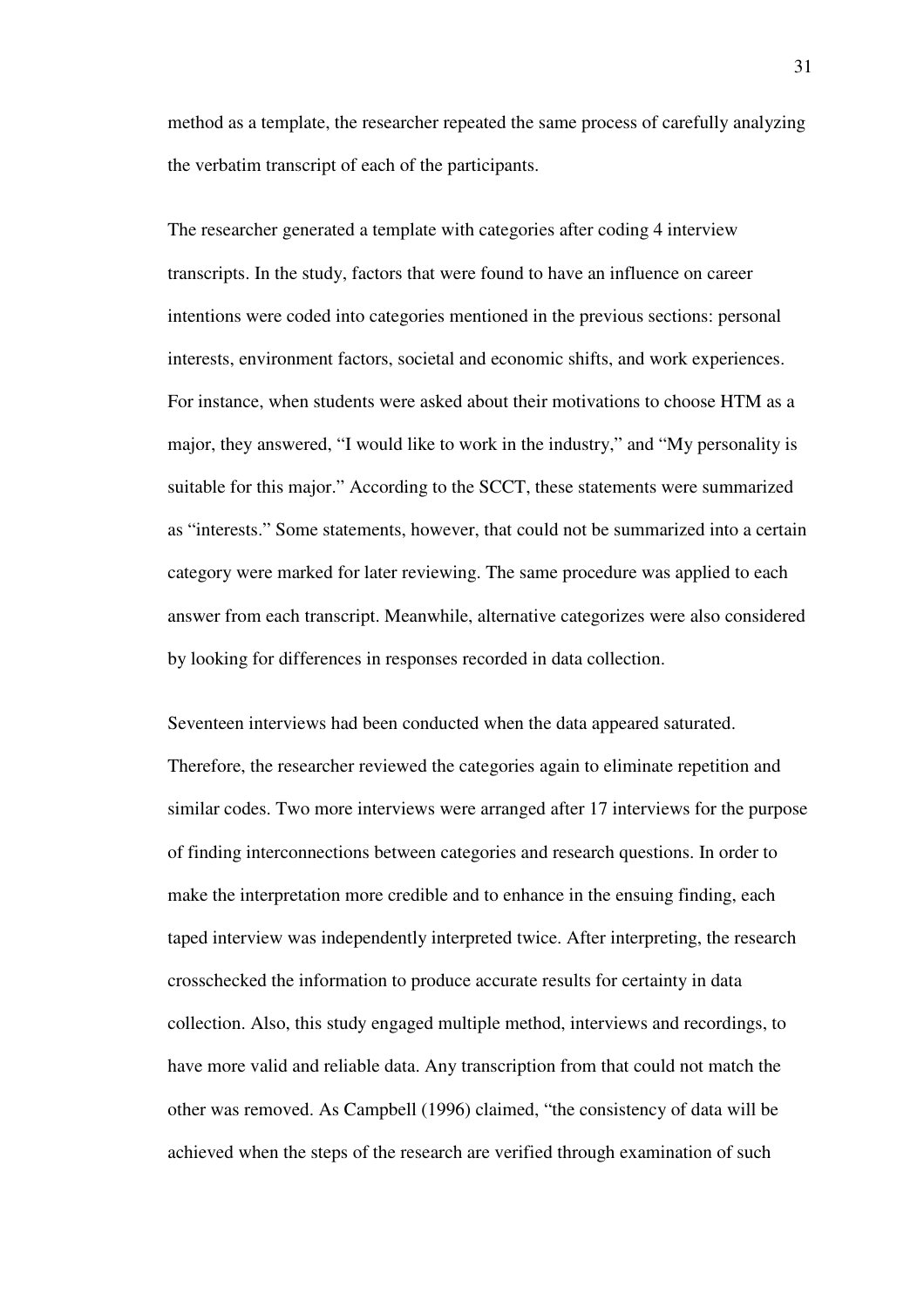items as raw data, data reduction products, and process notes". The researcher kept the consistency of the data by controlling bias and examining evidence from the interviews and using it to build a coherent justification for themes.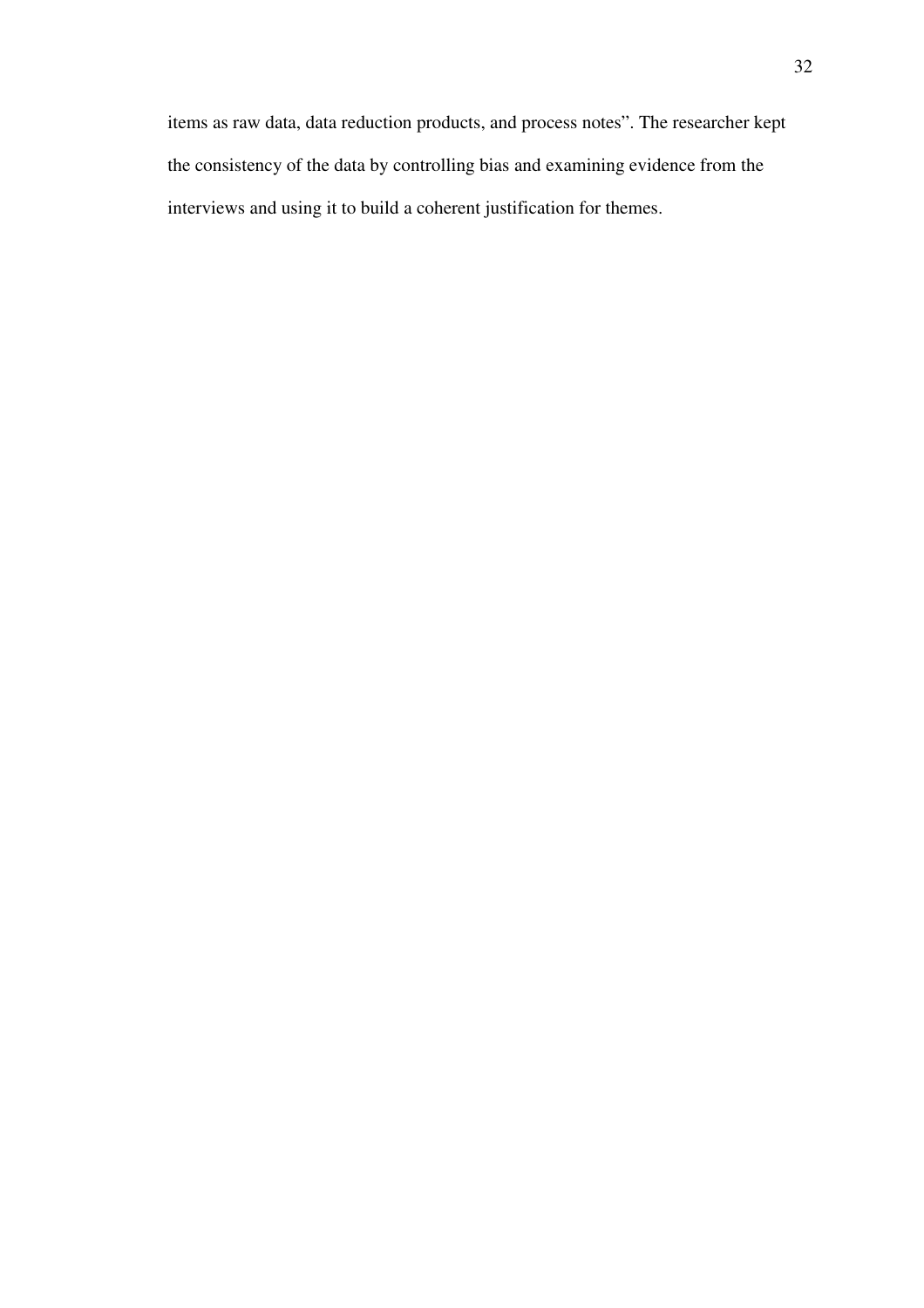## CHAPTER 4. RESULTS

The main purpose of Chapter 4 is to discuss research results in relation to the initial study objectives. The researcher conducted interviews with 19 international master's students in HTM programs at two major universities in an effort to explore motivations and determinants to engage in career exploratory behaviors. This chapter starts with demographic information about the participants. The unique cultural background of each participant contributed to the diversity and richness of the findings. The remaining parts of this chapter focus on presenting main findings.

Study objectives for this research include the following:

1) To explore motivations for students to choose HTM as a major;

2) To investigate students' career-related plans upon graduation; and

3) To determine factors that affect students' career-related decisions

4.1 Demographic Information

The demographic characteristics of participants from the HTM programs of two institutions are presented in Table 4.1. All information is shown in terms of country of origin, length of time in the United States, gender, expected graduation time, marital status, and native language.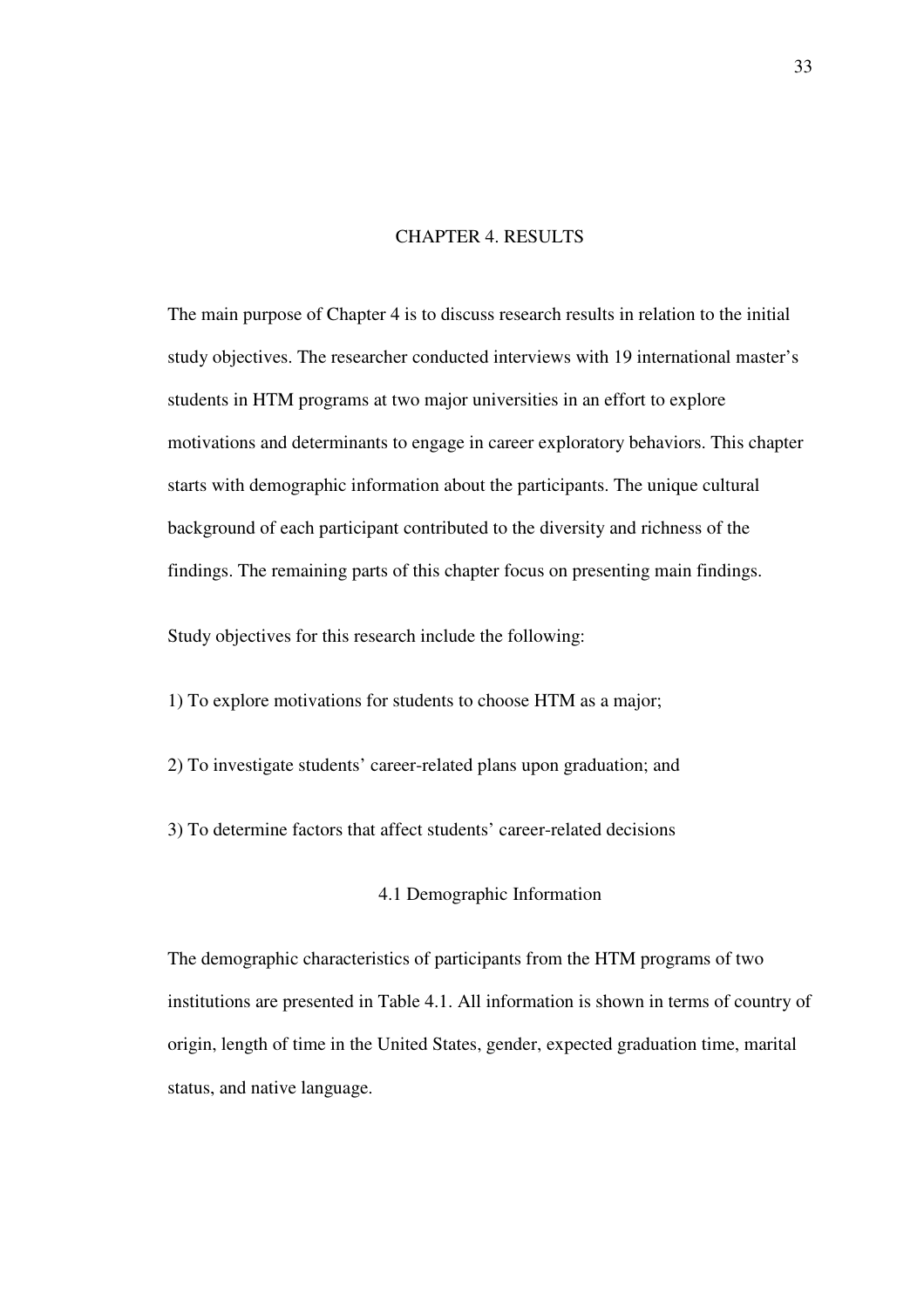Among the 19 participants, the largest number was from China (n=11), followed by South Korea and the Bahamas (n=2). Thailand, India, Russia, and Jamaica each had 1 participant (Table 4.2). Only the 2 Bahamians were native speakers of English. The geographic origins of the participants closely reflected the percentages of students from the HTM majors in those two programs' data set. In other words, research participants constituted a geographically representative sample.

Thirteen of the 19 participants were female, while 6 were male. Regarding marital status, 5 students were married, while 14 were single. The expected graduation date for 11 participants was December 2012, and for the other 8 students, it was May 2013 (Table 4.2).

The length of time that participants had been in the United States was diverse (Table 4.3). More than half of the participants had been in America for a maximum of 3 years. Four students had one and half years of living in the United States while 3 students had lived here for 2 years.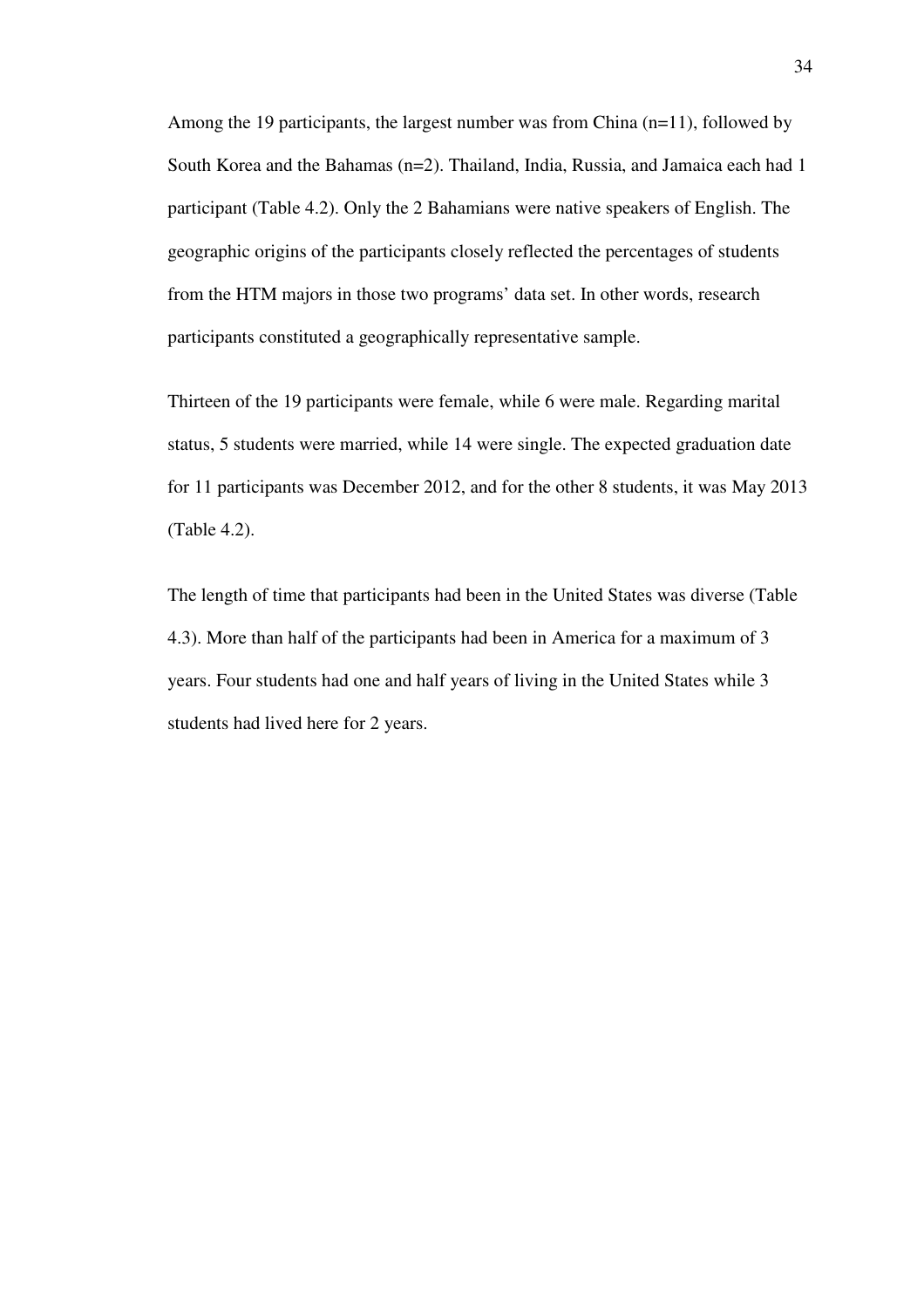# Table 4.1

# Profile of Participants

| #              | Expected<br>Graduation<br>Date | Gender | Marital<br><b>Status</b> | Visa<br>Type | <b>Native</b><br><b>LNG</b> | <b>Yrs</b><br>in the<br>U.S. | Nationality    |
|----------------|--------------------------------|--------|--------------------------|--------------|-----------------------------|------------------------------|----------------|
| $\mathbf{1}$   | Dec.12, 12                     | Female | Single                   | $F-1$        | Chinese                     | 2.5                          | China          |
| $\overline{2}$ | Dec.12, 12                     | Female | Single                   | $F-1$        | Indian                      | 10                           | India          |
| 3              | Dec.12, 12                     | Male   | Single                   | $F-1$        | Korean                      | 3.5                          | South<br>Korea |
| $\overline{4}$ | May 5, 13                      | Female | Single                   | $F-1$        | Chinese                     | 1.5                          | China          |
| 5              | May 5, 13                      | Female | Single                   | $F-1$        | Chinese                     | $\overline{2}$               | China          |
| 6              | May 5, 13                      | Male   | Single                   | $F-1$        | Chinese                     | $\overline{2}$               | China          |
| $\overline{7}$ | Dec.12, 12                     | Female | Single                   | $F-1$        | Chinese                     | $\overline{2}$               | China          |
| 8              | May 5, 13                      | Female | Single                   | $F-1$        | Thai                        | $\overline{4}$               | Thailand       |
| 9              | May 5, 13                      | Female | Married                  | $F-1$        | Chinese                     | 3                            | China          |
| 10             | Dec.12, 12                     | Female | Single                   | $F-1$        | English                     | $\overline{7}$               | <b>Bahamas</b> |
| 11             | May 5, 13                      | Female | Married                  | $F-1$        | Chinese                     | 1.5                          | China          |
| 12             | May 5, 13                      | Female | Married                  | $F-1$        | Chinese                     | 1.5                          | China          |
| 13             | May 5, 13                      | Female | Single                   | $F-1$        | Chinese                     | 2.5                          | China          |
| 14             | May 5, 13                      | Female | Single                   | $F-1$        | Russian                     | $\overline{4}$               | Russia         |
| 15             | Dec.12, 12                     | Male   | Married                  | $F-1$        | Korean                      | 8                            | South          |
|                |                                |        |                          |              |                             |                              | Korea          |
| 16             | Dec.12, 12                     | Female | Married                  | $F-1$        | English                     | 10                           | <b>Bahamas</b> |
| 17             | May 5, 13                      | Male   | Single                   | $F-1$        | Chinese                     | 1.5                          | China          |
| 18             | Dec.12, 12                     | Male   | Single                   | $F-1$        | English                     | 6                            | Jamaica        |
| 19             | Dec.12, 12                     | Male   | Single                   | $F-1$        | Chinese                     | 3                            | China          |

# Table 4.2

Participants' Information by Demographic Categories

| Category               | Gender |        | Native LNG     |                    | Graduation   |              | <b>Marital Status</b> |        |
|------------------------|--------|--------|----------------|--------------------|--------------|--------------|-----------------------|--------|
|                        |        |        |                |                    | Time         |              |                       |        |
| Sub-<br>category       | Male   | Female | <b>ENG</b>     | Non-<br><b>ENG</b> | Dec.<br>2012 | May.<br>2013 | Married               | Single |
| No.<br><b>Students</b> | 6      | 13     | $\overline{2}$ | 17                 | 11           | 8            |                       | 14     |
| Total<br>No.           | 19     |        | 19             |                    | 19           |              | 19                    |        |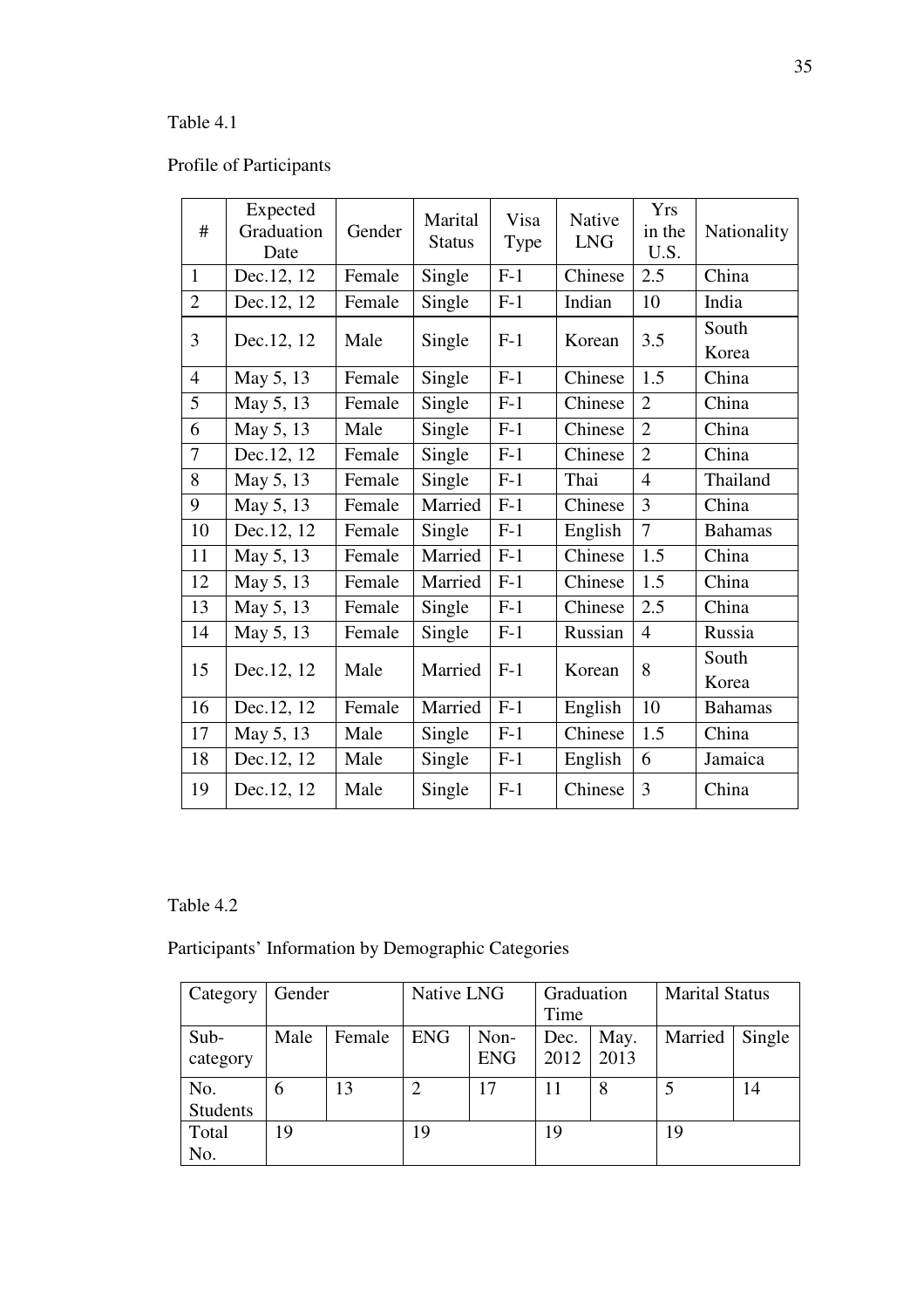#### Table 4.3

| Length of Time in American (years) |     |    |     |    |     |    |    |    |    |     |
|------------------------------------|-----|----|-----|----|-----|----|----|----|----|-----|
| Year(s)                            | . . |    | 2.5 | 3  | 3.5 | 4  | O  | 8  |    | 10  |
|                                    |     |    |     |    |     |    |    |    |    |     |
| People                             |     |    |     |    |     |    |    |    |    |     |
| Cumulative                         |     |    | 9   | 11 | 12  | 14 | 15 | 16 |    | 19  |
| People                             |     |    |     |    |     |    |    |    |    |     |
| Cumulative                         | 21  | 36 | 47  | 57 | 63  | 73 | 78 | 84 | 89 | 100 |
| Percent $(\% )$                    |     |    |     |    |     |    |    |    |    |     |

### Participants' Length of Time in America

### 4.2 Motivations for Students to Choose HTM as a Major

All 19 students mentioned that they chose their current HTM program mainly for its reputation. They believed that the majority of programs provided by American institutions, including the HTM programs, have a better quality of education than those programs in their home countries. When they were asked the reasons that motivated them to pursue their master's degree in HTM, 6 mentioned "previous or current work experiences" as a main influence factor. These participants maintained their work experiences made them feel good:

My first work experience was in the United States and I was a server in a Japanese restaurant. I got tips from the customers, but I was not working just for tips. I could know how customers were satisfied with my service by their smile, their attitude, and their tips… It's an easy and direct response. I learned how to care for people and how to meet their needs. And I earned what I deserved. That made me feel good. So, when I finished my bachelor's degree in nursing, I decided to choose the HTM program for my graduate education (8).

I was working at the front desk in a five star resort when I was doing my internship... People working at hotels are very friendly and hospitable. We took care of customers and we also took care of co-workers… I liked the work environment at hotels. The experience was great. After the internship, I realized hospitality is the area I would like to explore further (2).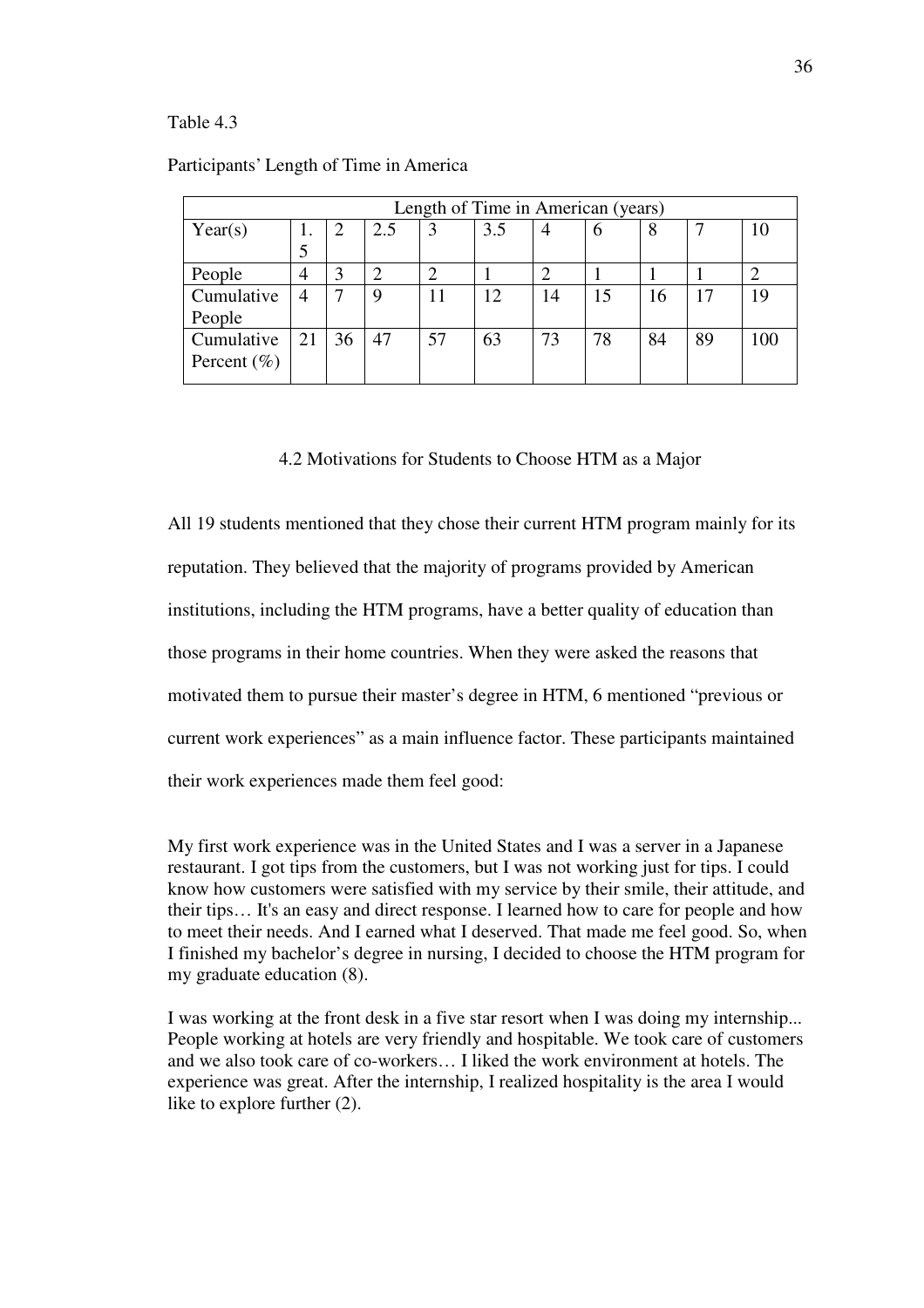Despite "previous or current work experience," "a bachelor's degree in HTM" was also considered a great motivator for students' academic choices and was mentioned by 5 students. While work experience and a bachelor's degree were emphasized as experiential factors in SCCT, they give rise to an individual's interest in an academic major (Brown, 2002). In this case, both "previous or current work experience" and "a bachelor's degree in HTM" traced the role of academic major interest in helping to motivate students to choose HTM programs for further study. Unlike the participants, above, who shared that emotions about their work experiences motivated them to plan careers in HTM, students motivated by their HTM studies had made their decisions from a more logical perspective. They stated:

I got my bachelor's degree in Hospitality and Tourism Management. During the past four years, my undergraduate studies led me to the world of the hospitality industry… I am not only interested by the theories I learned but also hope to make a contribution (to this industry) (6).

I was majoring in HTM for my bachelor's degree. I decided to pursue the same major for my master's degree because I realized my interests, my experience, and career goals matched with the program… I have confidence to fulfill the degree requirements (for a HTM master program) since my undergraduate studies helped me lay a solid foundation for future graduate studies (7).

The booming hospitality and tourism industry in participants' own country was another consideration for 4 students when they selected their majors. Especially in some developing countries, the diverse and growing industry will provide employment opportunities in the coming years, and many employers will be hiring qualified candidates. Thus, some participants, expecting to pursue their careers in the industry to gain a good position, decided to study HTM for the purpose of applying their knowledge to the industry. Students commented:

Majors related to tourism are popular in my country. More and more people are willing to spend their money on travel and vacations... people realize the importance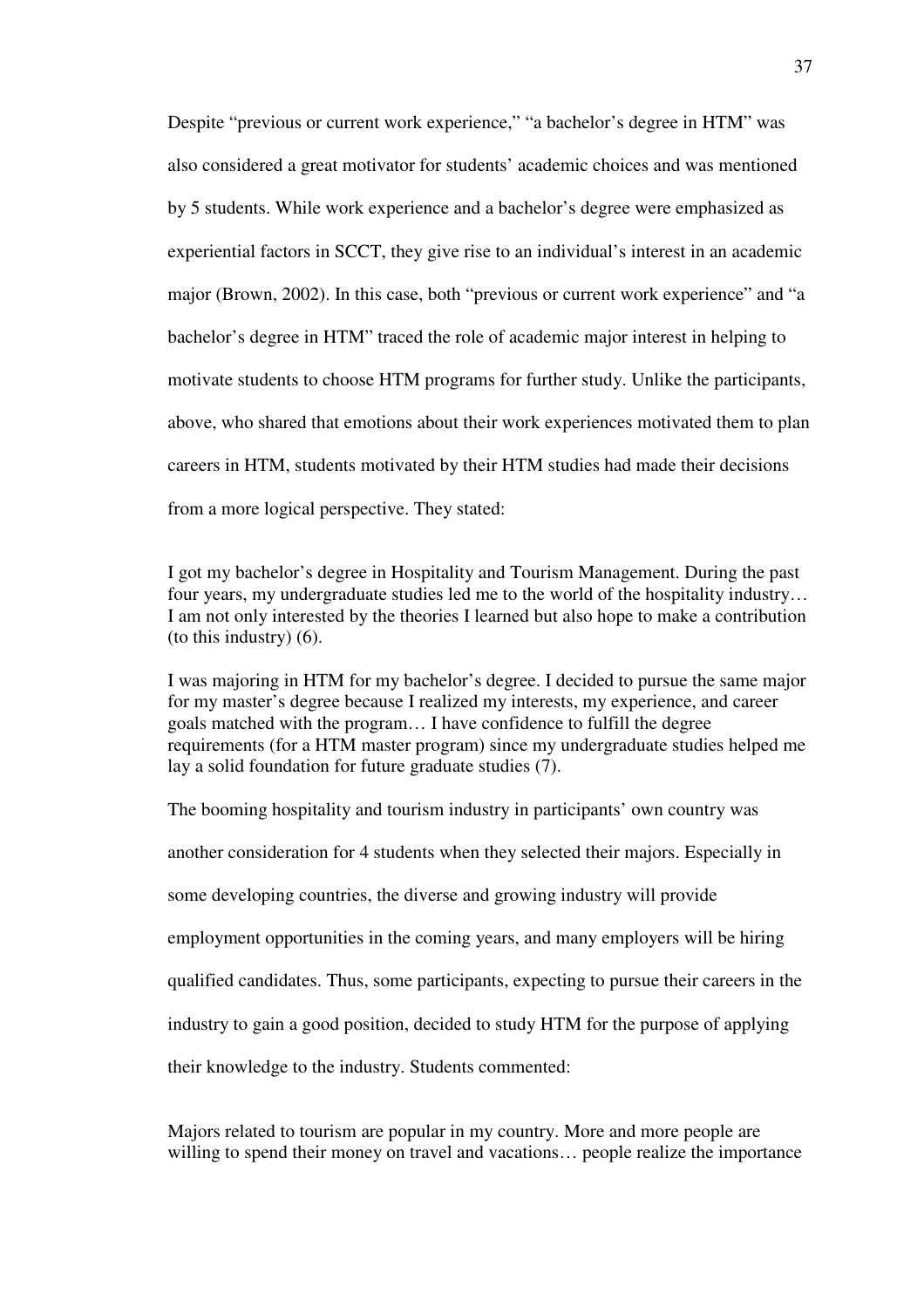of enjoying life and maintaining health…of course, they have more extra money that can be used on entertainment (7).

In the next five years, thousands of hotels will be built in my country…the tourism industry in developed countries is mature. Developing countries, such as China and India, are the places where international firms are going to expand their businesses. With a master's degree in HTM and study abroad experience, I will have some advantages when I seek a job back home (9).

Another interesting motivator affecting students' major choice was an international

cooperative HTM program. As a result of American programs' high reputation and

advanced curriculum system, one of the two major universities has established a

cooperative HTM program in collaboration with a Chinese university. Chinese

students in the joint program can transfer to the American university for further

education when they meet certain standards. Therefore, the 4 students in this situation

were more likely to choose the United States as a study destination and HTM for their

master's degree. The responses below relate to this situation:

I didn't consider another major to pursue my master's degree. It just happened smoothly. I went to the joint program, which offered me the opportunity to come to the United States for a master's degree in HTM. And I accepted it… In China, a master's degree is an advantage if you want to get a good job (1).

My undergraduate HTM program is a cooperative program. It's easier if we choose that university to pursue our master's degrees…I knew I would come to Miami, so I didn't consider other universities …The good weather and potential employment opportunities here really attract me anyway (19).

4.3 Career Plans Upon Graduation

SCCT defines career intentions as a part of career plans that help to pursue a particular career path (Brown, 2002). Previous studies about career-related behaviors of international students have been mainly focused on students' career placement and career plans upon graduation (Shen & Herr, 2004; Chuang & Jenkins, 2010; Lu & Adler, 2011). Based on extant literature, participants of this study were asked, "Where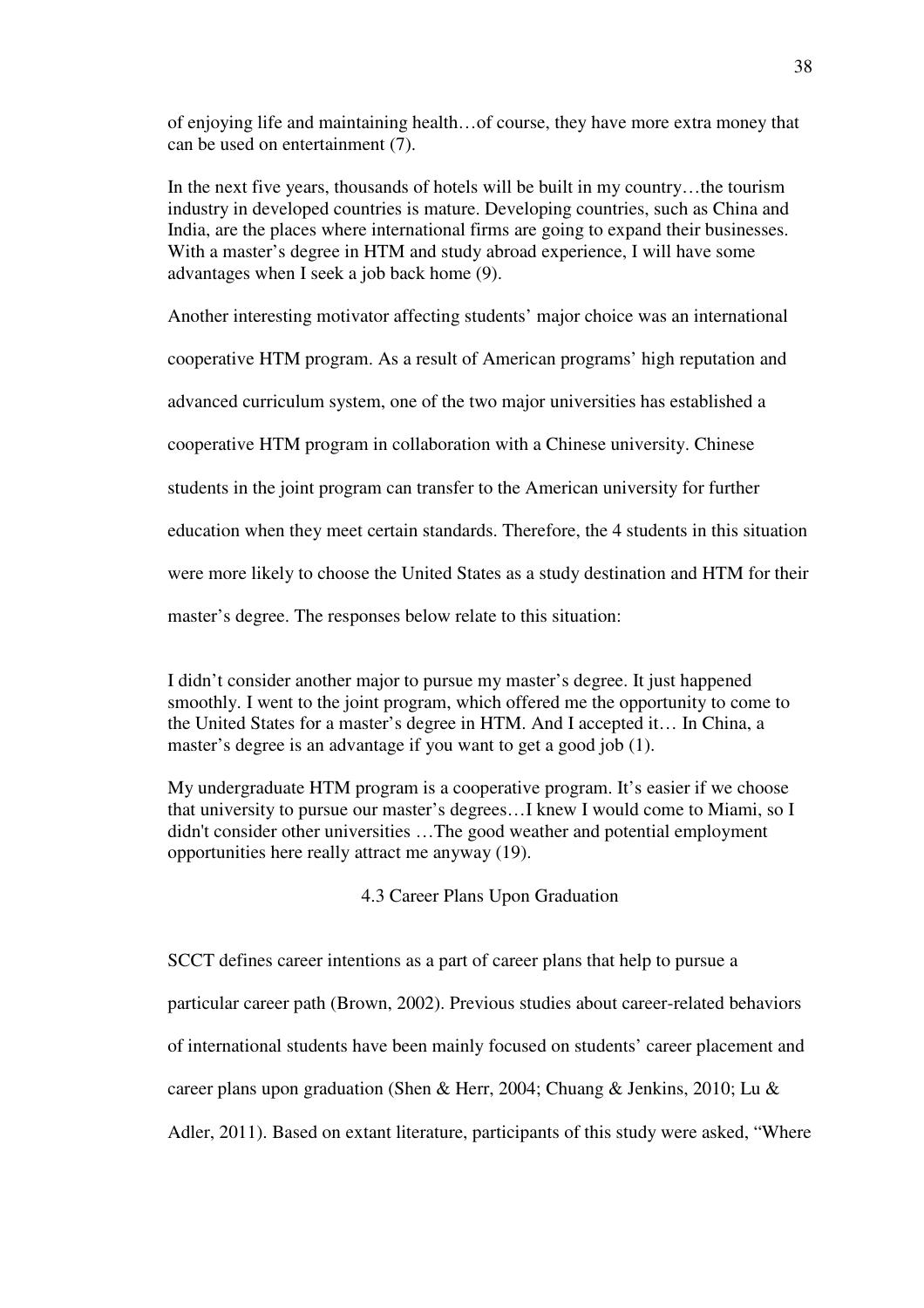would you like to work?", "What kind of career plans do you have?", and "How did you come up with the idea behind your intentions?" The continued growth of the hospitality industry has resulted in an increased need for entry level and professional employees. Notwithstanding present economic conditions, participants forecasted that there would be substantial growth for entry level and leadership roles in this field after their graduation. Both internal and external factors, such as work restrictions, promotion opportunities, family ties, culture conflicts, and social acceptance, contributed to participants' career intentions.

Regarding career placement, most of the participants (13 out of 19) expressed their willingness to return home immediately or after a period of time. The students' rationales for their decisions included cultural alienation, lack of sponsorship, and homesickness. Only one student had made up his mind to stay in the United States permanently, which was not a personal choice but a family decision. In observation and communication with this student, the researcher found that he considered many external factors, especially research opportunities, rather than internal factors during the decision-making process. As participants mentioned:

Eventually, I will go back to my own country to open my own business. I have a limitation in development here. I am not a native speaker and I have a different skin color. Most important, I don't feel myself integrating with the culture (9).

It's easy to say, but it is difficult to find sponsorship. We have career fairs on campus each semester, but very few international students can get offers. And when you compete with undergraduates, you will forget the meaning for your master's degree. I mean…what are the advantages of a master's degree (12)?

I came here for education and experience, which will help me to take over the family business... By the way, I am homesick. So I may not apply for the OPT after graduation and just travel around before going back to my country (6).

In my country, if you can live and work in the United States, it means something. I decided to go for the Ph.D. program… and to be a professor later. In an effort to apply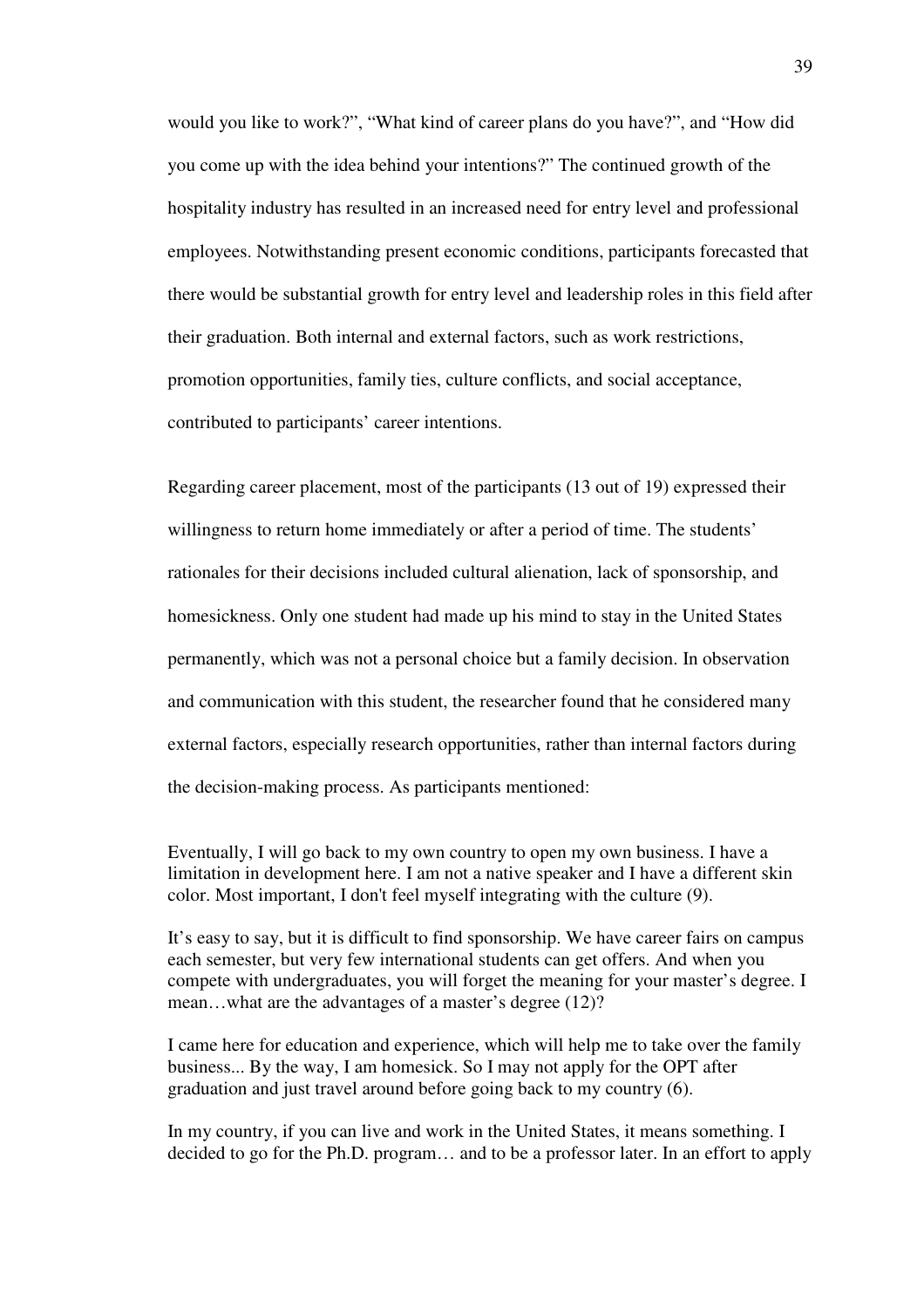for the Ph.D. program, I have already taken the GMAT (Graduate Management Admissions Test) exam twice… The (research) environment here is better than my country, so I can focus on research (3).

Meanwhile, 6 students were uncertain about the location of their future jobs. They thought to head to other foreign countries for good opportunities or apply for professional training programs in the headquarters of the company. The dominant reason that caused their uncertainty was their jobs prospects. Factors such as language barriers, work restrictions, culture conflicts, and promotion opportunity reduced their confidence in finding a promising job in the United States. When they would search for opportunity on a global scale, according to their understanding, they would be more likely to find a desired job. As participants demonstrated:

It depends on the opportunity. I am willing to sacrifice location for a good position. Actually, I have applied for jobs in Singapore, Hong Kong, Macao, and China… Corporate culture and career prospects are prerequisites for now (1).

I don't know about others, but I will choose a job with potential promotion opportunity. With an American master's degree, I can go anywhere around the world to find a job in the hospitality field… I don't mind go to another foreign country since it's really difficult to find a sponsor; but I do care about where I will be after years (15)

When participants were asked to picture what they would like to do in the near future, participants considered opening their own business, engaging in research, and working for an industry. The hospitality and tourism industry covers a wide range of organizations. Consequently, there are considerable varieties of career opportunities for students and 10 participants would like to go into one of several areas of specialization. Their reasons for their decisions include lack of work experience, a love of food service, and later-life benefits. As some participants said:

Well, I don't have much working experience... I would like to apply jobs on a cruise ship because of the great experience. And it's an emerging industry in my country. I saw the potential (6).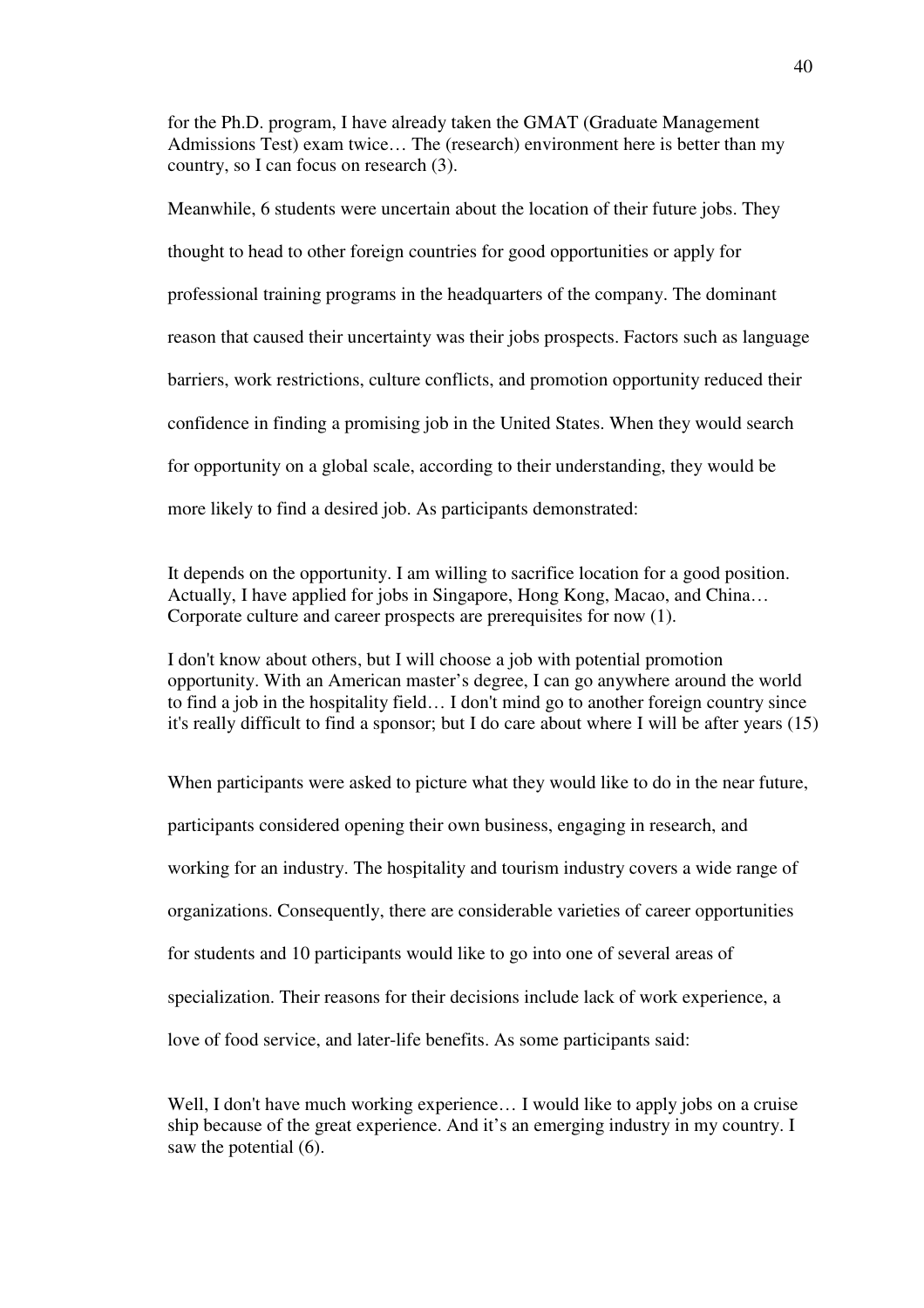I found a love of food service when I was working at Starbucks… I am thinking of applying to a management position at Starbucks… or other food chains. Maybe someday I will own and operate my own food stores. Who knows (13)?

Personally, I have interest in hotels. My goal is to become a manager in one of the multi-national hotel companies… When I get old…I hope my husband can run a B&B (Bed and Breakfast hotel) with me (17).

Three participants found their interest in research and teaching. They prepared

themselves for further education, such as MBA and Ph.D. programs. Further

discussion indicated that their inclinations toward research and teaching resulted from

a variety of factors, including the concern for marital status, social status, and lifestyle.

Here are some examples:

I need a job that can balance family and career…. I would like to say, a professor would be an ideal choice… When I have children, I can teach them by myself… I may also consider working for consulting companies (3).

A university professor is a career that has high social status (in my country). People think you are smart, serious, and hard working. We admire people with a high education background… Also, the job is stable with holidays and private time...so that I can have more time for my family and personal hobbies (12).

Two participants stated that they would like to open their own business right after

gradation; they all had family businesses back home. Financial support from the

family, interest in the hospitality industry, and management knowledge as well as

overseas experiences made them optimistic about their entrepreneurship. Meanwhile,

12 participants also had the idea to run their own business as a long-term goal. For

some of these participants, family business contributed significantly to their career

plans. They mentioned:

I have the responsibility to take over the family business… my parents are getting old and I am not coming to the U.S. just for fun. I am traveling, doing internships, working at hotels, and making friends… I keep on developing my abilities to think, to work, to manage, and to communicate… I collected some good business ideas after I came here and I would like to give them a try after I go back… I am excited about this (6).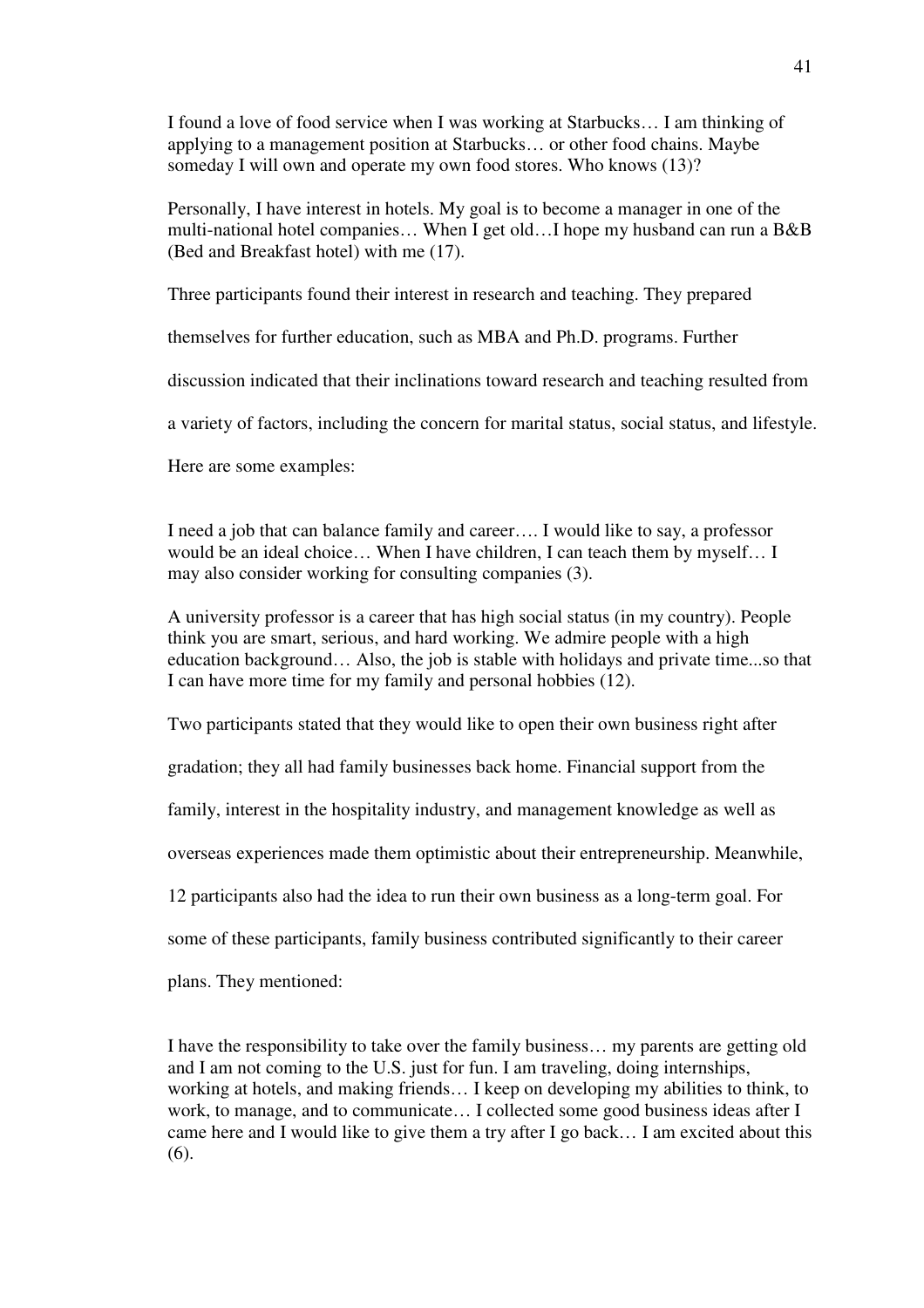I grew up in the restaurant my family ran… I have loved serving people since I was very young… I chose this major because of my family, but also for myself. I will help to run the family chain restaurants when I go back, and I am also thinking about a franchise of an American (restaurant) brand… I appreciate the overseas experience. I have gained a lot from it (5).

In the present study, none of the participants talked about planning careers in fields other than hospitality and tourism.

## 4.4 Determinants of Career Intentions

The applications of SCCT indicated that factors such as academic major, gender, career aspirations, work experience, and environmental factors could diversify an individual's career intentions (Lent et al., 1994; Chuang & Jenkins, 2004; Singaravelu et al., 2011). Based on SCCT, demographic factors, influence of work experience, and influence of environment factors and societal and economic shifts are mainly discussed here.

#### 4.4.1 Demographic Factors

In the previous section of Chapter 4, 6 demographic factors were introduced: country of origin, the length of time in the U.S., gender, expected graduation time, marital status, and native language. The following results regarding individual's career intentions are limited to those factors.

In the study, comments from participants suggested that gender alone might not have a great influence on career intention. However, when considering gender along with marital status in planning their careers, all 4 female students seemed to be more influenced by marriage than male students. Students also recognized that it is a culture issue. As female participants stated: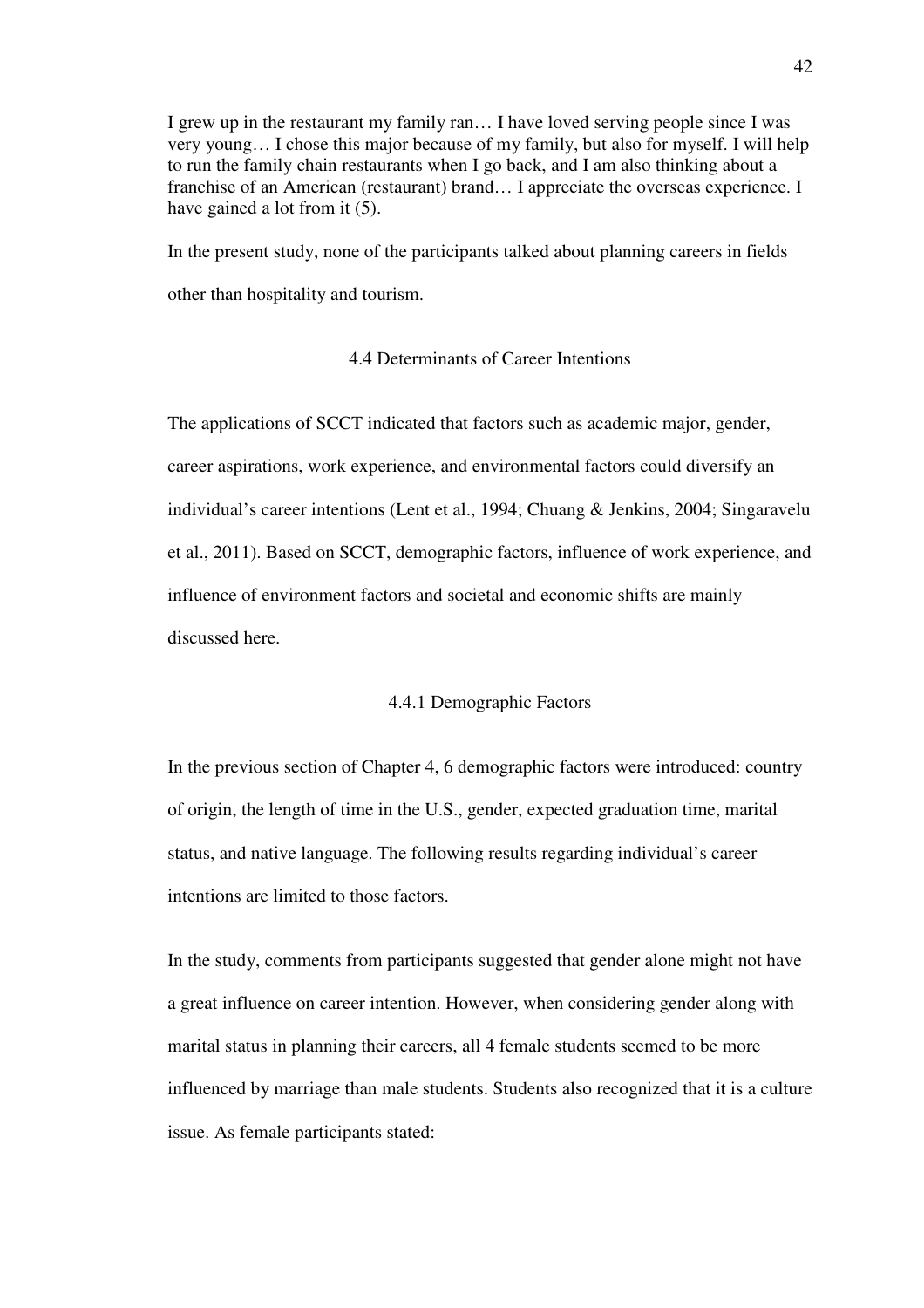Right now, I cannot make any decision. My husband wants to find a job in California, so I may also find a company there… I changed my career plan a little bit after we got married. I was ambitious and cared about career achievement… My career dreams are still there; I am just moving on to a new life stage (11).

My husband is working in Hong Kong and I am going to stay with him after graduation… we want to spend more time together, so I was considering applying for jobs with a regular daily shift… It's also good if we have children in the future. Family time is really important for us and we have been apart too long (12).

The other two married women held the same point of view that women should look after the house while men go out to work. Conversely, married men design their career paths with less family influence. When the researcher asked one male student from South Korea how his wife and other family member impacted his career choice, he described the following:

Well, they are really supportive. It's a kind of tradition that the man bears the main responsibility of the family… And a woman should be family-oriented (15).

These two demographic factors are closely connected with each other. Nineteen participants from three continents and six countries spoke six different languages, among which only the 2 Bahamians were native speakers of English. For all the other participants, English was their second or even third language. Although multi-foreign language ability is preferred for hospitality firms, 14 students were ambivalent when considering this characteristic as an advantage. On the surface, the language barrier is a factor that can cause communication difficulty (Beaudry, 2009; Anderson, 2005). Many students perceived this since it seemed to affect students' confidence in finding jobs, getting sponsorships, and the intent of staying in the United States. Communication skill is a basic requirement for the hospitality industry as well as daily life (Singaravelu et al., 2011). Since students thought that language is an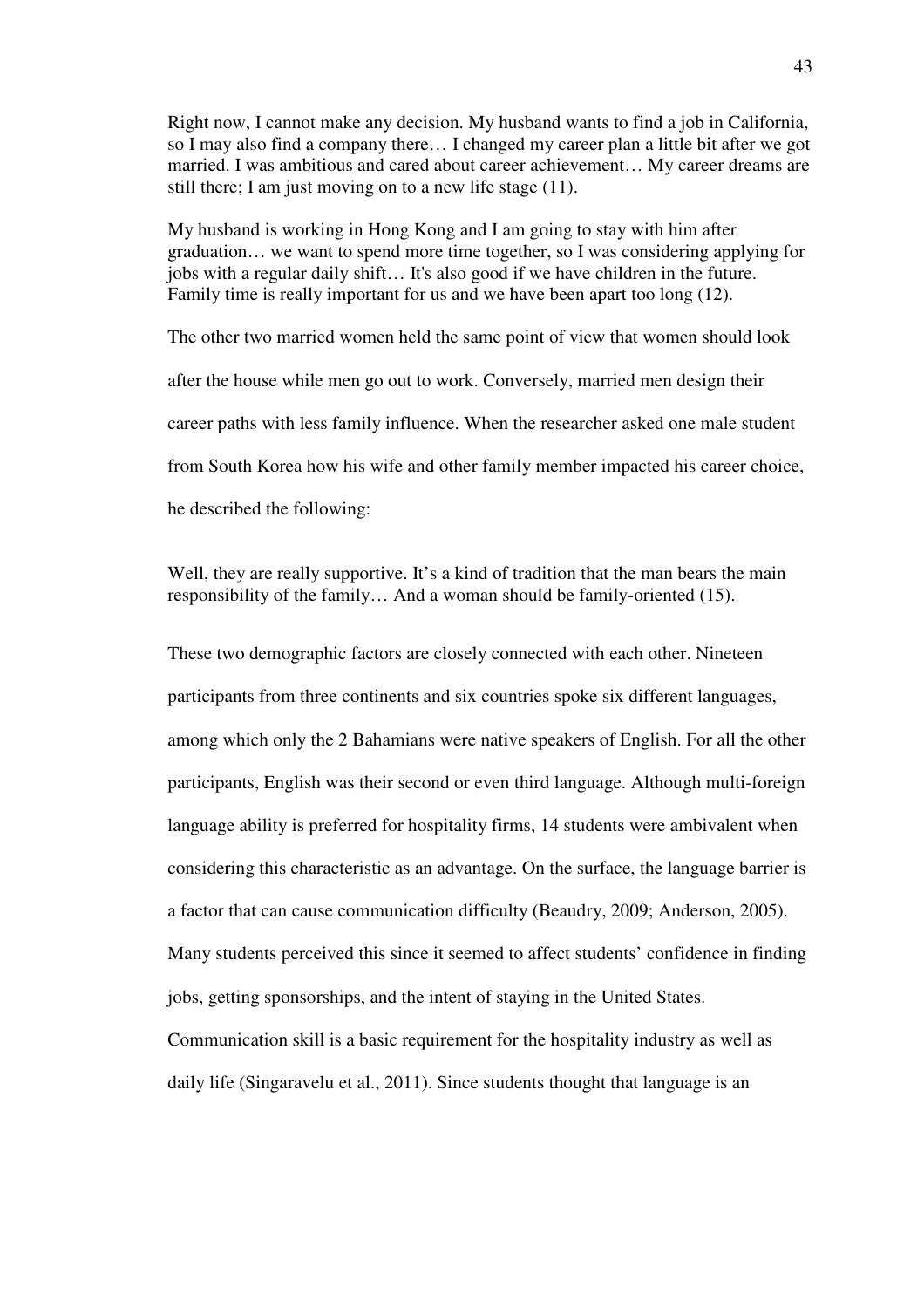important part of the culture, some of them indicated that they could never be a real

"citizen" even if they were to get citizenship one day. As participants expressed,

There are opportunities here (in Miami)…It will be to my advantage if I can speak Spanish. However, Chinese is not that useful since there are not that many Chinese tourists here. The situation may be different in other cities, like LA and New York; and that's why I may also look for opportunities there… my native language is not English: people can tell the difference through my accent… maybe I will become a citizen in the future, but it doesn't mean I will be accepted by the community and this is something that cannot be changed by time (7).

For sure, it's a plus if you can speak more than one language. But as foreign students, the second language will be an advantage only when we can speak English as well as native speakers. Good communication skill is one basic requirement for hospitality professionals and language is a tool and carrier of human communication... I have no problem with daily communication, but I have difficulty with the culture behind it… for instance, I don't feel amused by most of the American jokes. I don't watch talk shows because I cannot get it  $(11)$ .

Length of time in the United States seemed to influence students' career intentions a

great deal. The longer time a participant stays in America, the more likely he/she is to

have the intention of starting a career there after graduation. It is not easy for

international students to adapt to a foreign culture environment. Once they get used to

the environment over time, it is also difficult to change daily habits. Additionally, the

struggle to adapt to the American culture causes some students to feel that their efforts

will have been wasted if they return to their home countries. Thus, while some

students are able to take their suitable place in the American society, others prepare to

leave due to culture conflicts. As two participants expressed:

I had my education, my experience, my friends… everything in the United States. I know how the industries as well as the social system work here. There is no problem to go back (to my own country), but I will try to get my H1B visa from my company… It's a waste to give up those resources and I have to start over in any other place (2).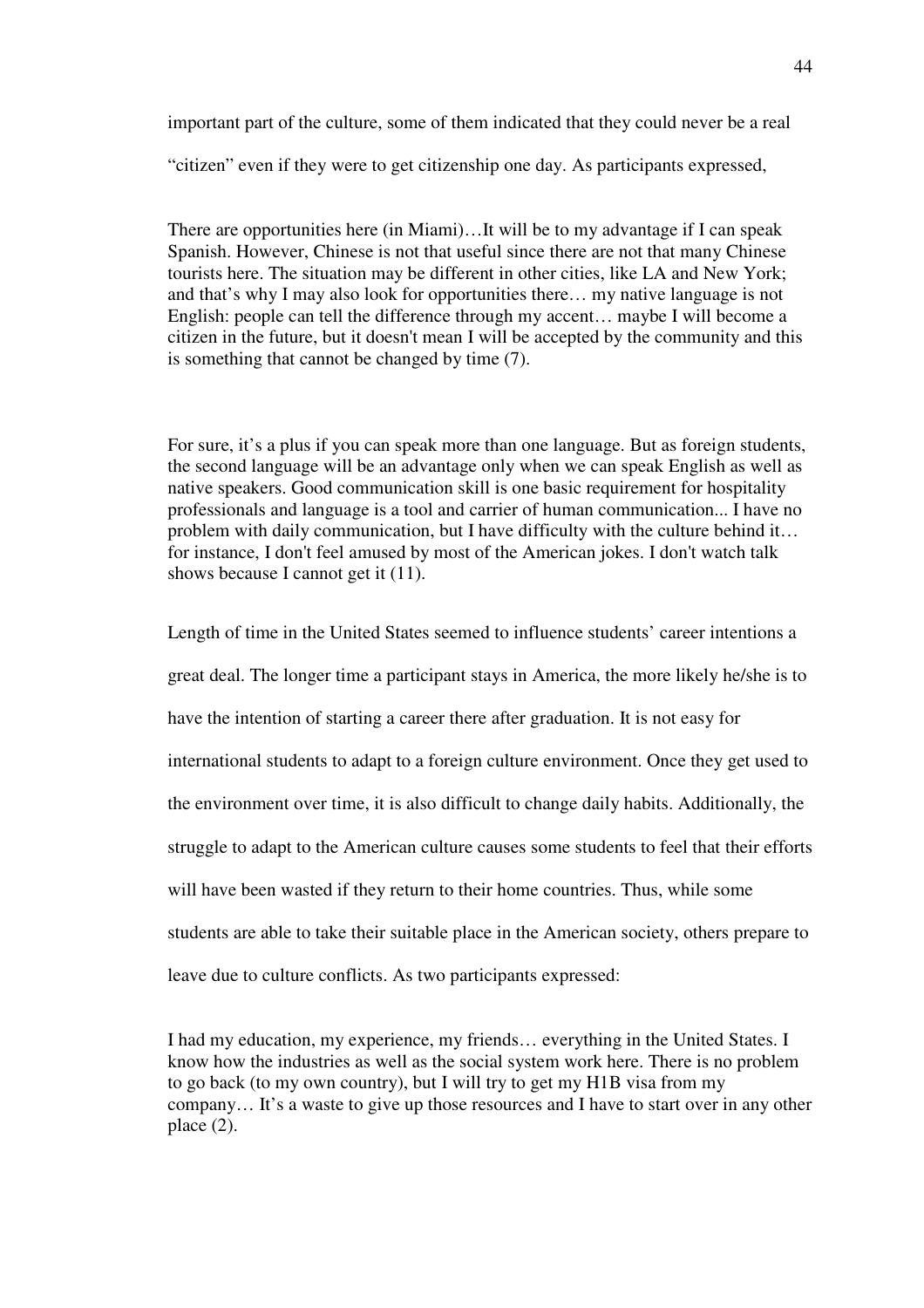I lost 10 pounds within the first three months when I came here. It took time to get used to the food, the education, and the language…I know many international students going through the same difficulties…Time is always the best solution, but I cannot fully adapt to the society... I am 24 years old and had formed my own value system before I came here... Sometimes, it's more difficult to change the habits when you are getting older (17).

Students who were approaching graduation (expected to graduate December 2012) were more active in planning their careers than those expecting to graduate in May

2013. This activity may be mainly due to the employment pressure, which enhanced

students' sense of urgency. Not all of those graduating candidates had received job

offers, but most of them had a preferred choice and possible alternatives in mind.

Through the interviews it was found that participants were not lacking in career

opportunities; the problem was the conflict between the dream of how to get ideal

jobs and start their careers and the reality of needing to work and settling for any job

available. As participants described:

I am busy applying for a job and having interviews with different companies… I haven't applied for the OPT card yet, which means I still have time to consider whether to do so. Some companies would like to offer me entry-level jobs... but I have my own expectation... I hope to find an ideal job as soon as possible so that I can decide whether to go back or stay here (14).

I am working as part-time front desk agent right now and my boss said they could not offer me a full-time job after I graduate… I paid my tuition with bank loans and my family borrowed money from their friends. I cannot afford the living expenses if I am out of a job. I will work at my friend's restaurant as a server before I receive a good job offer. The pay is good, and I can get a lot of tips (17).

4.4.2 Influence of Work Experience

The two HTM graduate programs have an industry experience requirement for

applicants. Normally, applicants to the HTM master's programs are requested to have

a one-year work experience or two completed internships in the hospitality industry or

a related area (Purdue, 2013). Some of the specific requirements of one major HTM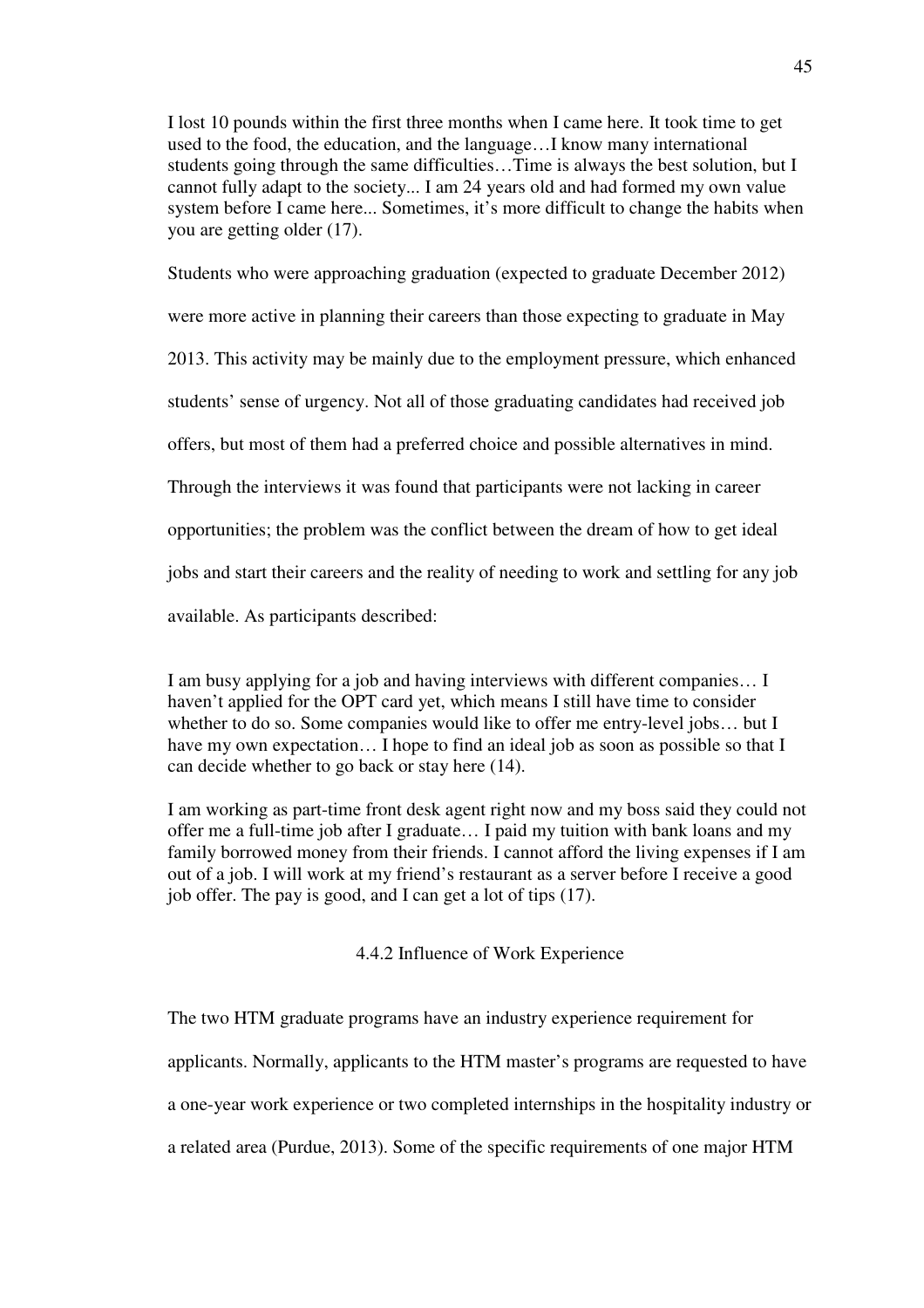program of this study are: 1) 1,000 hours of hospitality-related practical training work experience completed plus 300 hours for the graduate internship, and 2) a minimum of 800 hours must be completed while enrolled in the graduate program (Florida International University, 2013). Based on those requirements, all participants had previous work and/or intern experience and about half of them were employed in the industry at the time of the interview. Students found that an enjoyable past or current internship/work experience was effective in strengthening or supporting students' persistent behavior in their careers. Students had a better understanding of the industry with clearer career goals after getting experience in the industry. For some, their trajectory in the industry changed. Nevertheless, even though the image of hospitality jobs was stressful with low society status, low pay, and long working hours (Clayton & Tom, 2008), five students expressed their passion and interest in the industry. Specific comments indicated:

I knew the industry better after hands-on experience. I knew how to operate the OPERA system, how to interact with people, how to cooperate with colleagues, and how to deal with emergencies. And finally, I know whether I am still going to work in the industry… It's not a bad thing if a person finds out the industry doesn't fit for him/her. That means we can explore more suitable jobs for ourselves.... (1).

I enjoy working with people. But I am not good at communicating with strangers. After my internships, I found my interest in accounting and finance. I may think of working in the back of the house at hotels… (2).

I like to interact with people, whether they are colleagues or customers… I am a good team player and a service person with a caring heart… I agree that the previous work experience is really important; many of my classmates didn't work in the industry just because they were not treated well during their internships or they didn't see the value of their positions… The truth is many colleagues don't have a high-level education background. So when we are doing the same tasks in the same position, we may feel uncomfortable and a little bit disappointed…. But we may get promoted more quickly and have more opportunities… the future of our careers is promising (9).

With regard to 11 students who were currently employed, their career expectations

were different from the remaining 8 who were not working. Most of the employed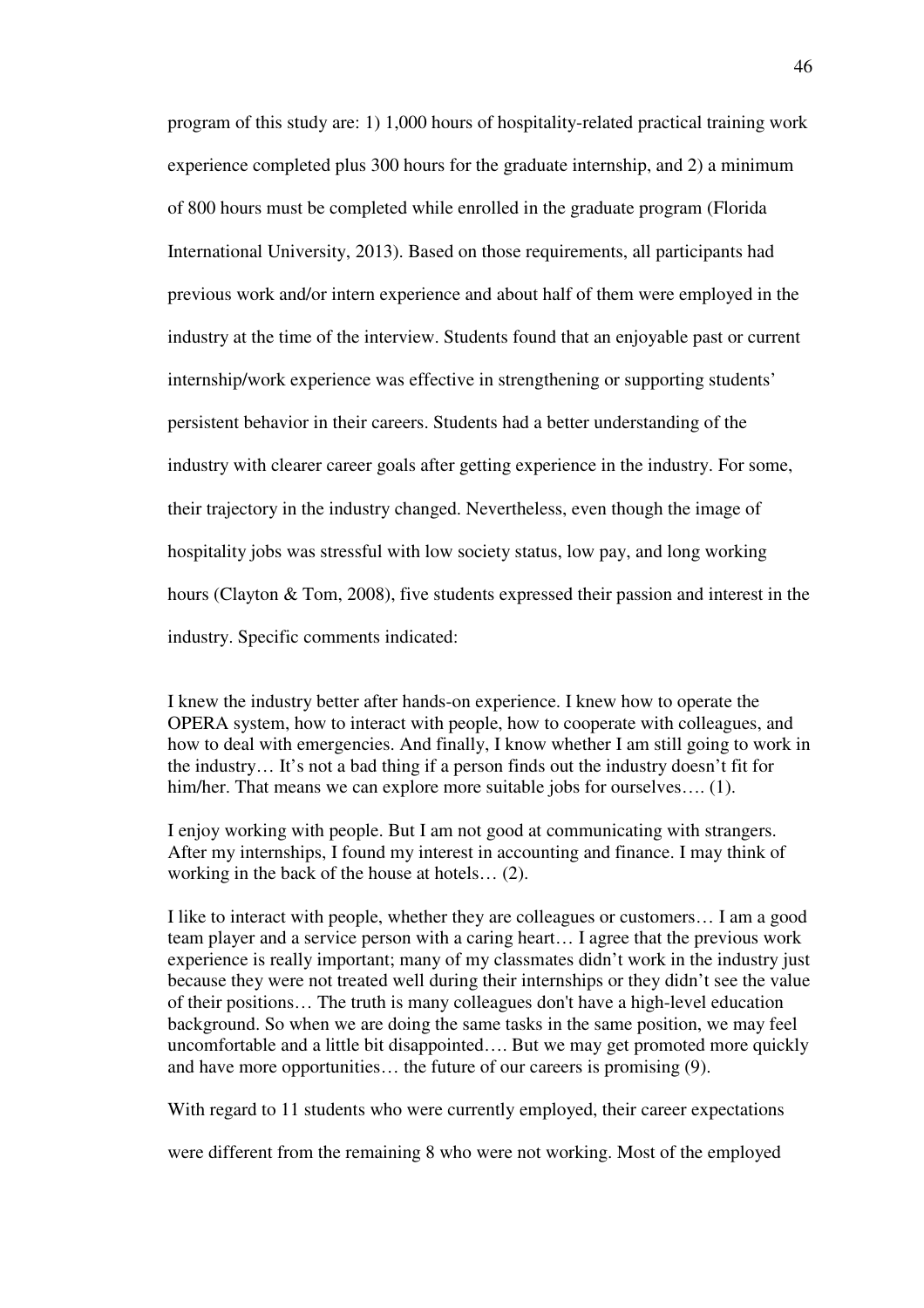students mentioned that their current jobs helped to prepare them for opportunities after graduation. While some were looking forward to becoming full-time employees, others wanted to be promoted. In their view, with a master's degree and practical work experience, they were more likely to get promoted than colleagues without master's degrees. In contrast, students who were not working preferred jobs with professional training and job rotations, and by doing that they could have an overview of operations. Both employed and unemployed students wanted to prove the value of their master's degree through their first jobs after graduation. As students stated:

I want a promotion after graduation since I have the highest degree among my colleagues and have worked in the position for 2 years (1).

I would like to participant in the management training of an international company and acquire comprehensive knowledge of the operations system… I think that the training program will be the best choice since people can get promoted faster once enrolled into the program… The company also considers people in the program differently. They expect people to grow up…the majority of those programs will guarantee a managerial position after training (4).

As for 3 students who would like to pursue Ph.D.'s and become professors in the

hospitality field, the industrial experience would benefit them by providing research

ideas. Even for 14 students with entrepreneurial dreams, the industrial experience

would be precious. As students demonstrated:

My work experience in the industry helped my research a lot. For example, my thesis is based on my first internship in a casino resort…then I decided to do my thesis in a related topic... My professors say that work experience can really help research and teaching. So they suggested that I work in the industry first before applying for the Ph.D. program (3).

All my professors had industry experience before they engaged in researching and teaching. It means that if I want to be a good professor or researcher in the future, I need to gain some industry experience…how can I discuss a topic without any practical experience as reference? How can I do research on a topic with no practical implications (15)?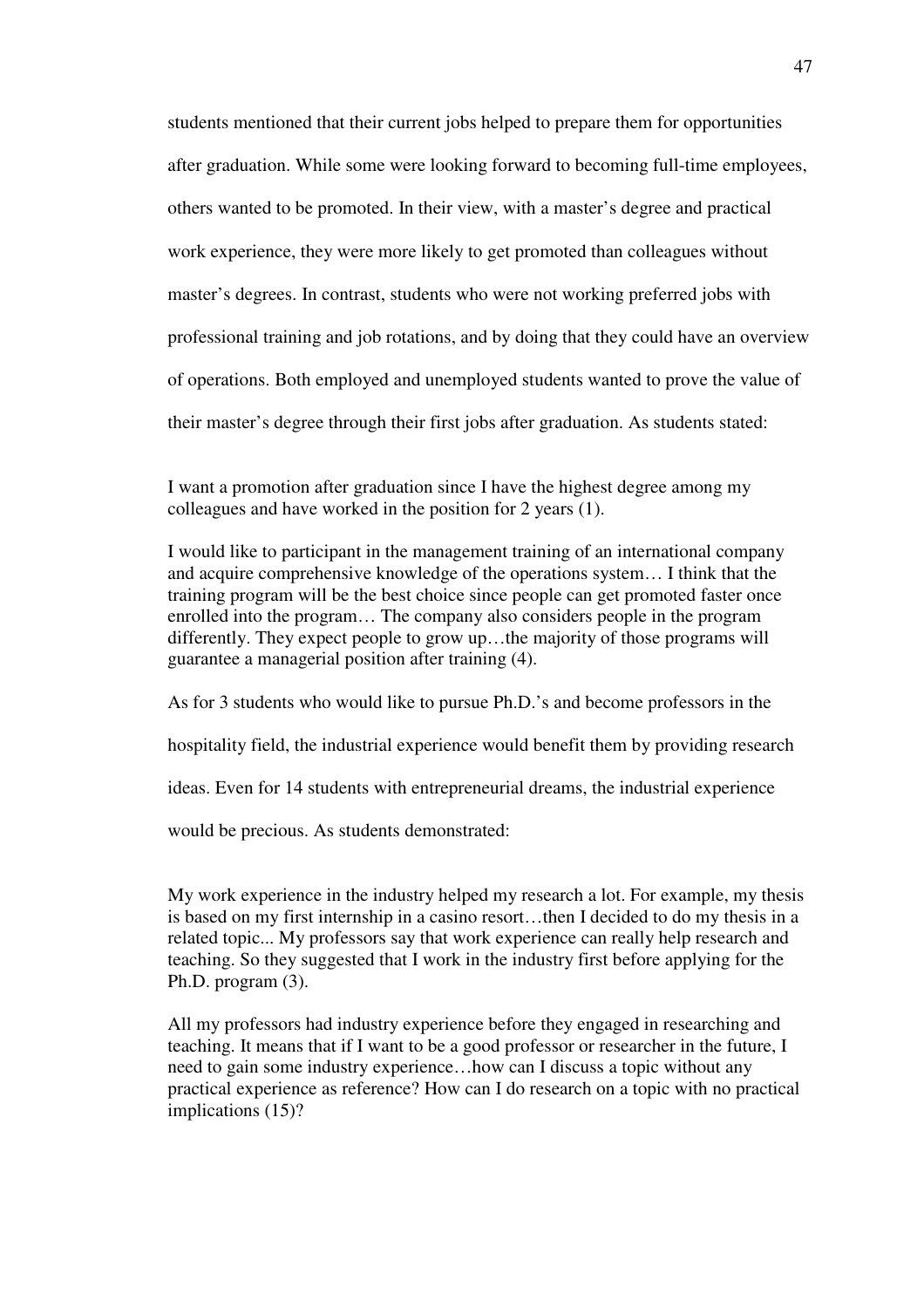This industry is all about people… I learned how to care for customers and offer superior service to them through training, practice, and mistakes… In order to prepare for my own business, I have to learn from others' successes and failures (13).

### 4.4.3 Influence of Environment Factors and Societal and Economic Shifts

According to SCCT, family, school counselors, teachers, friends, and government have been considered as environment factors that influence the career choices of international students (Brown, 2002).Fifteen out of 19 participants were from developing countries; 3 were from the Caribbean, while the rest were from Asia. Most Asian students in the present study indicated that the economic development in their countries had an impact on their career plans. Furthermore, the booming tourism industry in developing countries has attracted the attention of international hospitality firms. Ironically, the increase in career options has contributed to the uncertainty of career intention. For example, whereas the U.S. used to be considered the prime choice for a career in HTM, students expressed:

I prefer to go back... America experienced the 2008 economic downturn and didn't recovery from it yet… It's a developed country and the industry has reached saturation… if I would like to pursue career development, then I should go back (5).

The industry is developing quickly in my country… With the master's degree in HTM and study abroad experience, I am pretty confident in finding a good job. And…for sure, I am more used to the community where I grew up (8).

China's industry is growing very fast. By 2020, China will be the largest tourist destination and there are thousands of hotels under construction… I know the wages and benefits would be much lower than here, but if we compare our industry with other industries, then we will have opportunities and development space. It's the place we can show our advantages (4).

South Korea is a small country. The hospitality and tourism industry has developed very well… we have our local hotel brands and international hotel brands. I would like to help the international hotels to become localized and help local brands to become globalized (3).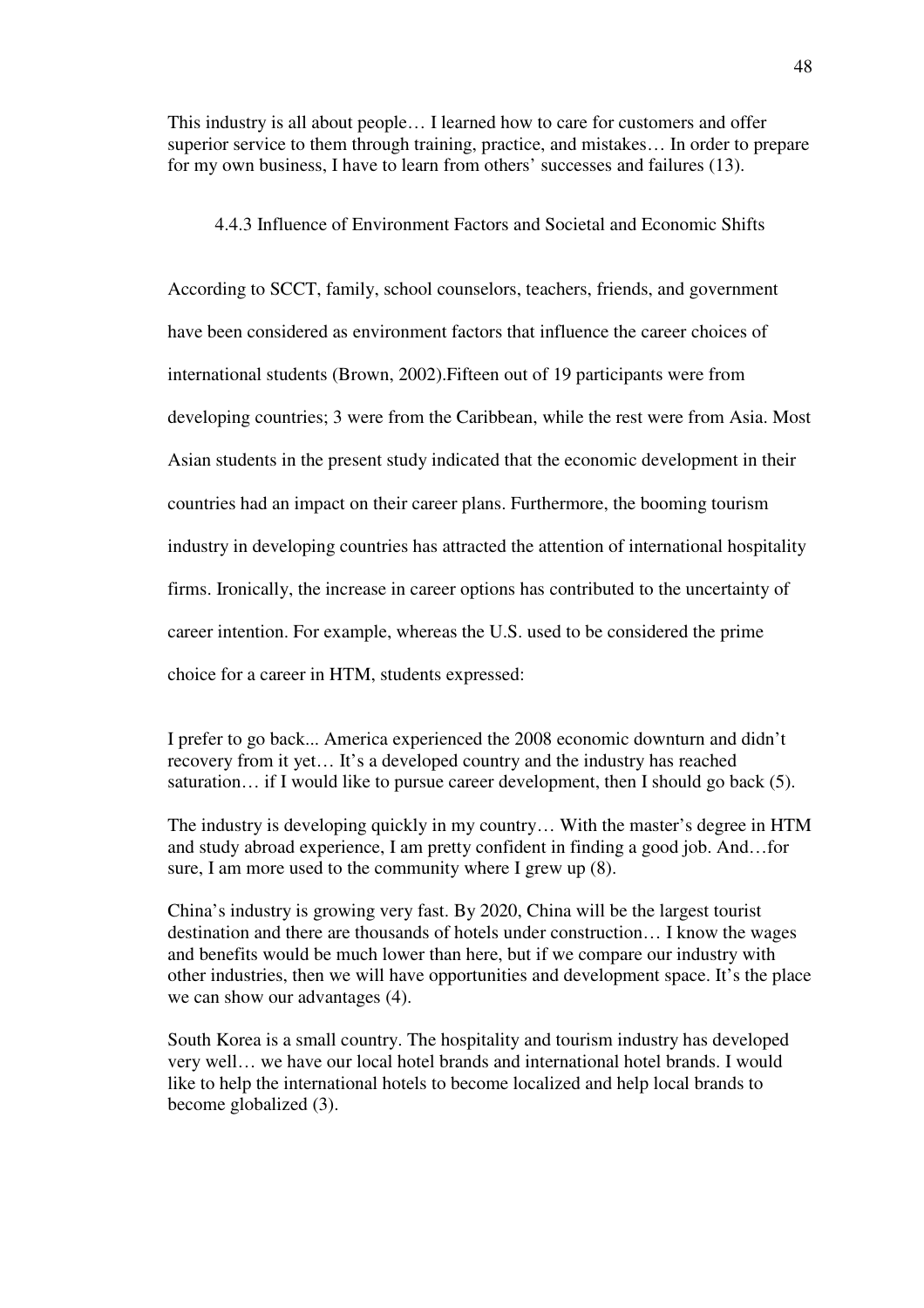India is an emerging market. It stands for opportunities, development, and improvement. The industry needs talents and I would love to make some contributions. Eventually I will go back (2).

In the study, most the students described that parents were really supportive of their career plans and respected their decisions. Similarly, friends did not seem to have an essential effect on students' career plans. Additionally, 13 participants viewed the role of parents and friends secondary to their personal choices. Overall, because parents and friends deferred to students' choice, they had no strong role in students' career intentions. "Supportive, trustworthy, thoughtful, and understanding" were most frequently used to describe "parents and friends" by participants.

My parents always tell me to be who I am, so I would like to share my ideas with them… Most of the time, they are listeners. They will tell me what they experienced and their opinions, and let me make the final decisions. They don't like my major but they respect my decisions… They don't really know about the industry. But they know how to plan a career and bring me new thoughts (4).

When I first came here, they were worried about me: the language, the culture, the food… anything. And my parents miss me a lot…. Last year they came here to visit me and saw my life here. They feel that I have grown up…. So when I called them to discuss about my career plan, they just asked me to do what I like and follow my heart. Even though some of my ideas are not mature, they would like me to gain the experience (9).

I have a higher education degree than most of my close friends… They have worked for several years and made a good salary…. Sometimes I will feel pressure because I am supposed to get a better job and higher salary than they do… but the reality is that maybe I cannot. They have experiences, but I don't (11).

Eleven students reported services provided by career centers were useful and designed

to meet international students' specific needs. However, they also suggested that

career services could be even more helpful and could also pay attention to the

different needs of both graduate students and undergraduate students. As the

following students said: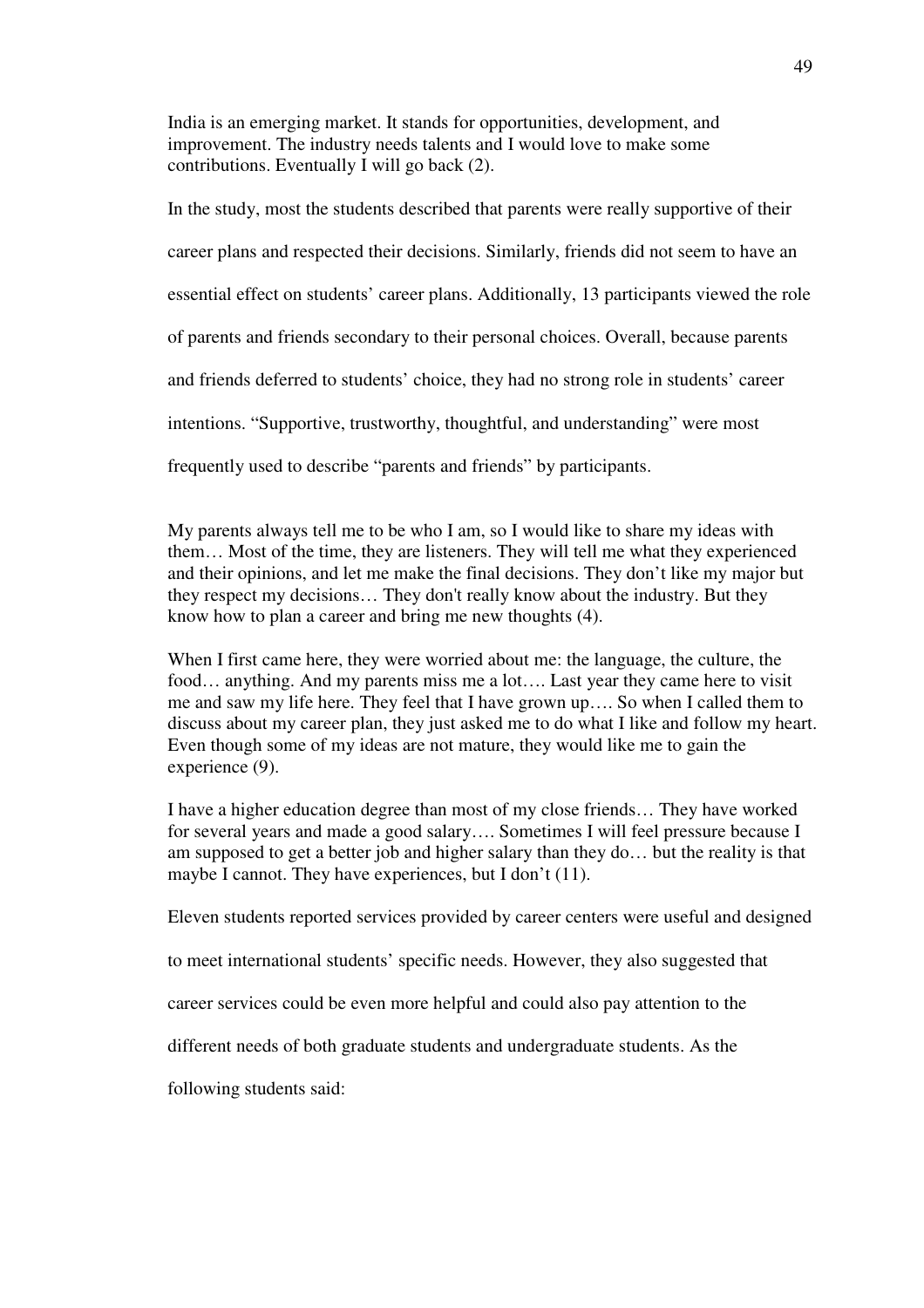We have the career service offered by our program, and we even have our career director and professionals helping us solve all kinds of career related questions… They would also organize career fairs and professional presentations each semester to allow students to get closer to the employers and the industry. It would be better if they were to have regular sections each semester to talk about resume writing and interview skills (1).

I went to the career office in our department. They asked about my career plan and helped to analyze the situation... Basically, they helped me based on what I needed. So it's better to have a career plan and goal in mind before asking them for help (2).

I think our campus career service is really good… They also have the online pages for students to learn, which is really thoughtful… I noticed that the career guides they give to students are really general… I would suggest they provide specific services based on a student's major, degree… or maybe cultural background (4).

Chapter 4 discussed research results in relation to the initial study objectives.

Nineteen international master's students in HTM programs at two major universities

were interviewed to explore motivations and determinants in career exploratory

behaviors. The chapter presented demographic information about the participants. The

unique cultural background of each participant contributed to the diversity and

richness of the findings. The remaining parts of the chapter focused on findings which

explored motivations for students to choose HTM as a major, investigated students'

career-related plans upon graduation, and determined factors affecting students'

career-related decisions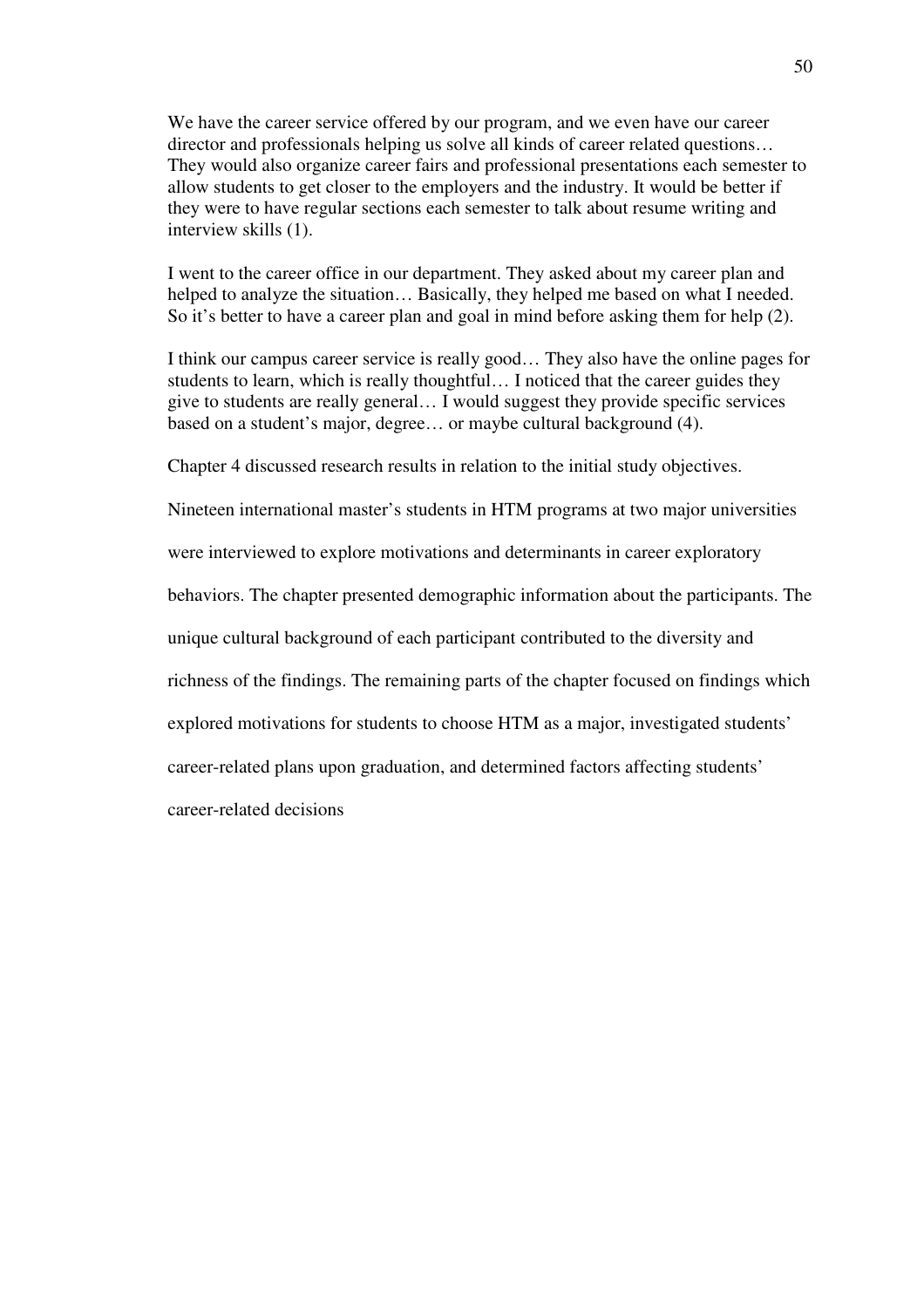#### CHAPTER 5. DISCUSSION AND CONCLUSIONS

The U.S. hosted far more international students than any other destination. The proportion of international students to overall high education enrollment in the U.S. at the graduate level was higher than that at the undergraduate level (Institution of International Education, 2012). Previous researchers have indicated that students from overseas, especially those at the graduate level, have their career intentions in mind when they look forward to seeking higher education in the United States (Anderson 2005; Chuang & Jenkins, 2010). In order to better investigate career related behavior of the target population (international HTM master students), three study objectives were established to better achieve the goal: 1) to explore motivations for students to choose HTM as a major, 2) to investigate students' career-related plans upon graduation, and 3) to determine factors that affect students' career-related decisions.

SCCT was applied as a framework to help explore factors affecting students' career intentions (Lent et al., 1994). To obtain the opinions of the participants, a qualitative approach was utilized. Nineteen participants from six countries and three continents were selected from two major HTM programs to participate in semi-structured interviews assessing demographic factors, personal interests, environment factors, societal and economic shifts, and work experience. All the interview questions were developed based on a review of previous studies about international students.

51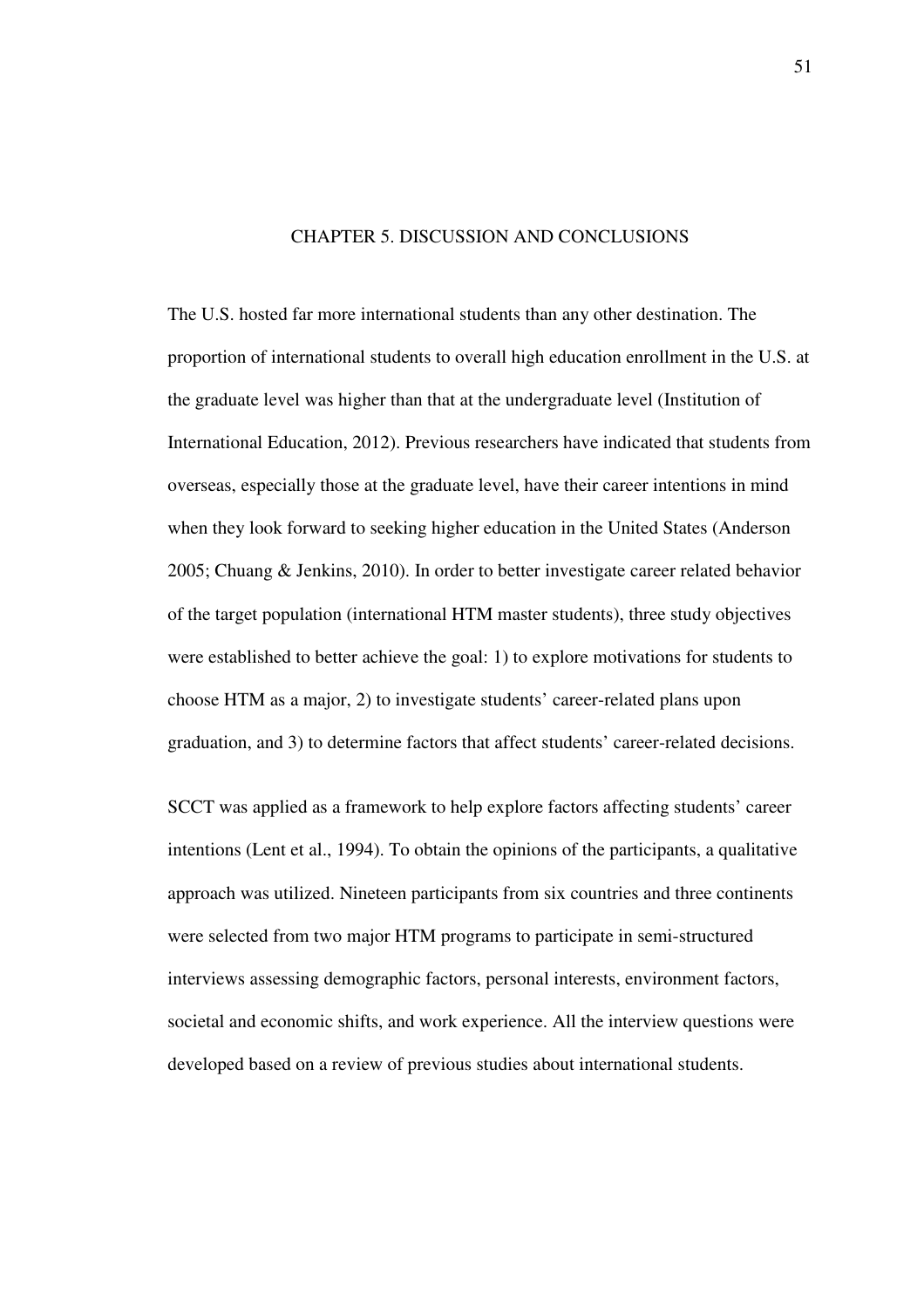## 5.1 Discussion on Research Objectives

### 5.1.1 Motivations for Students to Choose HTM as a Major

Motivations for international master's students who chose HTM as their major were mainly influenced by several external factors. These were outsider influences that impacted on students' decision making. The top four most frequently mentioned factors were: previous or current work experience (6 times), a bachelor's degree in HTM (5 times), the booming hospitality and tourism industry (4 times), and international cooperative programs (4 times).

The findings of this study with graduate students matched with Chuang and Jenkins's (2010) study on HTM undergraduate students; both studies recognized previous work experience as a main motivator affecting students' choice of program. All participants with a bachelor's degree in HTM considered their previous educational background as a motivator for them to pursue a master's degree in the same field. Previous studies on graduate students revealed that undergraduate studies helped students lay a solid foundation for their future graduate studies. Therefore, students are more likely to choose the same majors when they apply for graduate programs (Zhou, Frey, & Bang, 2011; Shen& Herr, 2004; IIE, 2012). Another external factor, the booming hospitality and tourism industry in students' home countries, showed students the possibility of having good careers in the field. Lent et al. (1994) reported that societal and economic shifts would be helpful for students gathering occupational information and are related to academic choice. Meanwhile, the influence of international cooperative programs in students' major choice was mentioned but not discussed in previous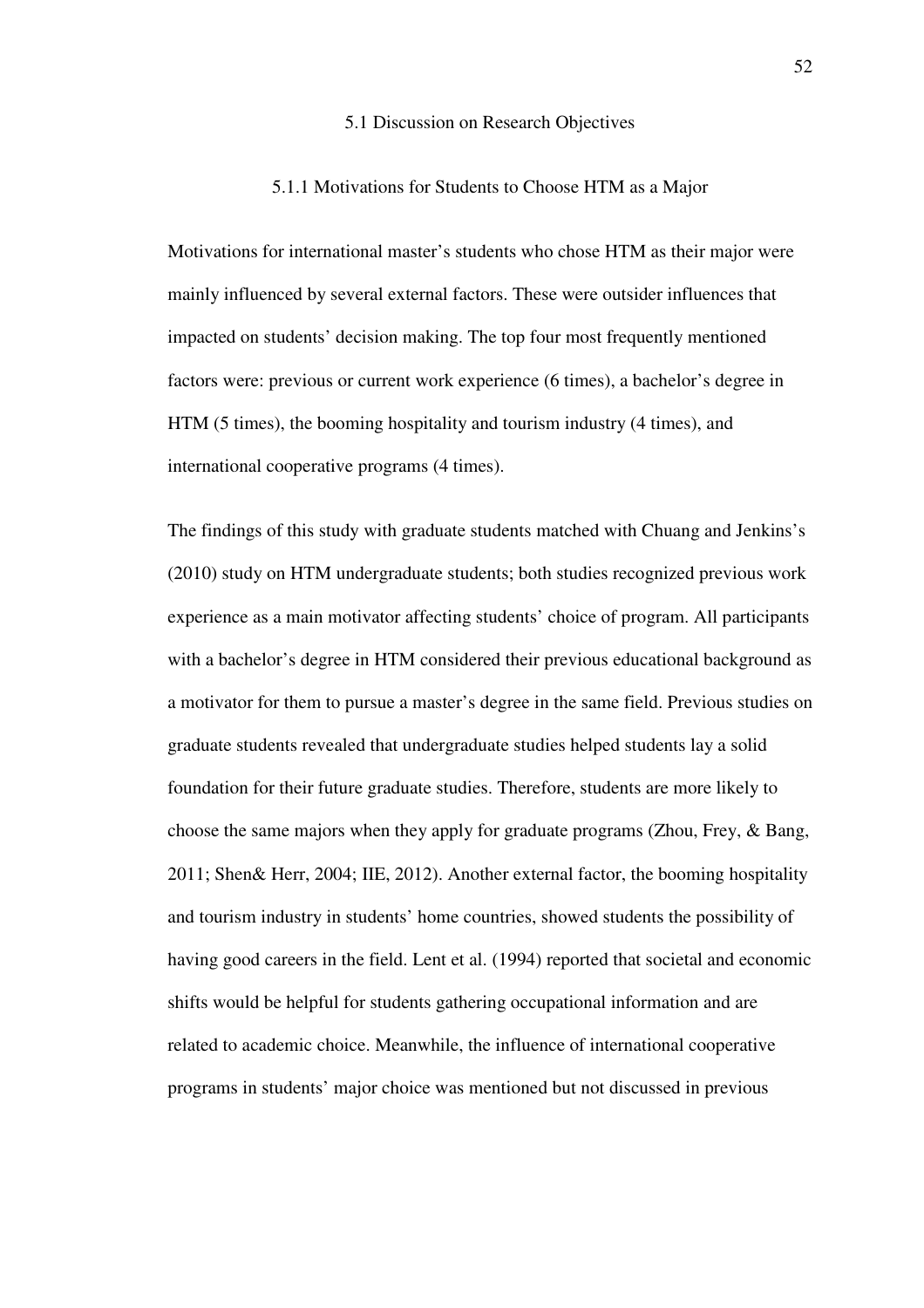studies. This may due to the fact that the international cooperative program is still a minority phenomenon; very few HTM programs have this kind of collaboration.

### 5.1.2 Career Plans upon Graduation

To investigate students' career-related plans upon graduation, participants were asked where they would like to work, what their career plans were, and the reasons behind their intentions. Results matched with Shen and Herr's (2004) research on career placement of international students at the graduate level. Generally, participants would return to their own home countries, head to other countries, or remain in the United States after graduation as long as there are good opportunities. All these possibilities are influenced by diverse factors, which stimulate various career plans. Among the 19 respondents, 13 students wanted to go back to their countries, 6 out of 13 had not decided, and only 1 student wanted to stay in the United States. While many students were uncertain about their career placement after graduation, this remains consistent with previous studies (Lu & Adler, 2011; IIE, 2012; CRS, 2005).

Concerning career plans, in addition to working at hospitality firms, students also would like to do research at institutions in academic careers. In other careers, such as business, studies have shown that students' intentions to become entrepreneurs were partly influenced by attitude, self-efficacy, prior experiences, and family exposure to business. While 2 students planned to open a business directly after graduation, 12 participants set it as a long-term plan. This was different from studies about career expectations among HTM students, which uncovered that most participants were not planning to work in the industry upon graduation (Lu & Adler, 2009; Bloome et al., 2009). However, the study just cited examined undergraduates. None of the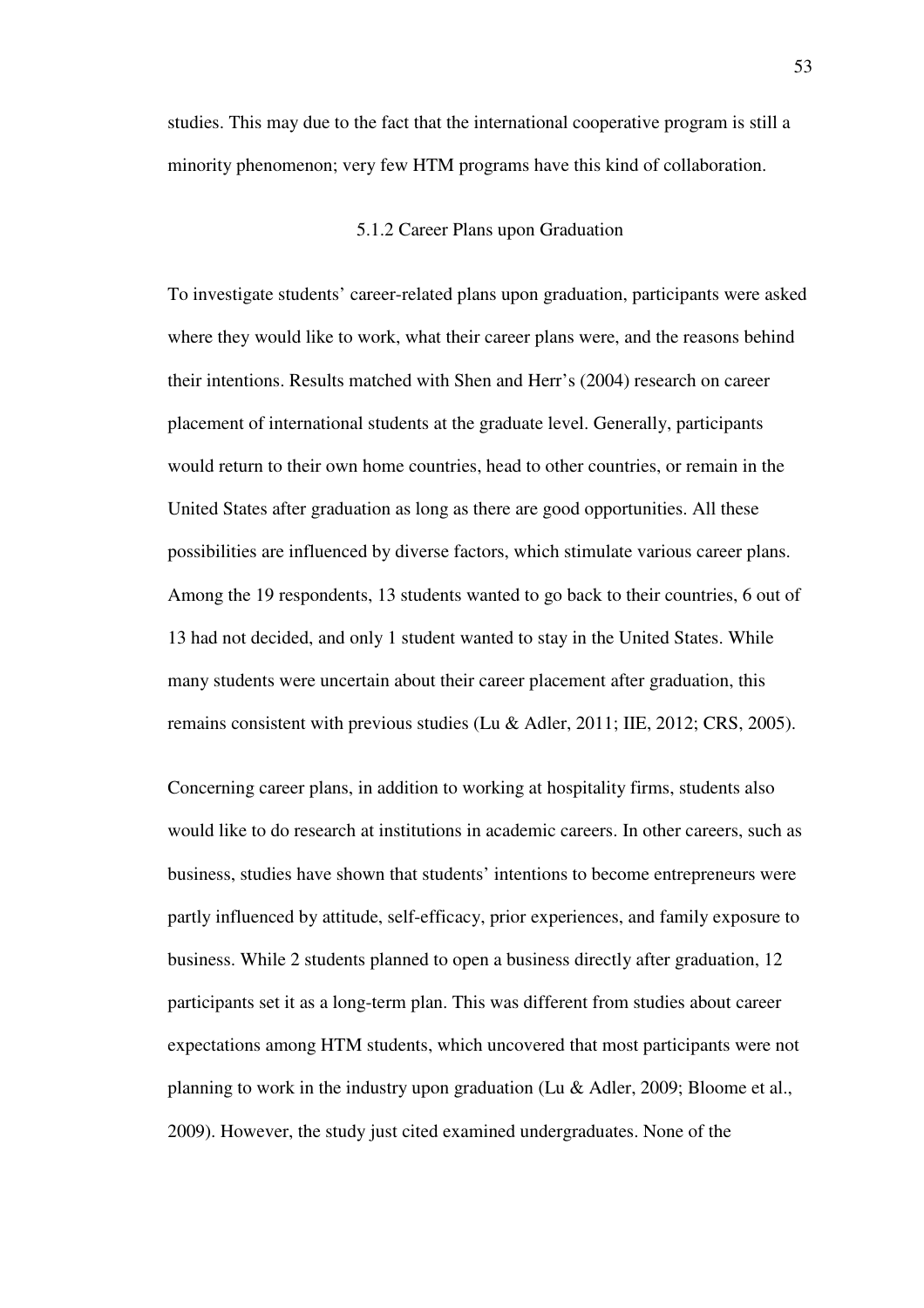participants in the present study considered careers in fields other than the hospitality and tourism industry. This may mainly due to the fact that graduate students were more career-oriented when they picked up their academic majors than undergraduate students (Anderson, 2005). Participants exhibited their certainty and intent to persist in careers in the hospitality and tourism industry. This finding was consistent with the study on factors influencing international students' career choice (Singaravele et al., 2011).

#### 5.1.3 Determinants of Career Intentions

Regarding determinants affecting students' career-related decisions, findings were classified into demographic categories, influence of work experience, environment factors, and societal and economic shifts. Among the six demographic factors (i.e., country of origin, length of time in the United States, gender, expected graduation time, marital status, and native language), gender along with marital status, expected graduation time, and the length of time in the United States were reported to have an impact on students' career intentions.

Married female students had greater influence from being married than males and would like to give priority to their families. According to the study on gender difference in career decision-making (Gati et al., 1995), it seems to be a culture issue that women should put family first when there are conflicts between family and career. Participants living longer in the United States were more likely to start careers here after graduation with better adaptation to the society. Additionally, it was not surprising that participants who were graduating soon had more of a sense of urgency to find jobs compared with those graduating in the following semester. Finally,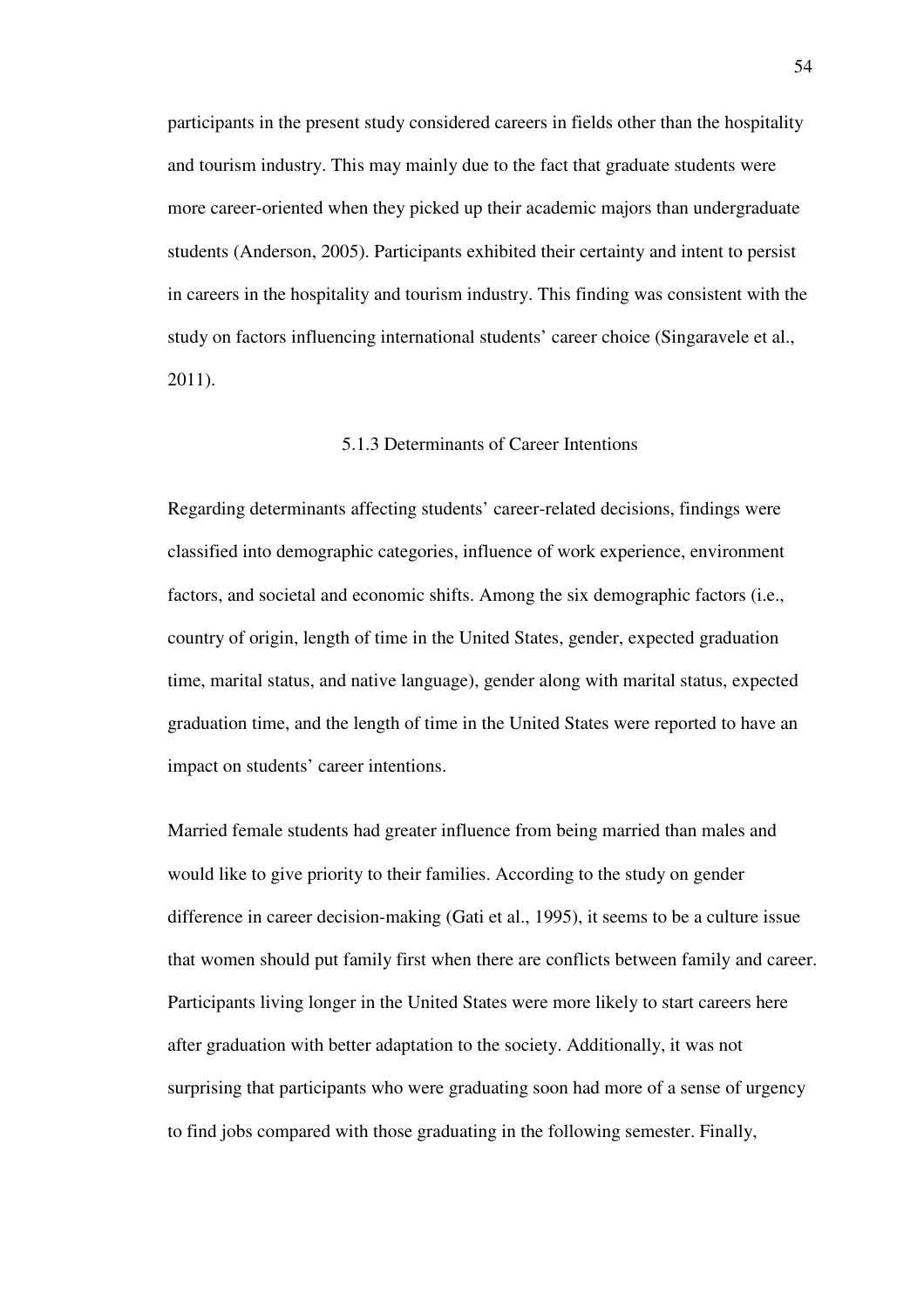students were uncertain that their native language, if not English, was an advantage when seeking jobs since multi-language skill was preferred but not necessary.

Regarding the influence of work experiences, participants thought it played an active role in formulating their career plans. Those currently employed held different expectations than those unemployed. Additionally, findings indicate that family, friends, career counselors were considered secondary to students' career choice, which is somewhat different compared with previous research (Yang et al., 2002; Signaravelu et al., 2011). Yang et al. stated that parents have the strongest influence on non-American students' career decision, especially Asian students (Zhou, Frey, & Bang, 2011; Simpson, 2011). In the present study, however, parents' expectation and support are important but not a leading factor in influencing career decisions. Through the communication with participants we found out that their parental influence probably came from parents' education, knowledge, skills, and personal experience. In addition, the findings remain consistent with earlier results that interaction with peers has effect in varying degrees on student development in various aspects. For instance "peer pressure can sometimes limit young people's career aspirations" (Ho, 2006).Participants also thought that career relevant services were helpful since career counselors/advisors could offer resources and guidance and might see talents that parents and students themselves might overlook.

The economic and tourism development in countries from which participants came were also essential in determining career intentions. Rapid economic development in many countries particularly in Asia where there is strong demand for science and engineering, accounts for much of the recent growth. However, because many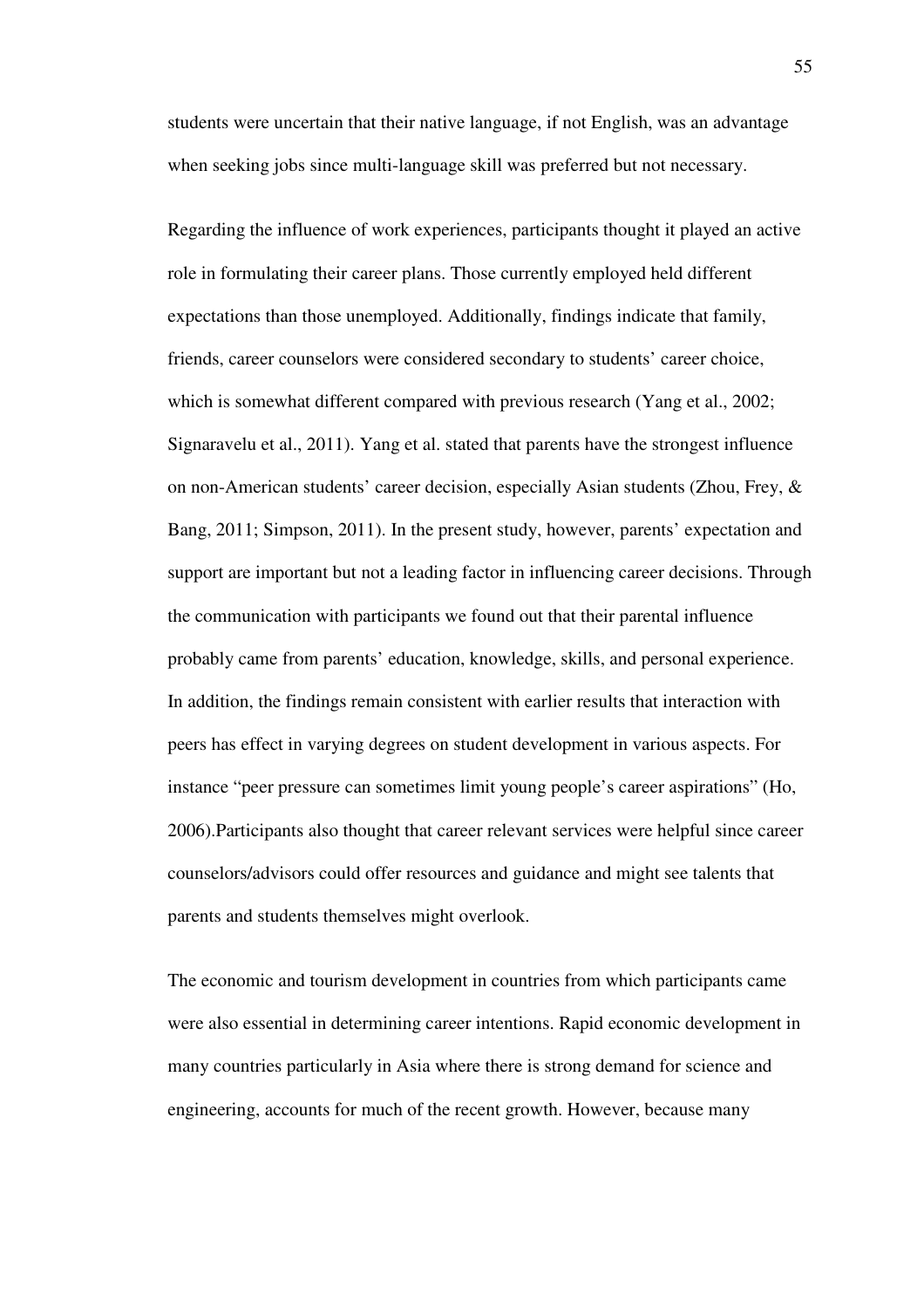countries do not have an adequate higher education infrastructure to support their growing educational needs, they are outsourcing this service (Trice, 2009).

## 5.2 Conclusions

Career intention is a complex process that is influenced by many factors. Findings of the present study indicate that those factors vary individually. Based on these findings, one could make the assumption that motivation behind one's career choice intentions varies across professions and culture. From a general perspective, career-planning behavior is a result of a combination of and interaction between both personal factors (those originating within the individual) such as demographic factors, and external factors (forces emerging from the social context) such as work authorization and economic and industry environment both local and global. In other words, there is no one factor that can fully explain career intention. Rather, factors intersect with each other to create a unique career intention for each individual. Personal factors include cognitive and mental processes that dictate career decision-making. In particular, selfinterest was the main factor that influenced students' choice of the degree program. For example, participants noted that their previous work experiences in HTM made them feel good. On the other hand, external forces from the society may also affect ones career decisions. For instance, sometimes people's decisions to choose a career or not are partly determined by what a particular career offers (e.g., positions, promotion opportunities, and self-development) in terms of career prospects and the working environment. In this study, several participants chose HTM because of the booming hospitality and tourism industry in participants' own countries. Strikingly, external forces coincide with demographic factors when it comes to married women. The pressure exerted by the two together pushes women to abandon their career

56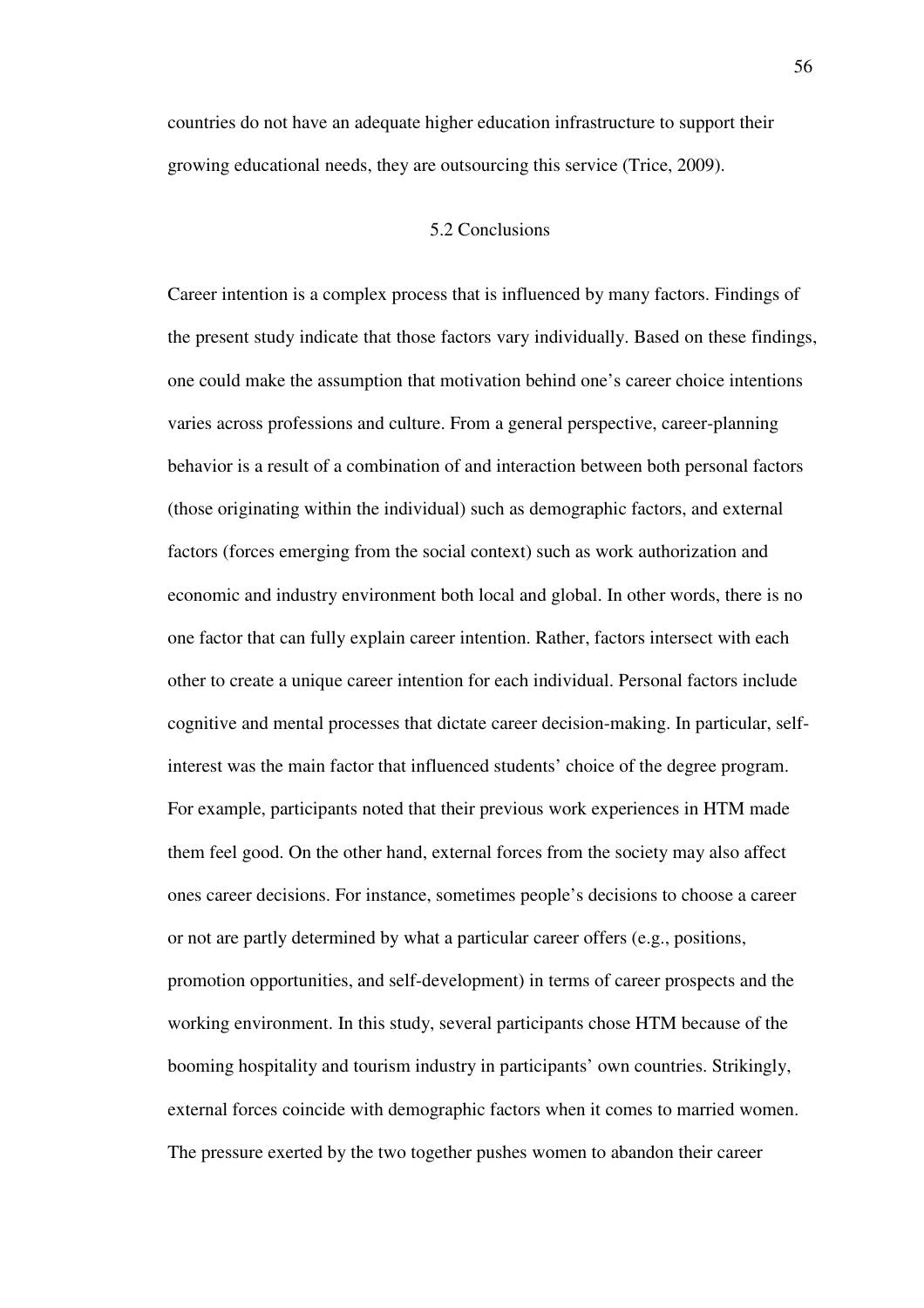dreams in order to either stay at home as a full-time homemaker or to take a lower status job because they will not have the time or energy to devote to a full-time career.

From another perspective, the factors affecting the students' plans ranged from individualism (e.g., opportunities for self-development) to collectivism (e.g., needs of the home country and family expectations), which led to different considerations for their career related decisions after graduation. As individuals focus on selfdevelopment, there is a tendency to move away from the collectivistic perspective. This helps to explain the reason why the role of family and friends became secondary to personal choice. Those students strongly influenced by opportunities for selfdevelopment included three participants who found their interest in research and teaching. They prepared themselves for further education, such as MBA and Ph.D. programs. Further discussion indicated that their inclinations toward research and teaching resulted from a variety of factors, including the concern for marital status, social status, and lifestyle.

However, this move toward individualism and away from the collectivistic perspective seemed to be less likely to occur for the women in the study or seemed to have less of an effect on them. In spite of the years they had devoted to their career, both working and studying, when it became necessary because of cultural expectations (the collectivistic perspective), the women chose or would choose those of the culture. In other words, they planned to put their family first and their career further down.

Findings also support the relevance of SCCT, the conceptual framework for this study, in which three central SCCT variable—self-efficacy, outcome expectations, and goals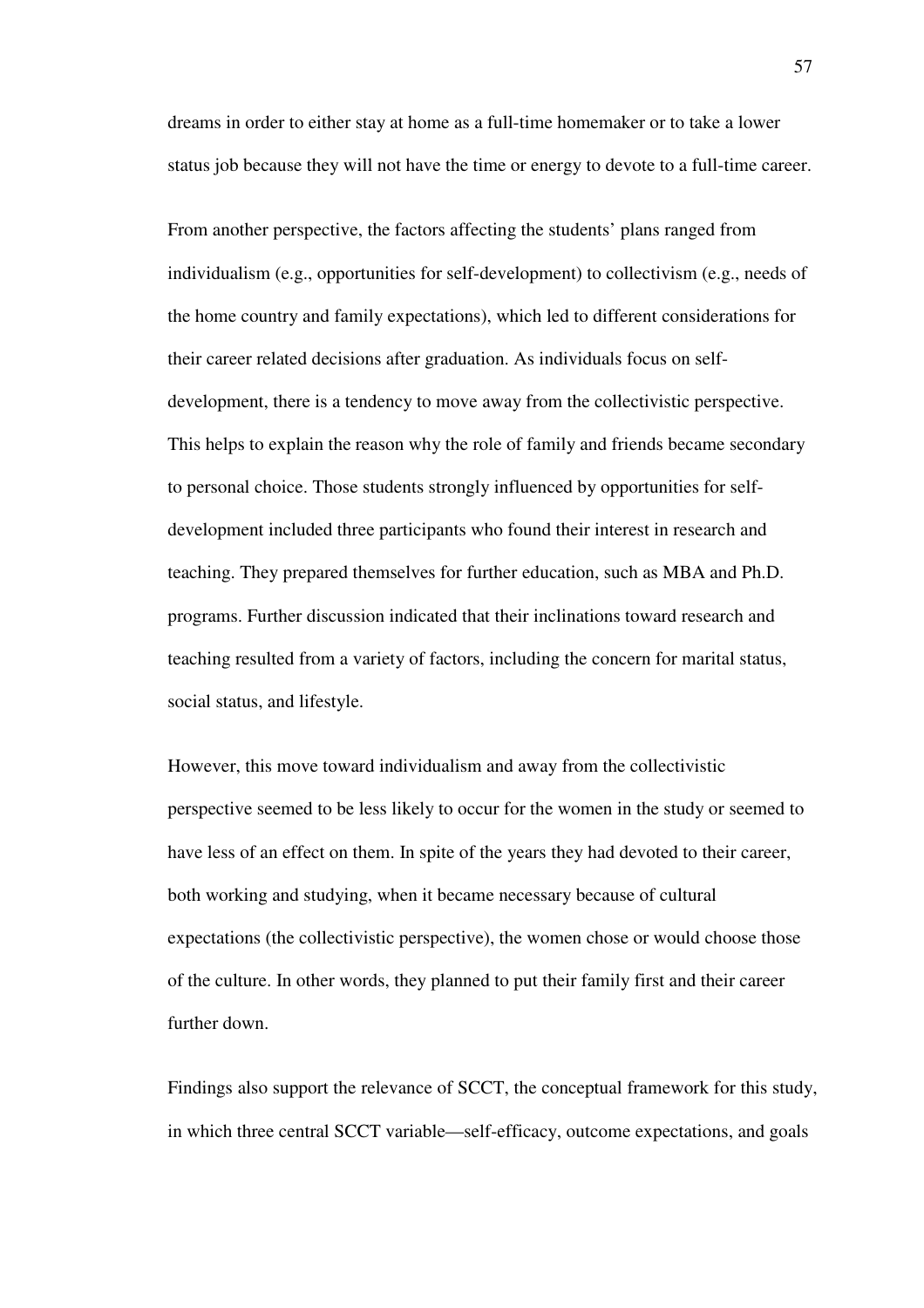(Brown, 2002) were applied to help identify and construct relationship among career behavior intentions and academic and career outcome expectations. Participants divulged that their previous education in HTM was closely related to their career certainty and intention to persist in a career in the hospitality industry. Although some participants chose the HTM major mainly because their previous work experiences and academic background in HTM made them feel good, most participants were more pragmatic, considering the booming industry, family businesses, and familiarity with language and culture. To these participants, those pragmatic factors indicated a promising future.

While many of the above discussed conclusions reflect positive influences on students' career intentions, some participants elaborated on the negative influences which, although not deterring them from following a career in HTM, would, nevertheless, stymie their ultimate expectations. One expectation consistently expressed either explicitly or implicitly was that of remaining in the U.S. and obtaining employment appropriate to their educational status. Thirteen of the participants revealed that they would be willing to return to their home country either immediately after graduation or after a period of time. This willingness did not necessarily stem from knowledge that a "dream" job awaited them at home. Rather, students' rationales for their decisions to return home included cultural alienation, lack of sponsorship, and homesickness. Additionally, still reflecting a negative influence, several students also noted that they would be willing to settle for a lessthan-optimal job in the short term because of a lack of work experience.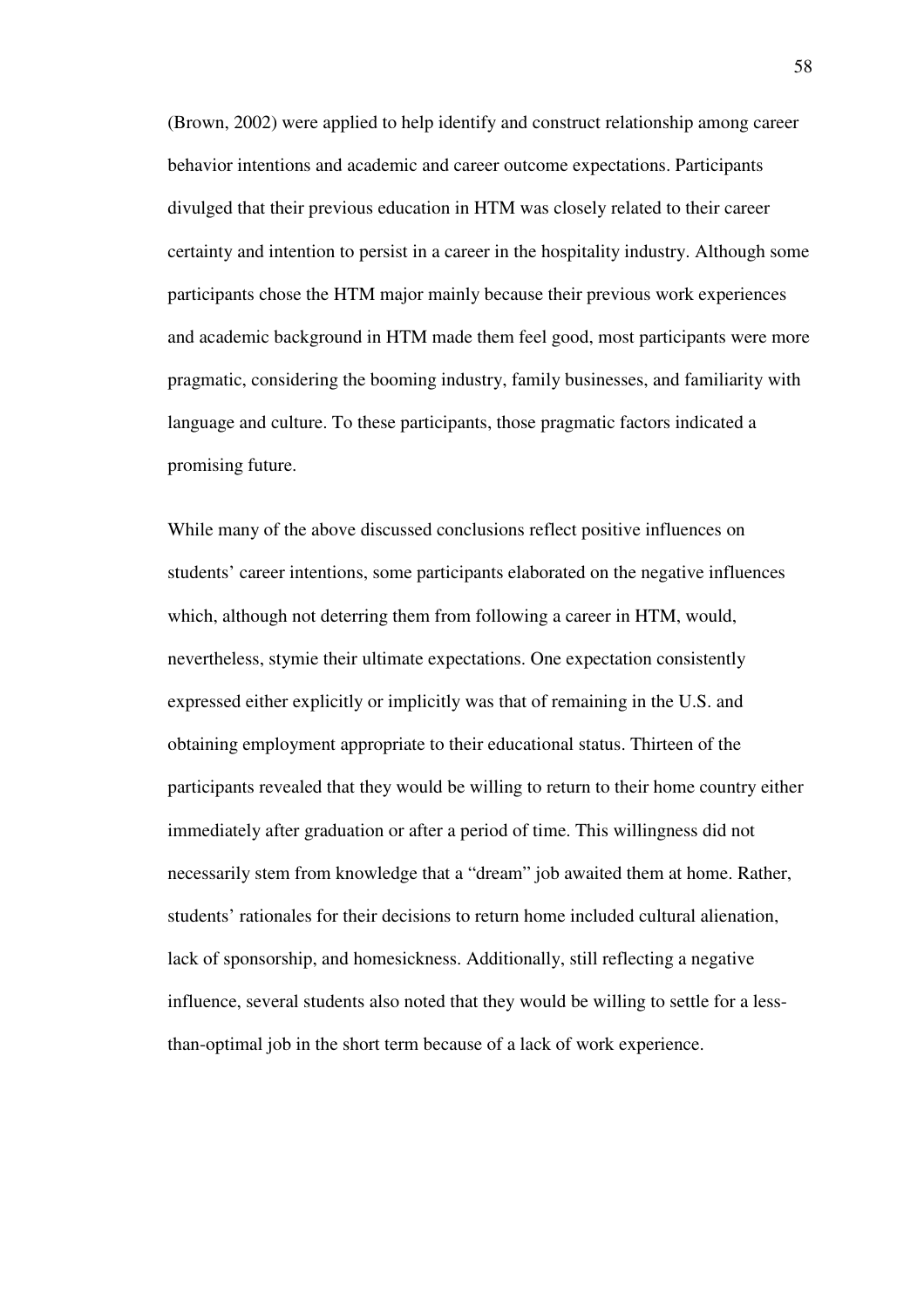#### 5.3 Implications

Results indicated that student's career intention should include measures of career decision self-efficacy, academic and career outcome expectations, and career exploration intentions. Unique personal background (e.g., gender and marital status, length of time in the U.S.), industrial working experience (e.g., internships), and multiple external factors (e.g., school counselors, the booming tourism industry in developing countries) increase the diversity of career intentions of the target population.

### 5.3.1 Implications for Prospective and Current International Students

The implications of the study are broad. First, findings of the study have practical implications for prospective and current international HTM master's students. Choosing a major in college is an important decision and not one to take lightly. International students who have interest in Hospitality and Tourism Management programs for graduate study should have a basic understanding about the HTM major (information about the requirements, work conditions, opportunities, salary, and limitations associated with the intended career), making sure that the HTM major suits the individual and is something one can see oneself doing for years to come. Additionally, students can gain an overview of the industry through personal experience. Previous work experience had a great impact on participants' decisions about their academic major; consequently, future applicants for HTM programs are suggested to have more than the required work or internship experiences before selecting the academic major. For instance, students may do internships at hotels or any hospitality business during long vacations or hold part-time jobs related to food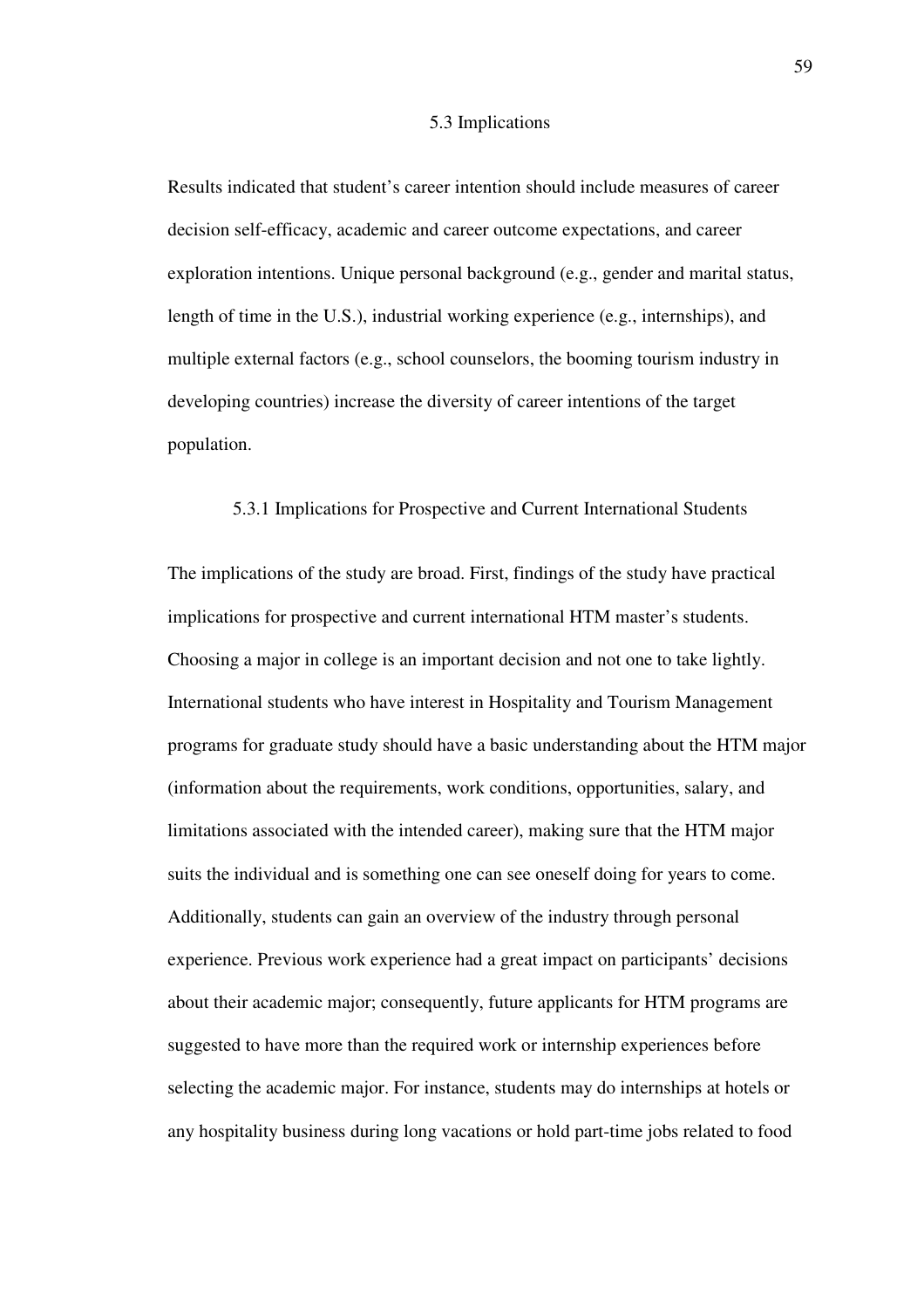service during the school year. Furthermore, students discovered that even with a master's degree in HTM, they might still not be qualified for the job of their dreams. Employers want employees with more than just head knowledge. They want employees with extensive work experience. The two major universities of this study provide a partial solution to this concern. They both have requirements for practical training work experience in the Hospitality or Tourism Industry for their candidates and current students, which in turn provides students an opportunity for exploring the industry and making their career intentions clear. Nevertheless, students need to be aware, even before they begin their master's programs, that they will need a variety of work experiences in order to land the management positions they desire in the HTM industry.

In particular, for international students, because they are in the U.S. with the principal purpose of pursuing a full course of study or academic program, the employment options are very limited (Florida International University, 2013; Cornell University, 2012). However, international students seem almost blind to this reality. Their expectation seems to be that because they were accepted into a master's degree program in the U.S., they will defy statistics and land a spectacular job in HTM in the U.S. Students also expect their university to provide a job for them in the U.S. and feel let down by their university when they do not receive expected support. Yet for all that, universities do offer limited support. For example, at the universities of the two main HTM programs, the Office of International Students and Scholars (which provides appropriate services and support to international clientele before program completion) lists types of employment available to international master's students: on-Campus Employment, off-Campus Employment (i.e., CPT), and Optional Practical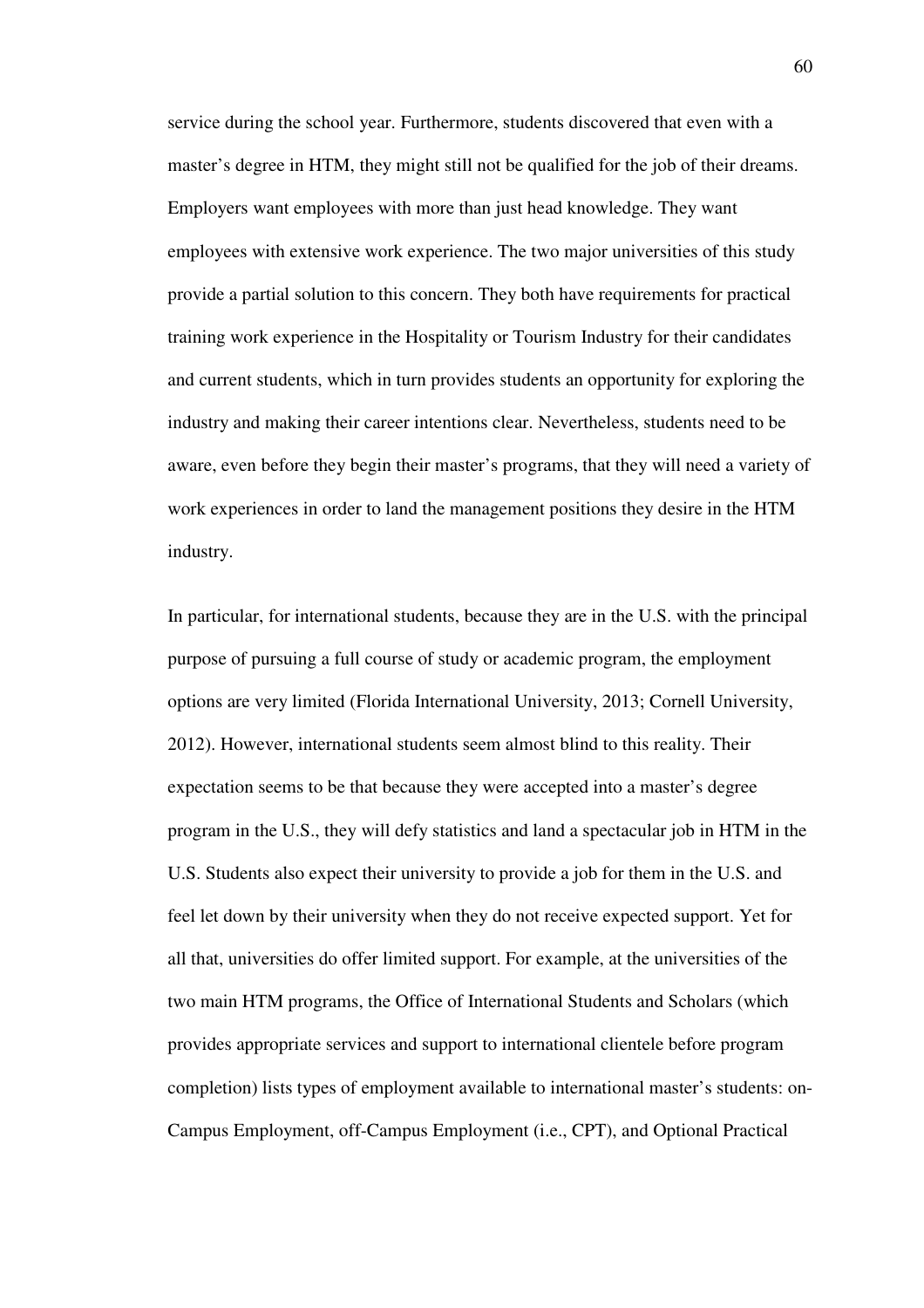Training (OPT). On-campus employment positions for international students do not have special requirements regarding students' major area of study, while CPT and OPT positions do. Thus, for the purpose of applying knowledge gained from class to practice, students may consider working at a campus food service center, being a research/teaching assistant of professors, doing an internship within the industry, or beginning professional jobs in the relevant areas of OPT.

As reported above, many participants in the study indicated that either they did not want to work in the U.S. or they thought they could not get a job in the U.S. For those students who believe they cannot get long-term employment in the U.S., statistics show that the HTM industry is booming in many areas of the world outside the U.S., areas including students' home countries. Students should stop banging their heads against a brick wall and focus on getting a job where they can succeed on a long-term basis. Students prepared in the U.S. can have successful and satisfying careers outside of the U.S.

Findings of the present study also indicate the importance of demographic factors (e.g., gender, marital status and language) for participants in forming career intentions. Participants reported that lack of language fluency could cause stress and insecurity in their work and social lives in the United States. Therefore, the present study implies that students would do well to participate in language courses or communication groups to practice their English as well as communication skills. While lack of language fluency may cause international students to stay segregated with student from their own countries (Lu & Adler, 2011), they should engage in activities with people from different countries. Dialogues and meetings organized by International Students and Scholars (ISS) and other organizations could also help students improve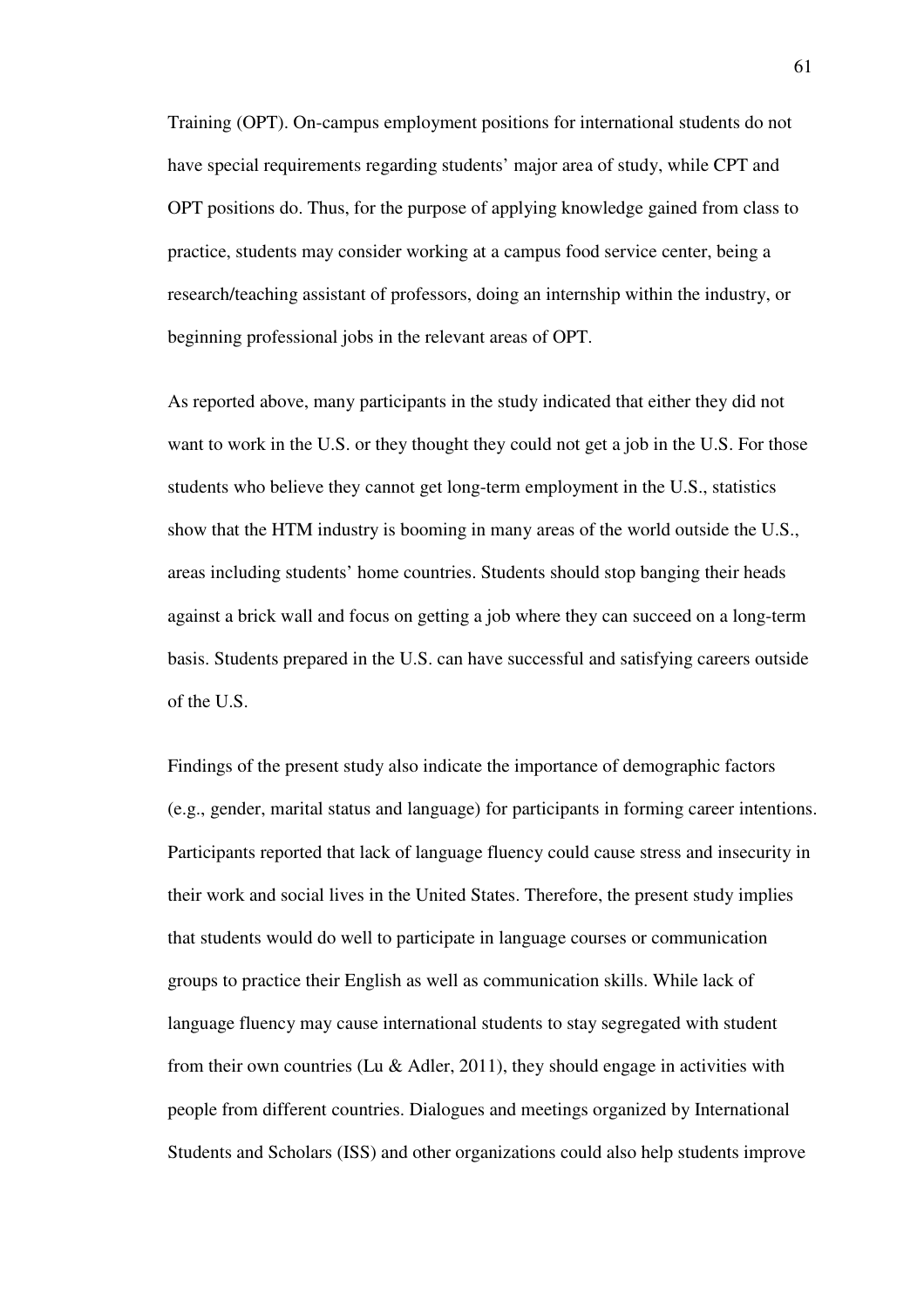their language ability and gain confidence in using the language. Students should not wait to work on their English communication skills until they begin to apply for a job in the U.S. They will never have a better opportunity to increase their English language proficiency than while they are at an American university. Furthermore, even if the student's final choice is to return to her home country, if she desires to move up in her chosen field, effective English language communication skills will serve her well.

Another demographic factor with significant implication for students concerns married female students who felt a greater influence from being married than males. Some married female participants expressed concern about family and their significant other when picturing their careers and revealed that, in spite of their many years working and studying for a top position in HTM, they would prefer to give priority to their families. As one participant acknowledged, "I have to maintain balance between work and life roles, especially when I have children in the future." The previously mentioned finding (Gati et al., 1995) that it is a cultural issue that women should put family first when there are conflicts between family and career was supported by this study in which a move away from the collectivistic perspective seemed to be less likely to occur for the women or seemed to have less of an effect on them. The bottom line underscores that gender, marital status, and cultural factors can combine to derail women's career intentions. Women preparing for careers in HTM should be well aware of this possible outcome.

We understand that work and life balance is often more difficult for women. However, "work and life balance" is a general issue for both men and women. It is believed that one's work life will affect every aspect of one's lifestyle--from how one

62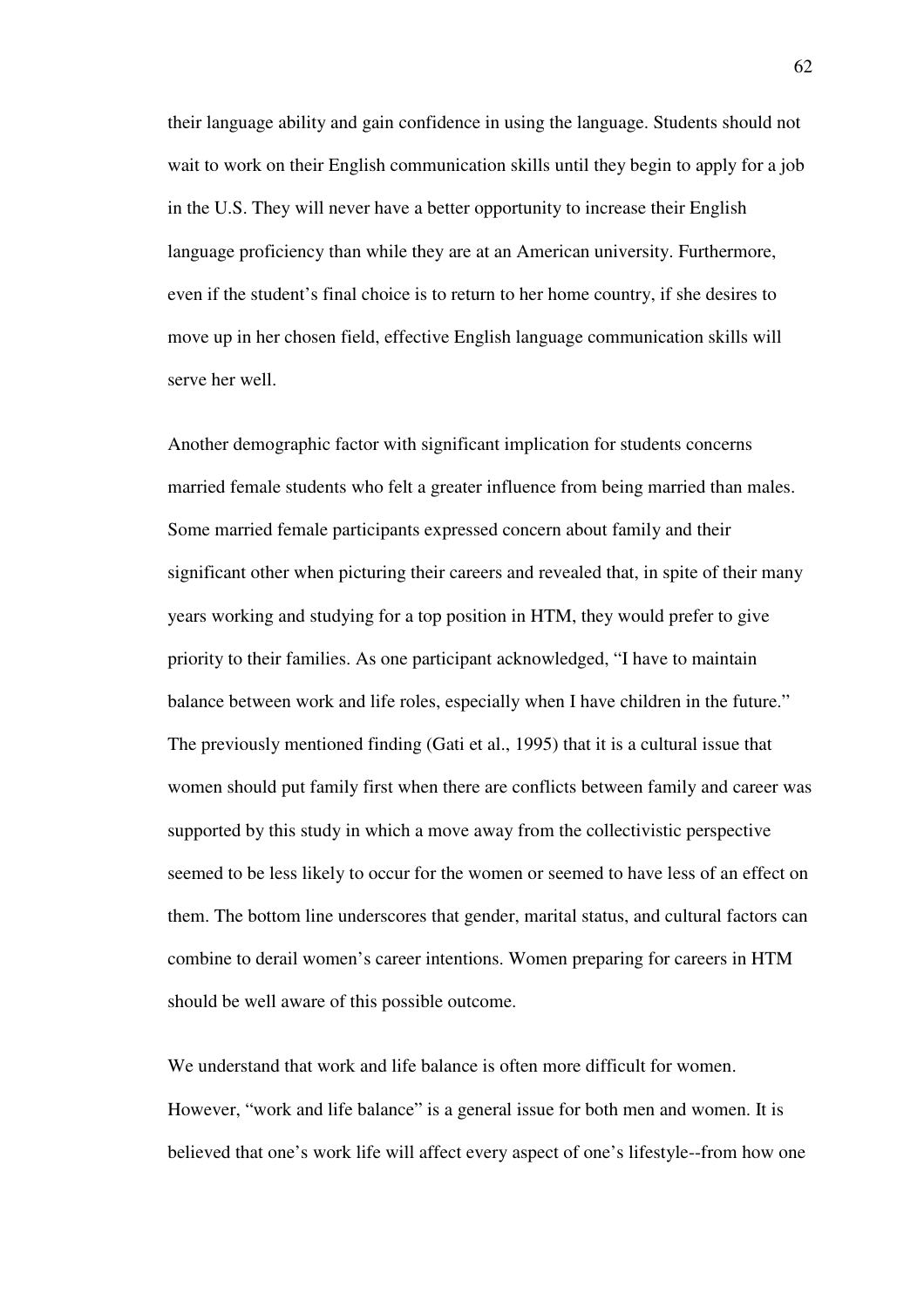deals with family and friends, to one's choice of housing, and to the type of leisure activities one can afford (Shin & Lee, 2011). Students can think of the lifestyle they would like to maintain and how their career may affect it. For instance, if one wants to work at a hotel and be free on weekends and national holidays, he/she better not apply for jobs in operations departments (e.g., Front Office and Food and Beverage), which typically have three shifts and a flexible day off. Researchers also suggested that one might take personal inventory to figure out priorities (e.g., personal interest, family, money, and happiness) in life when making a decision. This method allows students to follow their hearts and to discover what they really want and care about regarding career aspirations and life goals (Tews & Hoof, 2011).

Some participants expressed concerns over personal problems they faced, such as the growth of the tourism industry in developing countries (e.g. China, India, and Thailand) and the value of a master's degree in HTM. Analysts expected that within the next few years, Asians would "comprise two out of five international travelers" and that "China will overtake the United States to become the world's largest travel and tourism economy by 2023" (Tripadvisor, 2012). Although the development of the tourism industry can create new employment opportunities, historically, it has difficulty in hiring talents. Thus, graduates could consider seeking jobs in those destinations with more professional options and better career prospects. Due to the massive expansion of hospitality firms in emerging markets, if students are willing to be relocated or be mobile, moving from location to location, they will have a broad development opportunity.

Another concern regarding career plans was the value of a master's degree. While all the students believed that a master's degree would increase employment prospects in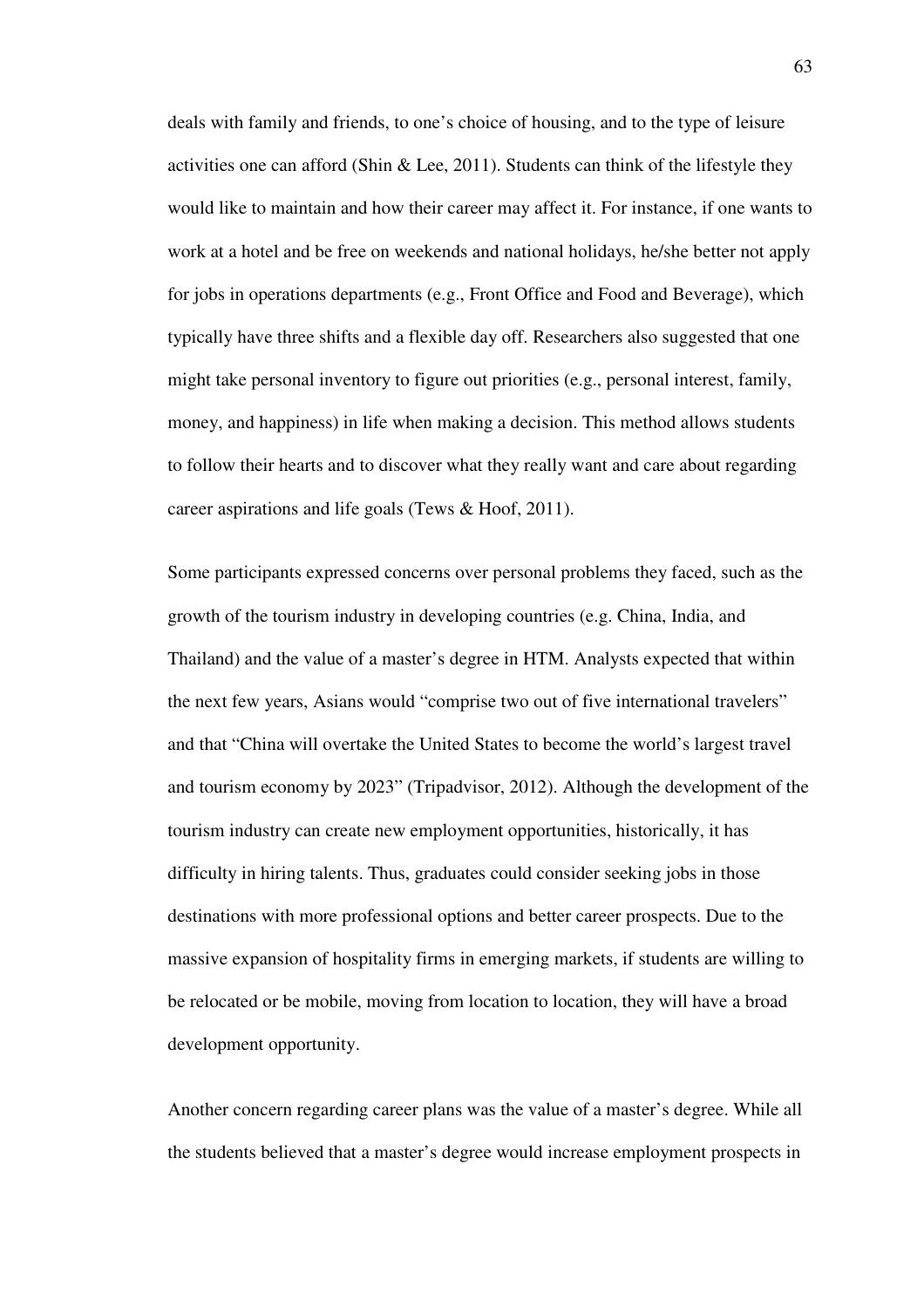the long-term, they did not think employers would value it as a competitive advantage. "They think we are over educated," one student exclaimed. Nevertheless, studies indicated that students who decided to take a postgraduate course were more careeroriented and know better about their study objectives than undergraduate students (Singaravelu et al., 2011). Thus, during the interviews with recruiters, students should articulate what they have gained from their programs and what they can bring to the workplace. They should be able to provide evidence of the added value that the courses have provided by reflecting on their experience and be able to demonstrate it to the employer.

## 5.3.2 Implications for HTM Administrators and Educators

The second implication is that HTM administrators and educators who recruit international students for their programs will benefit from the investigation of this study. Factors identified (see below) as important to international students in their selection of HTM programs could be used as a reference for HTM program leaders and university administrators to recruit potential students. In the section addressing motivation for choosing HTM as a major, participants were also asked about why they chose their current programs. "The quality of education" and "program reputation" were most frequently mentioned.

As American institutions look to increase their international student enrollment and differentiate among the global student audience, they need better strategies in providing international students effective career services. HTM administrators and educators may need to provide more assistance and services for international students to better adapt to the new social and learning environment. On the one hand, courses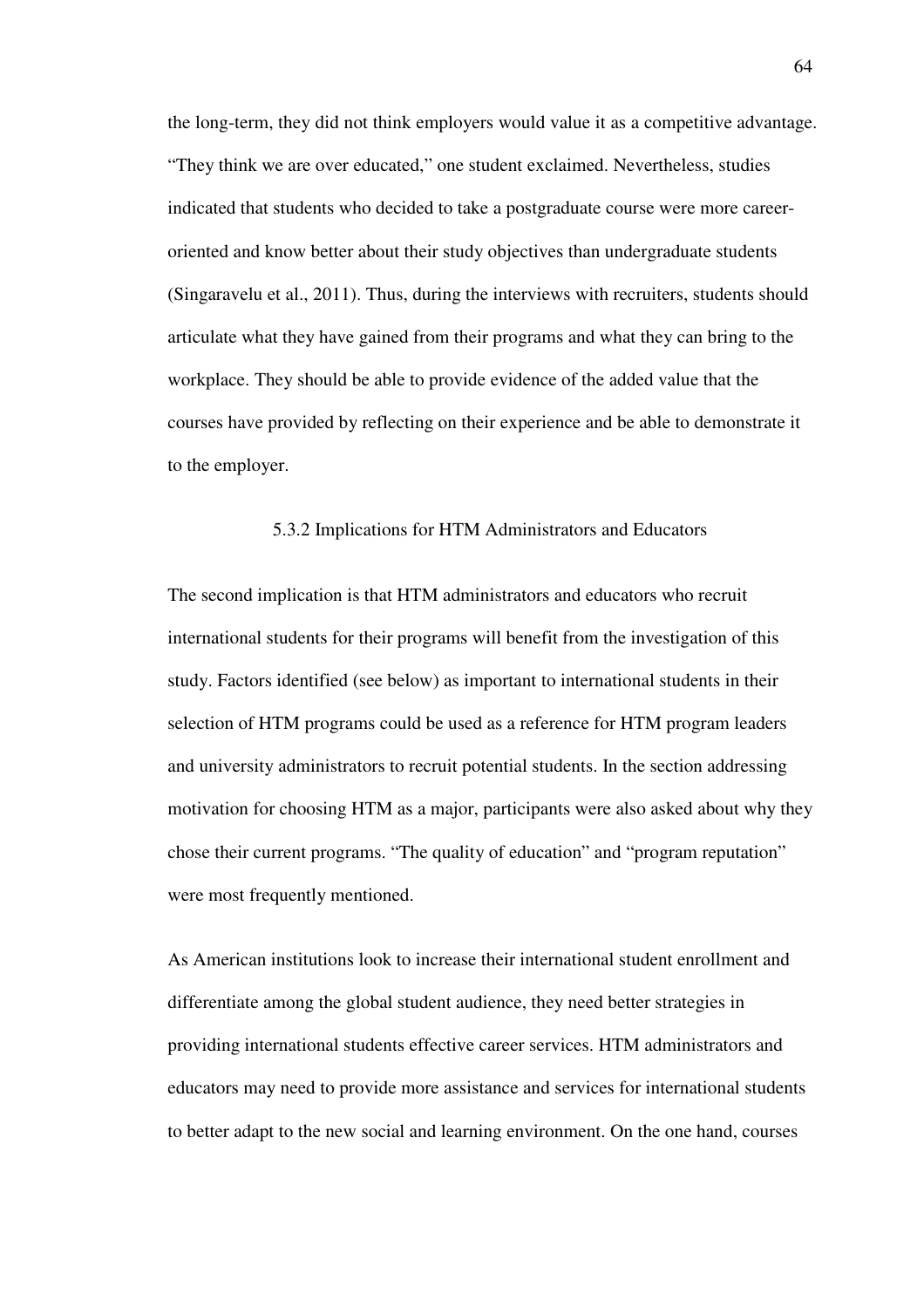can be created, specifically for international students or programs can be created in which American students are matched up with international students to help them hone their English skills and also introduce them to campus life. On the other hand, inform students' career knowledge in terms of what their prospective careers offer, limitations, challenges, and even the salary to help them make successful career transitions. Another way in which career services can offer help to international students is to be frank with them about the limited number of jobs available in the U.S. International students should be preparing themselves for work not only in the U.S. but also internationally. This strategy addresses the reality of the job market and may be more effective in helping graduates to acquire their desired employment. As American institutions look to increase their international student enrollment and differentiate among the global student audience, they need better strategies in providing international students effective career services.

As demonstrated earlier, participants had concerns about work restrictions, visa issues, and the language barrier when seeking employment opportunities during school and making career plans upon graduation. Schools and researchers also consider work related regulations a negative factor for international students in finding jobs in the United States (Trice, 2003). It is suggested that universities continue to address issues surrounding the predictable problems of overseas students, such as difficulty in finding sponsors after graduation, restrictions on working hours and working fields, and other social issues. It is believed that these issues, if not addressed, may have a negative effect on the international students' career planning (Lu & Adler, 2011).

HTM career counselors can structure experiences that help international students succeed in pre-career decision-making activities, participate in challenging career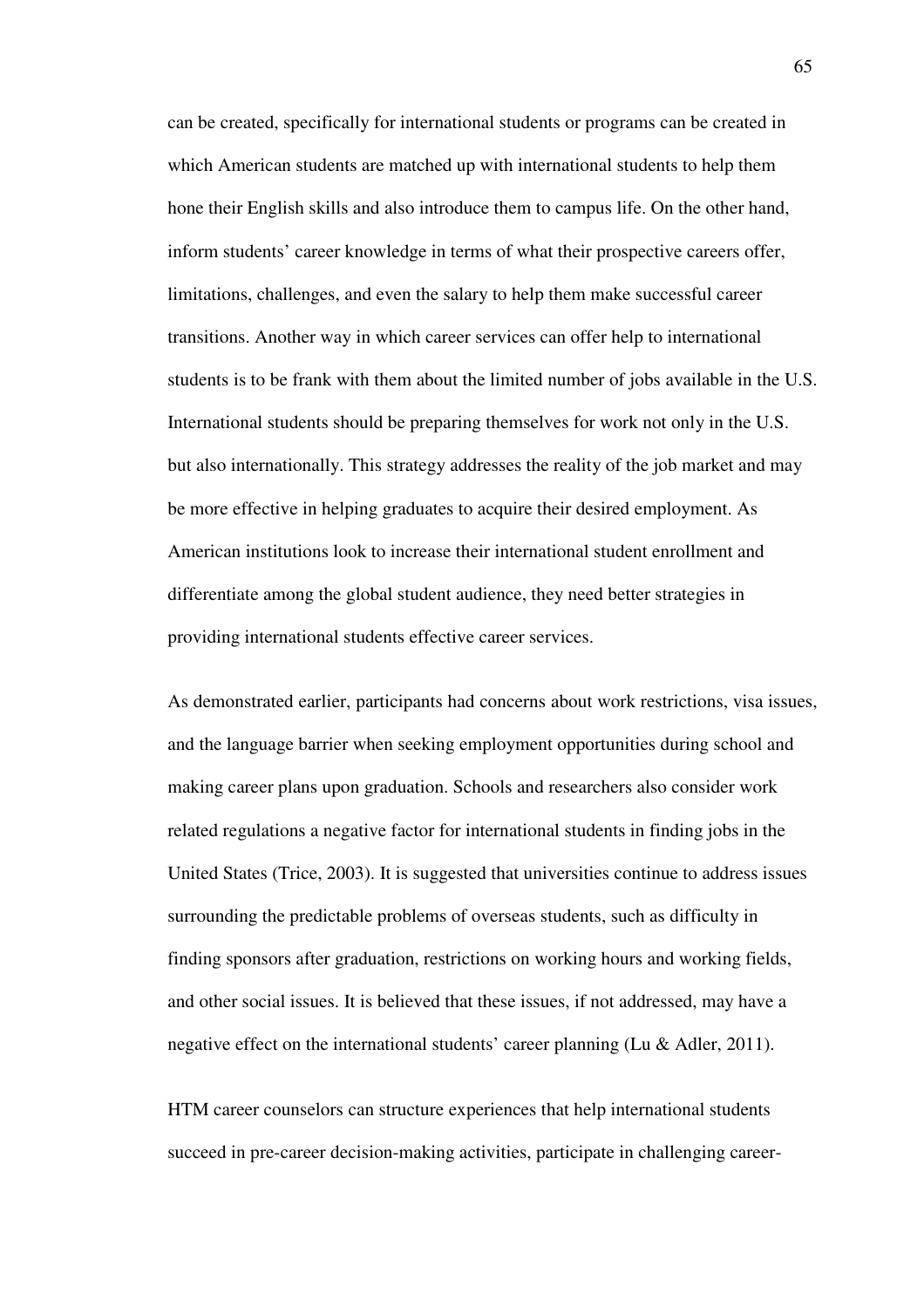related activities, and identify and resolve anxiety provoking issues related to making the transition from school to the real career world. This could be done through formal workshops and making information available on a website.

## 5.3.3 Implications for the Industry

The third implication is that, through the study, the industry may learn about students' career concerns and perceptions. Spending years learning industry knowledge, international master's students with an HTM education background are more loyal to the industry than those with other major backgrounds (Shen & Herr, 2004). The industry should know that with long-term career goals in hospitality, the target population has particular criteria when seeking jobs. Once they get their ideal jobs, they will not give up easily and waste previous effort.

As mentioned earlier, international hospitality firms also could consider hiring international students and training them in the United States with authentic service and management concepts, and then send them back to their own countries. Such a group of students will contribute to the localization of the company with their understanding of foreign cultures through their study abroad experience. In light of this, they could help reduce all kinds of conflicts when foreign companies enter into new markets. Many international companies, such as Marriott, Hilton, and Mandarin Oriental recruit international students for their special management-training programs. These trainees will be sent back to properties in their own countries once they finish training in America. Thus, international students have their own value to add to universities, the industry, and the country. Once their value is recognized and infused into the workplace, employers will benefit from it. For example, in the International College Program of Walt Disney World (WDW), students spend up to a full year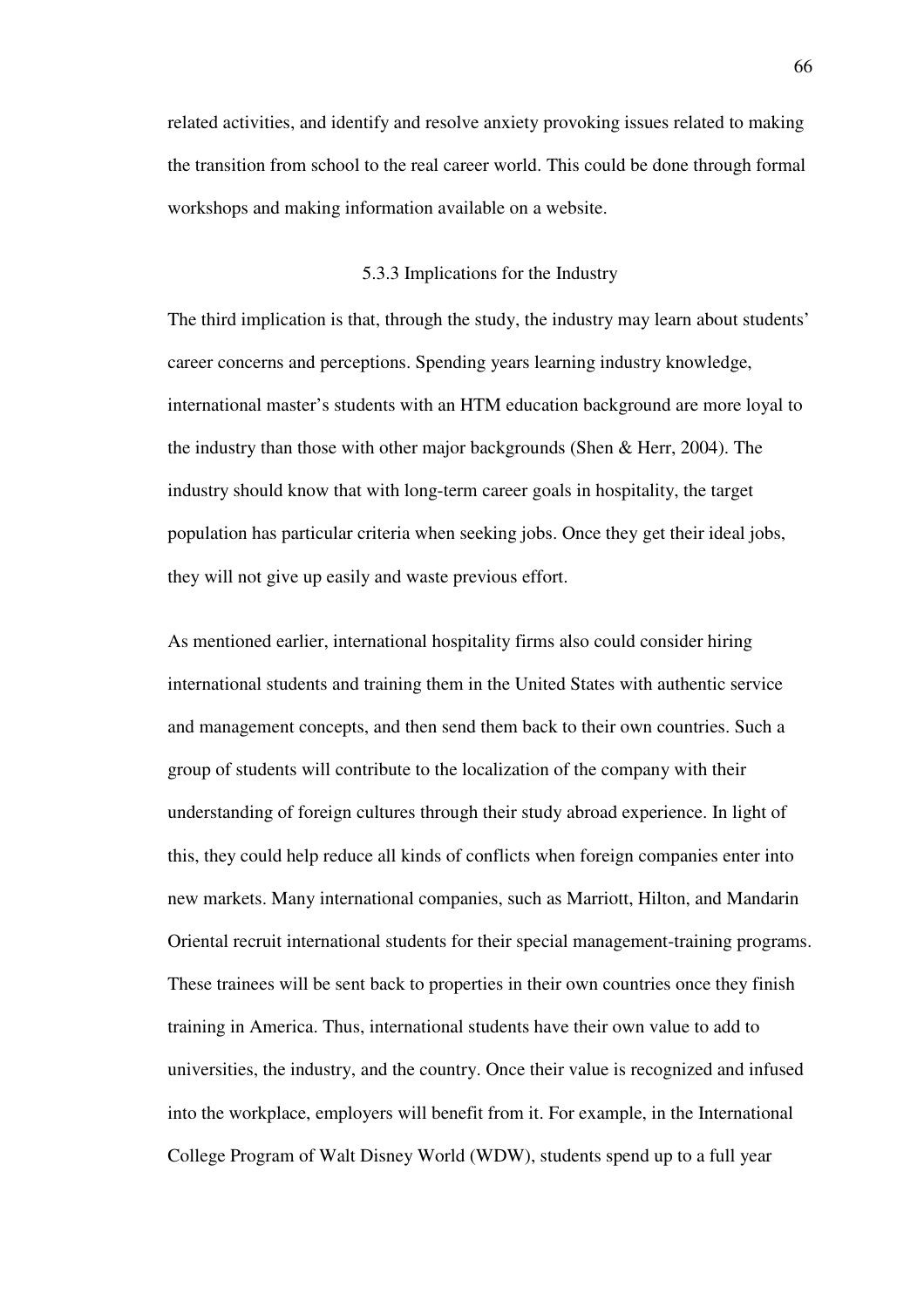working at the Walt Disney World Resort on a J-1 training visa and take coursework through the Disney College Program and distance learning at their U.S. sponsoring universities. This program, on the one hand, gives students the opportunity to further develop their communication, interpersonal, organizational, and problem solving skills that will make them more qualified and attractive candidates for any employer, and, on the other hand, the program helps to add authenticity to theme parks in order to attract more visitors.

With all the benefits of hiring international workers mentioned above, employers could also consider hiring international students to be responsive to their clients, to draw in a much broader customer base, and to meet the demands of current market . International students with a willingness to work in the U.S. after graduation are eager to put skills and knowledge to work. Human Resources managers could use the information in the study to recruit the well-educated and talented.

## 5.4 Limitations

As a primary study, the present thesis includes several limitations. First, participants were from only two HTM programs in the United States. And the majority of them came from China. Although reality is that more Chinese students are enrolled in those two programs than students from any other country, HTM programs at other universities may have a different situation. Therefore, findings of the study generalized to other HTM programs need to be applied cautiously. Second, the two major HTM programs have different foci about fostering students. While one aims to cultivate students' academic independent ability, the other one prepares students with practical working skills. Thus, the diversity in career intentions among the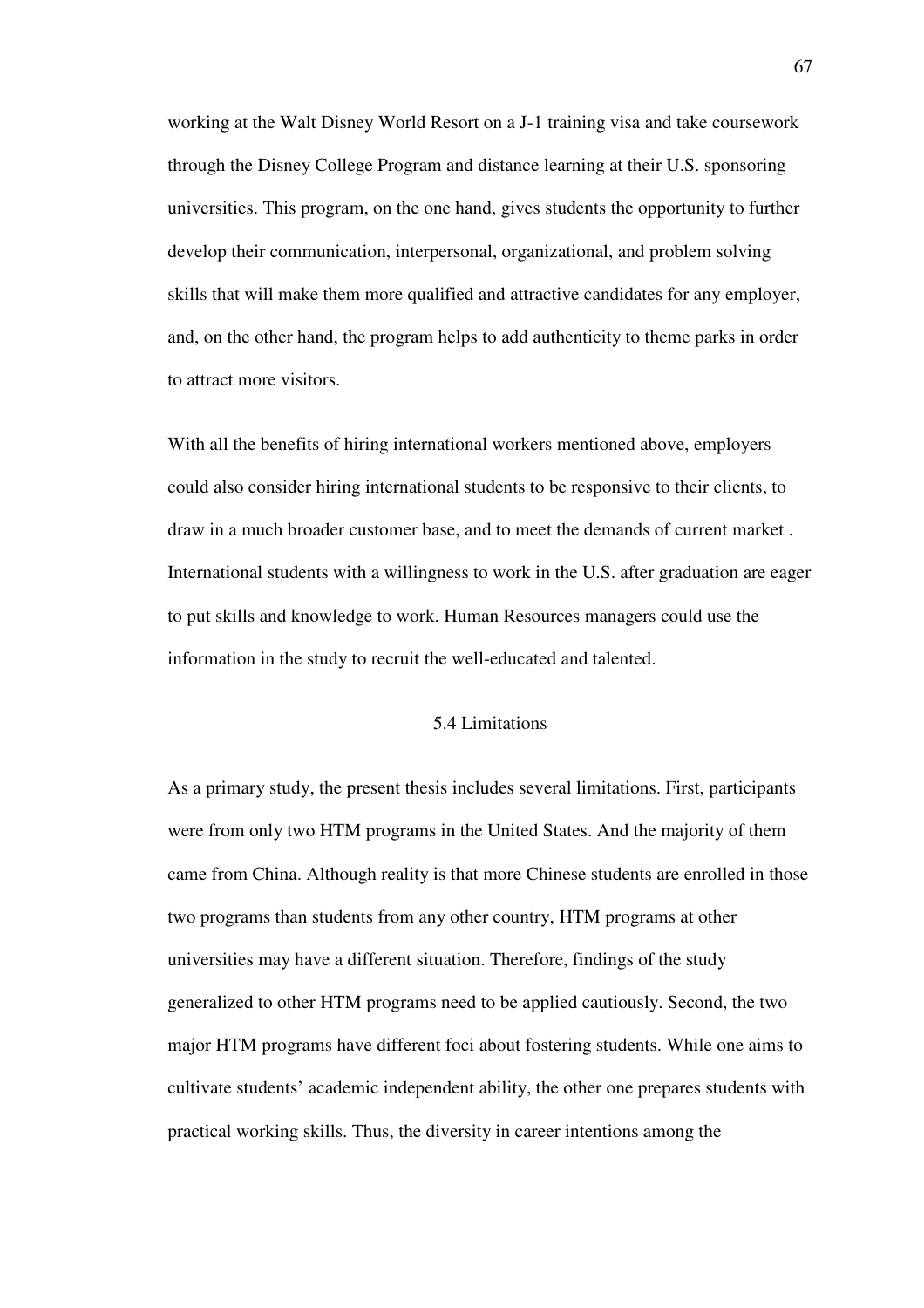participants may be due to the difference in the curricula. Further studies could discuss the influence of the curriculum on students' career planning. In addition, more statistical analyses and quantitative studies are needed to explore the significance of factors while students are making their career plans.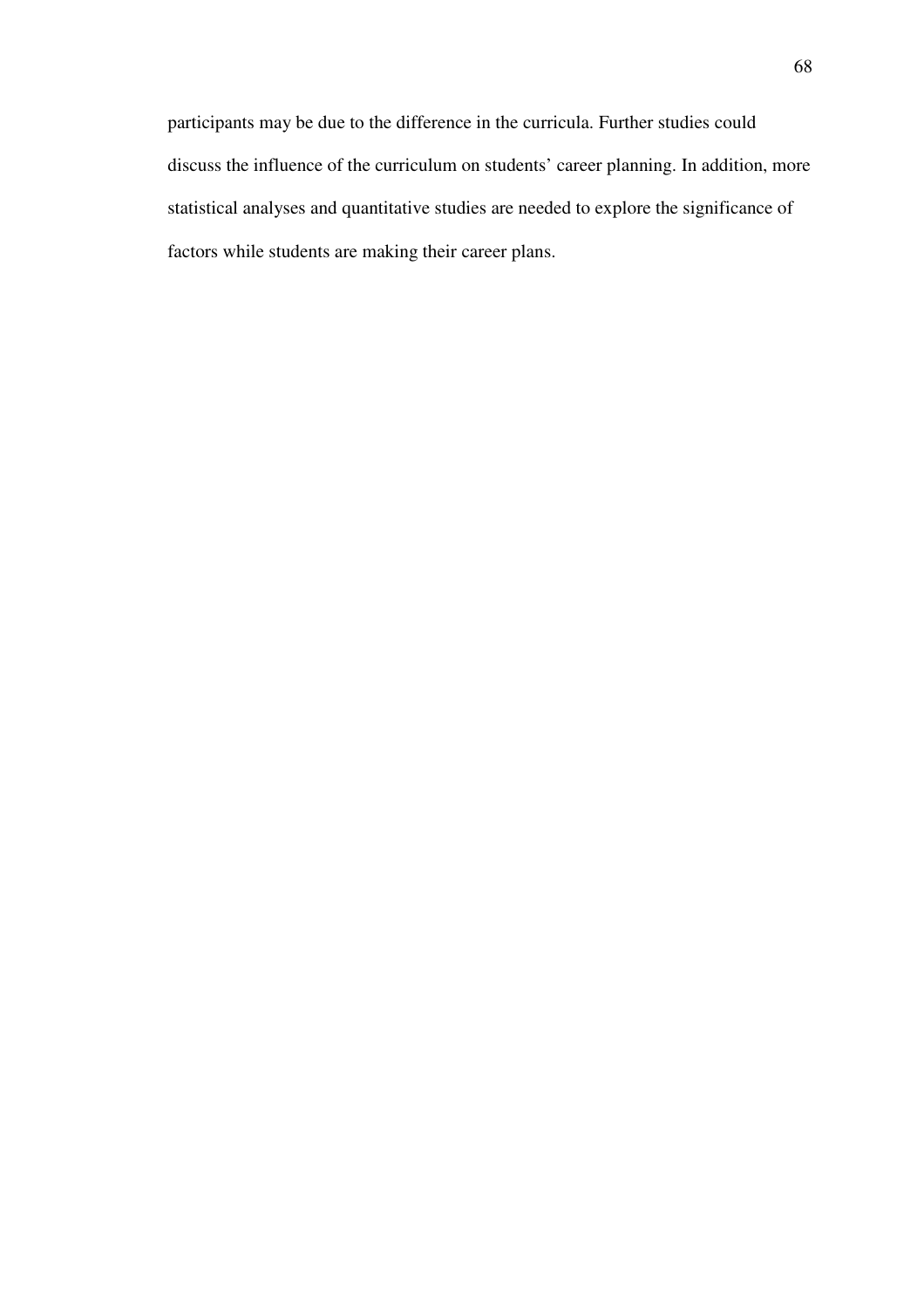LIST OF REFERENCES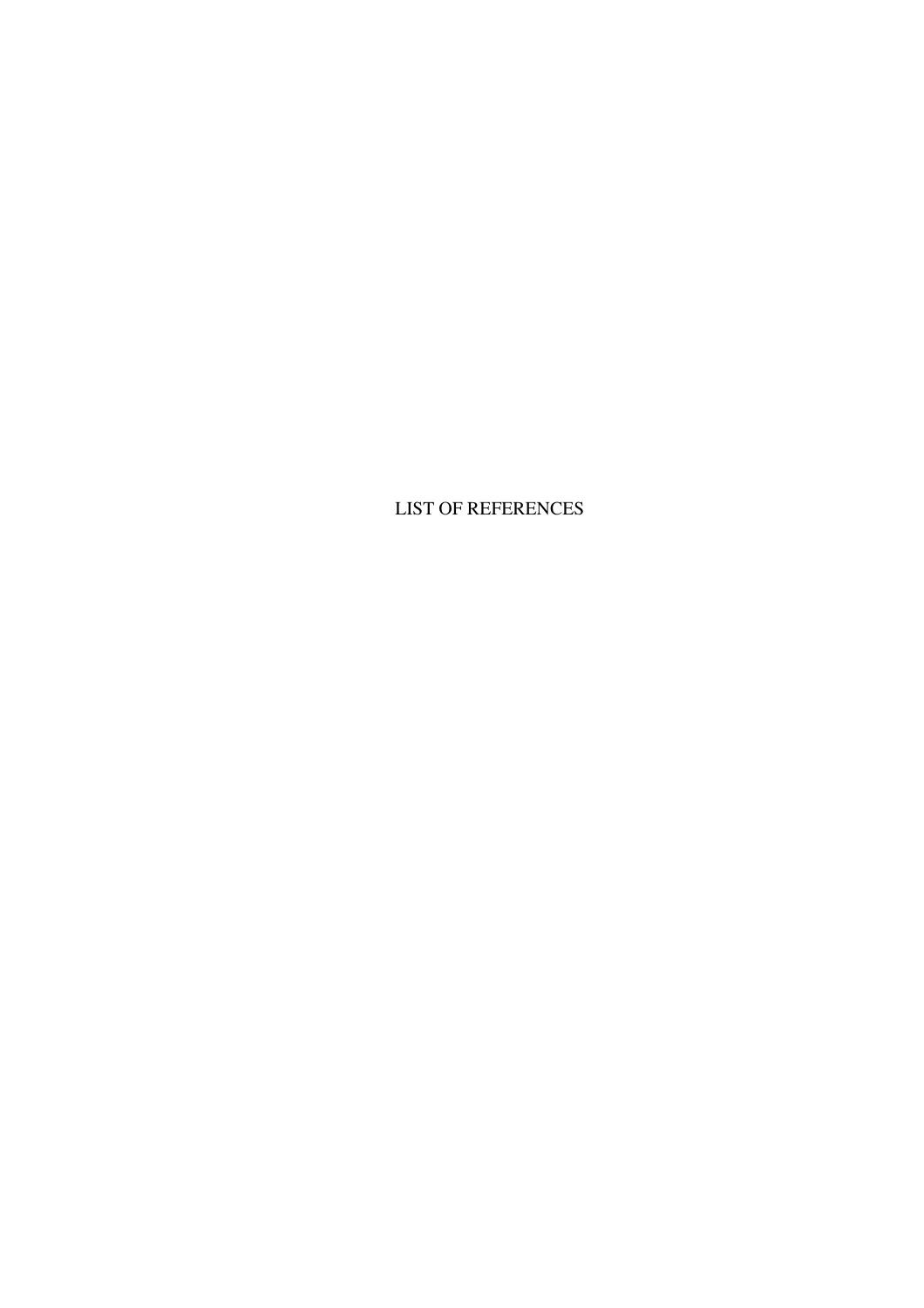## **REFERENCES**

- Adler, P. A., & Adler, P. (1998). *Peer power: preadolescent culture and identity.* New Brunswick, NJ: Rutgers University Press.
- American Council on Education, ACE Center of International Initiatives. (2006). Students on the Move: the future of international students in the United States. Retrieved from ciii@ace.nche.edu
- Anderson, S. (2005). International students and U.S. policy choices*. International Educator*, 14(6), 24-34.
- Bain, O., & Dao, T. L., & Madeleine F. G. (2006). *Students on the Move: The Future of International Students in the United States,* American Council on Education.
- Bandura, A. (1997). *Self-efficacy: The exercise of control.* New York: Freeman.
- Beaudry, D. (2009). *Power Ties: The International Student's Guide to Finding a Job in the United States U.S,* LuLu Enterprises.Inc. ISBN 978-0-557-09762-3.
- Betz, N. E., & Voyten, K. K. (1997). Efficacy and outcome expectations influence career exploration and decidedness. *Career Development Quarterly,* 4 (6), 179-189.
- Blomme, R., Rheede, A. V., & Tromp, D. (2009). The hospitality industry: An attractive employer? An exploration of students' and industry workers' perceptions of hospitality as a career field*. Journal of Hospitality & Tourism Education*, 21 (2), 6-14.
- Clayton W. & Tom P. (2008). I*ntroduction to Management in the Hospitality Industry.* New Jersey: John Wiley & Sons, Inc.
- Chow, P. (2011). *What International Students Think About U.S. Higher Education: Attitudes and Perceptions of Prospective Students in Africa, Asia, Europe and Latin America*, New York: Institute of International Education.
- Congressional Research Service, Domestic Social Policy Division. (2008). Foreign students in the United States: Policies and Legislation. Retrieved from http://www.fas.org/sgp/crs/homesec/RL31146.pdf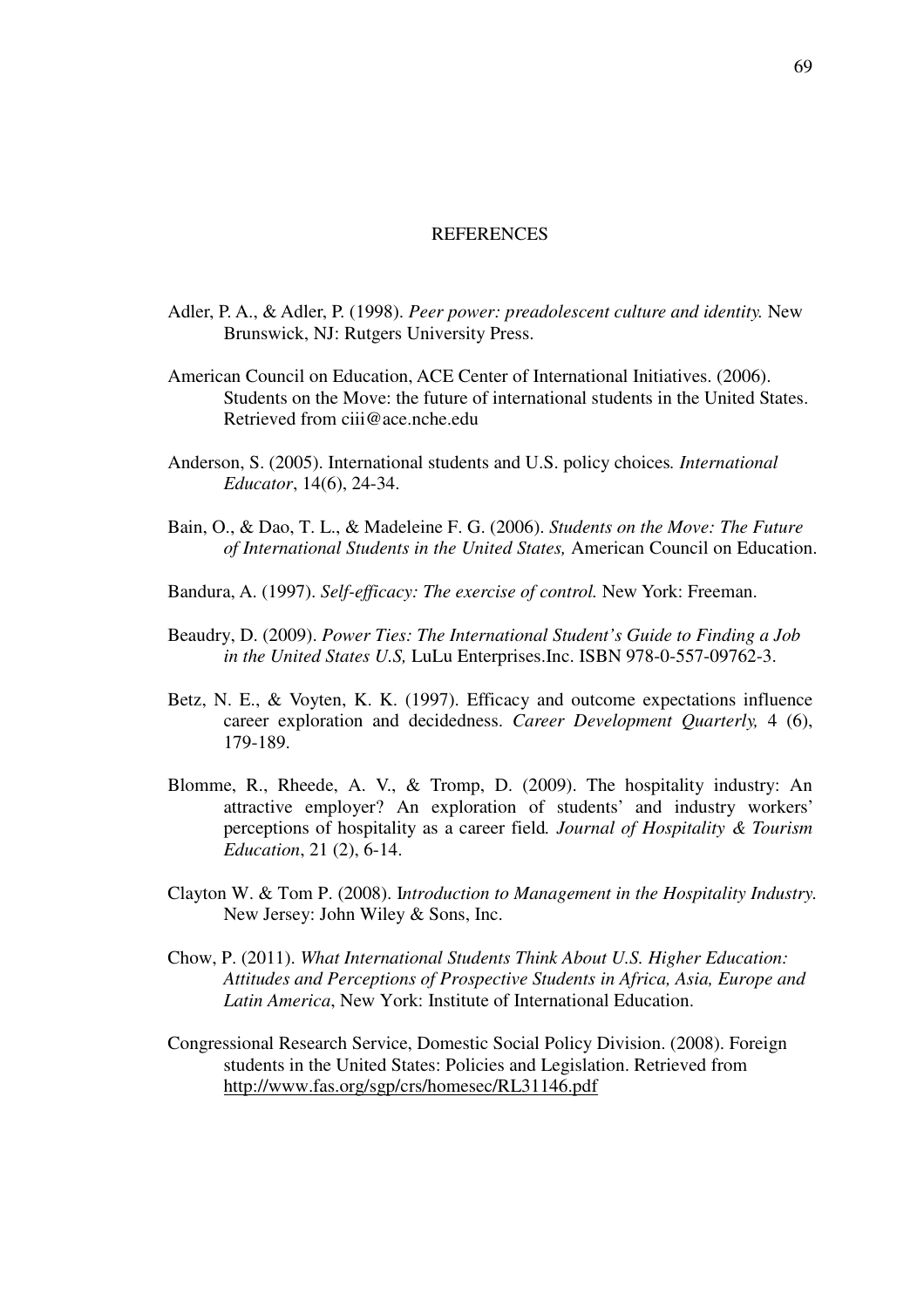- Congressional Research Service, Domestic Social Policy Division. (2005). Monitoring foreign students in the United States: the student and exchange visitor information system (SEVIS). Retrieved from http://digital.library.unt.edu/ark:/67531/metacrs5866/
- Chuang, N., & Dellmann-Jenkins, M. (2010). Career decision making and intention: a study of hospitality undergraduate students. *Journal of Hospitality & Tourism Research*, 34 (4), 512-530.
- Creswell, J. W. (1998). Qualitative i*nquiry and research design: Choosing among five traditions*. Thousand Oaks, CA: Sage.
- Daniel, W., Turner, III. (2010). Qualitative interview design: a practical guide for novice investigators. *The Qualitative Report,* 15 (11), 754-760.
- Fischer, K. (2009). *Number of Foreign Students in U.S. Hit a New High Last Year,* Retrieved on 16th November, 2009 from: http://chronicle.com
- Gati, I., Givon, M., & Osipow, S. H. (1995). Gender differences in career decision making: The content and structure of preferences. *Journal of Counseling Psychology*, 42 (2), 204-216.
- Gati, I., Shenhav, M., & Givon, M. (1993). Processes involved in career preferences and compromises. *Journal of Counseling Psychology*, 40, 53-64.
- Gill, P., Stewart, K., Treasure, E., & Chadwick, B. (2008). Methods of data collection in qualitative research: interviews and focus groups. *British Dental Journal*, 204 (6), 291-295.
- Hill, N. (1987). *Think and Grow Rich,* New York: Ballantine Books.
- Hoepfl, M. C. (1997). Choosing qualitative research: a primer for technology education researchers. *Journal of Technology Education,* 9 (1), 47-63.
- Institute of International Education. (2011). Open Doors 2011: International Students Enrollment Increased by 5 Percent in 2010/11. Retrieved from http://www.iie.org/Who-We-Are/News-and-Events/Press-Center/Press-Releases/2011/2011-11-14-Open-Doors-International-Students
- Kims, S., Chun, H., & Petrick, J. (2009). Career path profiles of general managers of Korean super deluxe hotels and factors influencing their career development: vocational insights for HTM students and hotel employees. *Journal of Hospitality, Leisure, Sport & Tourism Education,* 8 (2), 97-116.
- King, B., McKercher, B. & Waryszak, R. (2003). A comparative study of hospitality and tourism graduates in Australia and Hong Kong. International Journal of Tourism Research, 5 (5), 409-420.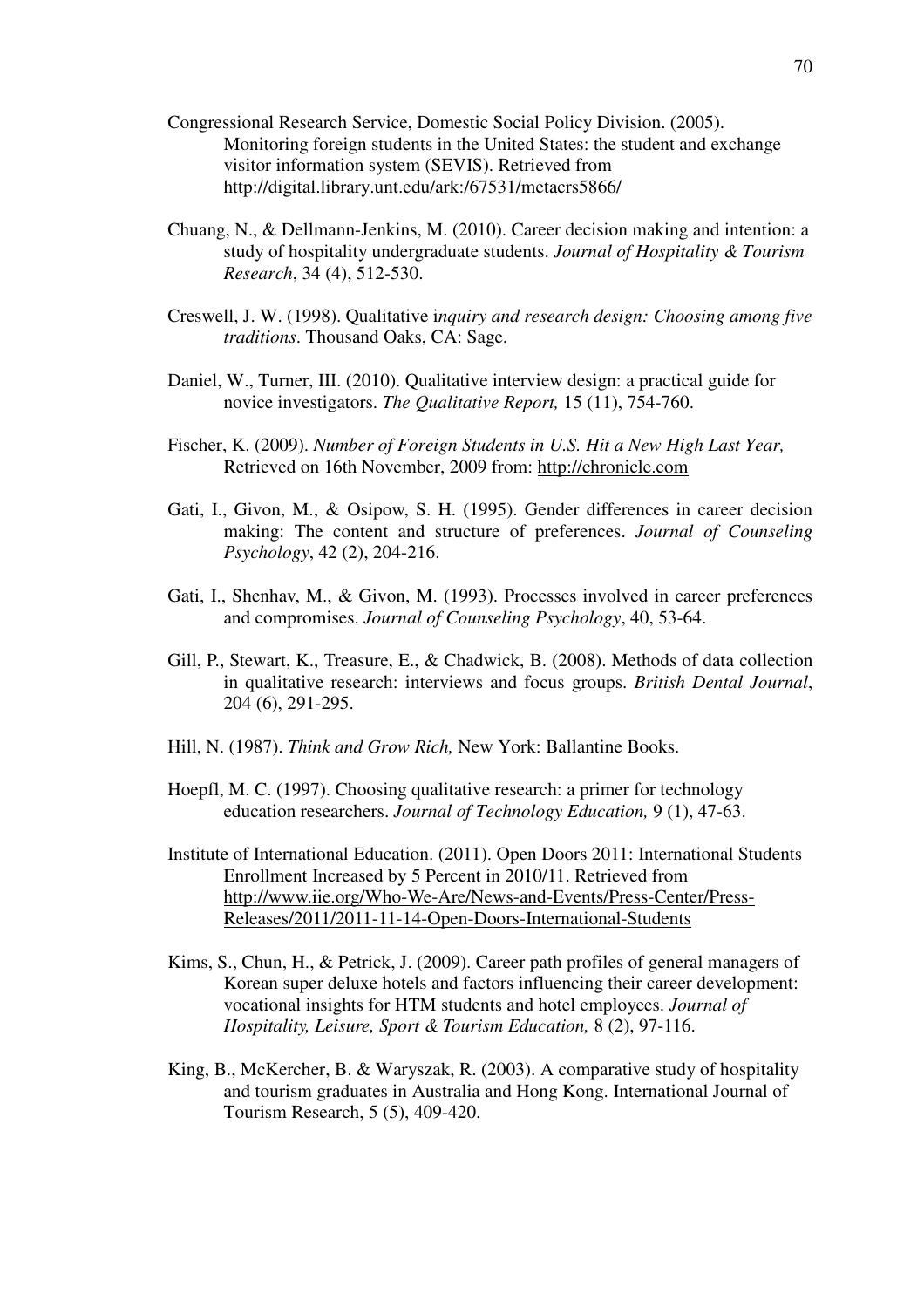- Kus, E. (2003). Can quantitative and qualitative methods be combined? A comparison of quantitative and qualitative interviews. Research Networks 16,  $6<sup>th</sup> ESA$ conference, Murcia (conference paper).
- Lee, T. W., Mitchell, T. R., Sablynski, C. J. (1997). Qualitative research in organizational and vocational psychology. *Journal of Vocational Behavior*, 55 (2), 161-187.
- Shen, Y., & Herr, L. E. (2004). Career placement concerns of international graduate students: A qualitative study, *Journal of Career Development*, 31 (1).
- Shin, S., & Lee, T. (2011). Degree of motivation of international hospitality students in their work place*. Journal of Hospitality, Leisure, Sport & Tourism Education,* 10 (1), 135-144.
- Kuh, G. D., & Kinzie, J., & Buckley, A. J, & Bridges, K. B. (2006). *What Matters to Student Success,* NPEC.
- Lau, H. C., Rogers, R. D., Haggard, P., & Pasingham, R. E. (2004). Attention to intention. *Science*, 303 (2), 1208-1210.
- Lewin, T. (2007). Foreign students contribute a lot to U.S. economy. *The New York Times,* Published: Monday, November 12, 2007.
- Lu, Y., & Adler, H. (2009). Career goals and expectations of hospitality and tourism students in China. *Journal of Teaching in Travel and Tourism,* 22, 22-33. London: Routledge.
- Lu, Y., & Adler, H. (2011). Perspectives of intentional undergraduate students in Hospitality and Tourism Management in the United States: Implications for educations and administrators. *Journal of Hospitality and Tourism Education,*  23 (3), 1096- 3758.
- Lv, Q., & Xu, S. (2012). Emotional labor strategies, emotional exhaustion, and turnover intention: An empirical study of Chinese hotel employees. *Journal of Human Resources in Hospitality & Tourism*, 11, 87-105.
- Michael C. Struman, Jack B. Corgel, & Robit V. (2011). *Cutting Edge Thinking and Practice*, New Jersey: John Wiley & Sons, Inc.
- Mwaura, J.N. (2008, may). Black African international adults students' experiences in higher education: a qualitative study. A dissertation in adult education. The Pennsylvania state university, the graduate school, department of adult education.
- Ochs, L. A., & Roessler, R. (2004). Predictors of career exploration intentions: a social cognitive career theory perspective. *Rehabilitation Counseling Bulletin*, 47(4), 224-233.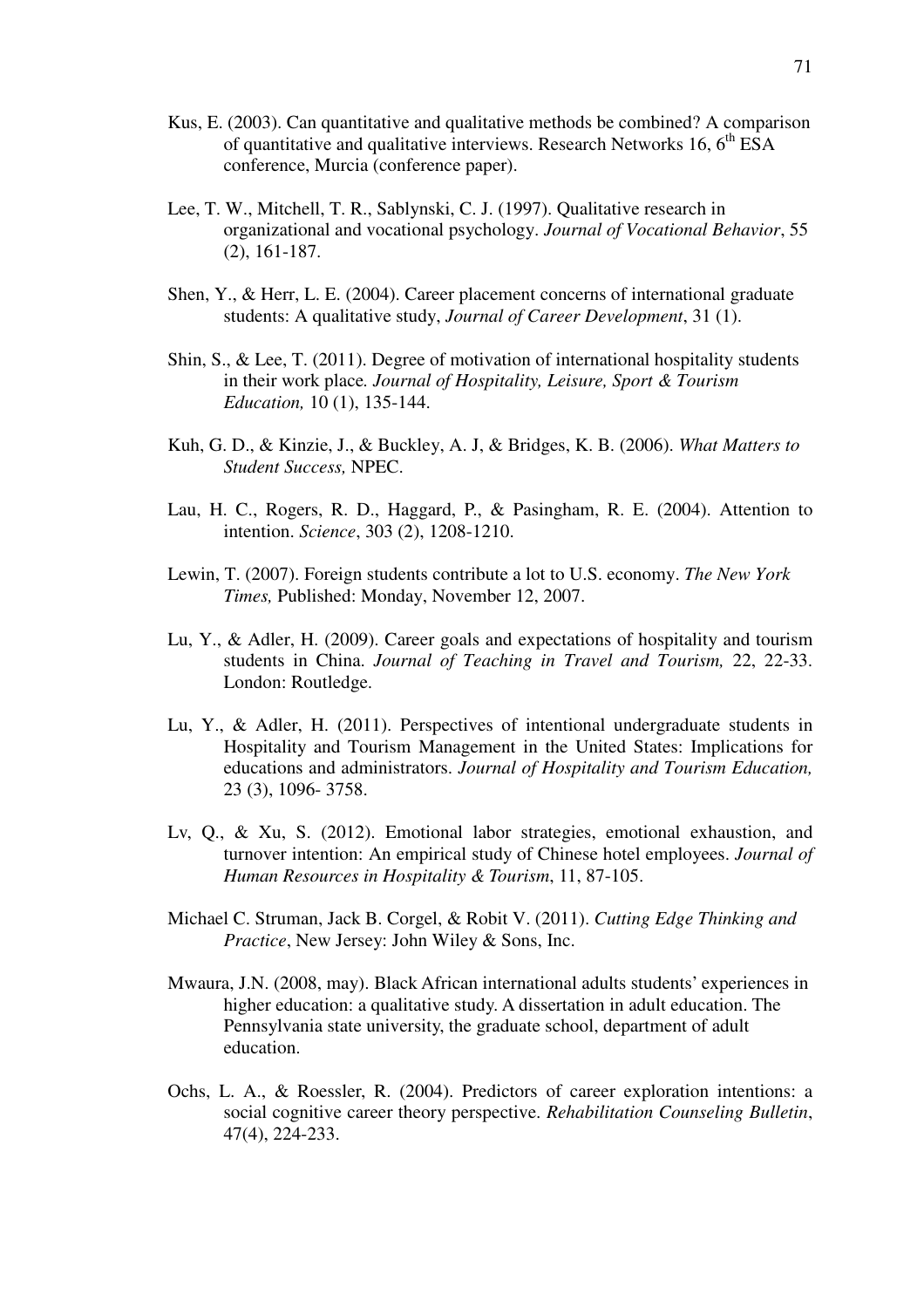- Parthasarathy, B. (2008, June 23).Re: The ethnographic case study approach. Retrieved from http://www.globalimpactstudy.org/2008/07/the-ethnographic-case-studyapproach/
- Patton, M.Q. (2002). *Qualitative research & evaluation method (3<sup>rd</sup> ed.)*. Thousand Oaks, CA: Sage.
- Pollak, L. (2007). *Getting from College to Career: 90 Things to Do before You Join the Real Word*, New York: HarperCollins.
- Rabinowitz, R. (2009). *Percentage of International Students in American Universities Rising,* Retrieved on 1st December, 2009 from: http://cornellsun.com
- Service Skills Australia, Industry Skills Council for the Tourism and Hospitality Sector (2009). *Tourism and Hospitality workforce development strategy.*  Retrieved from the set of the set of the set of the set of the set of the set of the set of the set of the set of the set of the set of the set of the set of the set of the set of the set of the set of the set of the set o http://www.serviceskills.com.au/sites/default/files/THEDevStrat\_Web.pdf
- Shen, Y. J., & Herr, E. L. (2004). Career placement concerns of international graduate students: A qualitative study, *Journal of Career Development*, 3 (1), 15-29.
- Simpson, W. E. (2011). *Hospitality a Top Choice Among International Students,* Retrieved on 24th January, 2011 from: http://fiusm.com
- Steward, J., & Knowles, V. (1999). The changing nature of graduate careers. *Career Development International,* 4 (7), 370-383.
- Steward, J., & Knowles, V. (2000). Graduate recruitment and selection implications for HE graduate and small business recruiters. *Career Development Internationa*l, 5 (2), 65-80.
- Sutton, G., & Griffin, M. A. (2009). Integration expectations, experiences, and psychological contract violations: A longitudinal study of new professionals*. Journal of Occupational and Organizational Psychology*, 77, 493-514.
- The National Science Board, National Science Foundation. (2004). Science and Engineering Indicators.
- TripAdvisor for Business. (2012). *TripAdvisor 2012 industry index: Global survey reveals hotel industry's top trends.* Retrieved from http://cdn.tripadvisor.com/pdfs/email/IndustryIndex\_English.pdf
- U.S Department of Labor, Bureau of Labor Statistics. (2007). *2006-2007 Career guide to hospitality industry*. Retrieved from http://www.doleta.gov/brg/indprof/hospitality\_profile.cfm